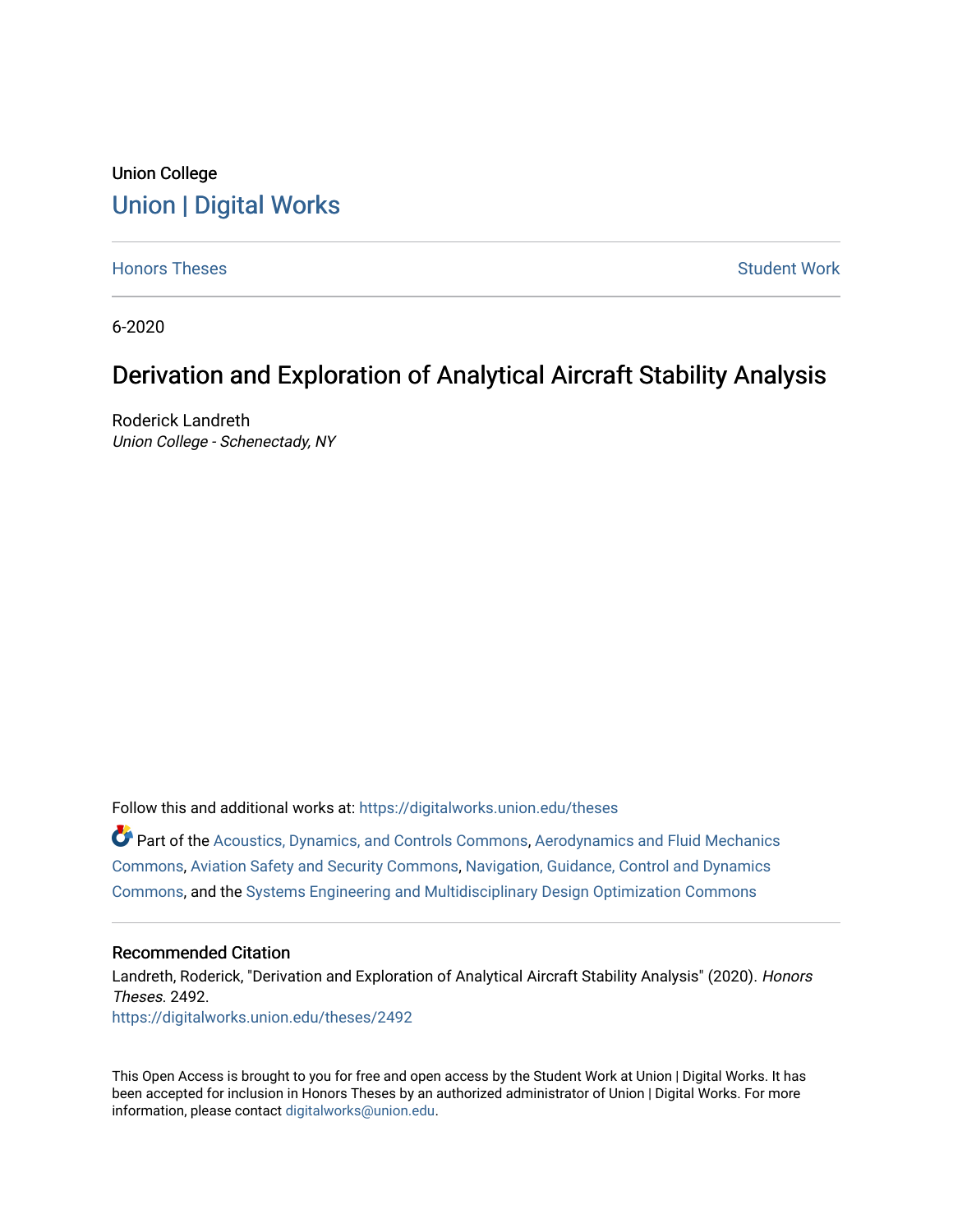# Derivation and Exploration of Analytical Aircraft Stability Analysis

By

Roderick E. Landreth

Submitted in Partial fulfilment of the requirements for Honors in the Department of Mechanical Engineering

> Union College June 4th, 2020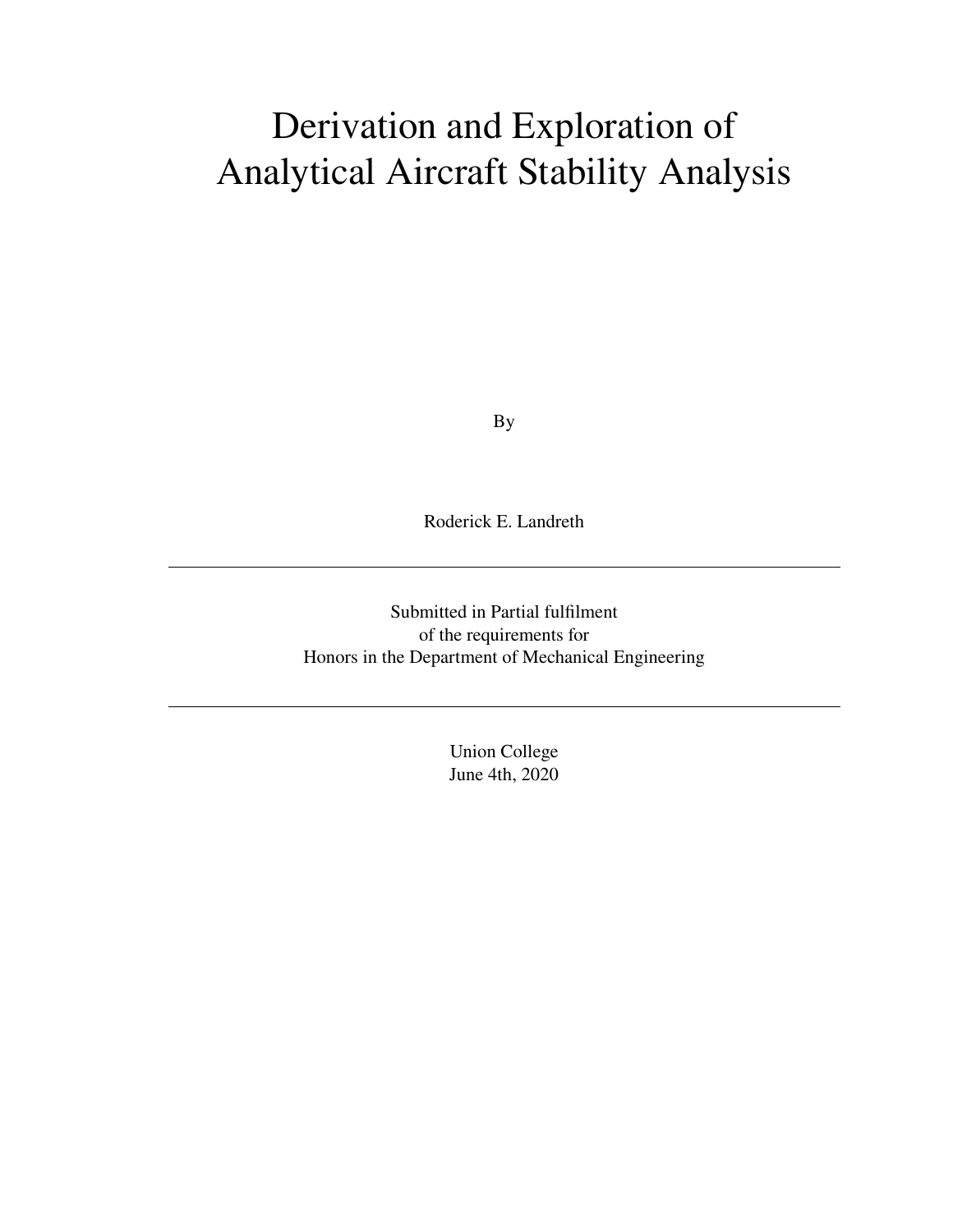# **Abstract**

LANDRETH, RODERICK: Derivation and Exploration of Analytical Aircraft Stability Analysis. Department of Mechanical Engineering, June 2020

ADVISOR: Professor Rebecca Cortez

A comprehensive measure of the in-flight stability of an aircraft is essential, though it can take a large amount of resources to do accurately and usefully. Small companies and colleges often don't have the resources to attain accurate experimental or analytical data to describe stable flight before potential failure. This composition investigates methods of completing a static and dynamic stability analysis for an aircraft feasible for a college, small business or hobbyist to complete, with the goal to eliminate the 'barrier of entry' concerning a lack of information and resources. A sample analytical calculation for static stability of Union College's 2020 SAE Aero Advanced plane shows positive static stability, and a sensitivity analysis displays the effect of changing the craft dimensions. This plane was used because it has been flown and the analytical calculation confirms flight test observations. Dynamic stability methods are presented and evaluated for their benefits, and software that completes the same are recommended. The static analysis and sensitivity analysis is used to describe problem geometries often seen in planes and some solutions. This is then used to make educated dimensional alterations. This thesis should aid in the design process by listing an evaluating initial 'rule of thumb' relations, creating a Matlab stability algorithm, and providing the sources to research and complete analysis for dynamic stability and control.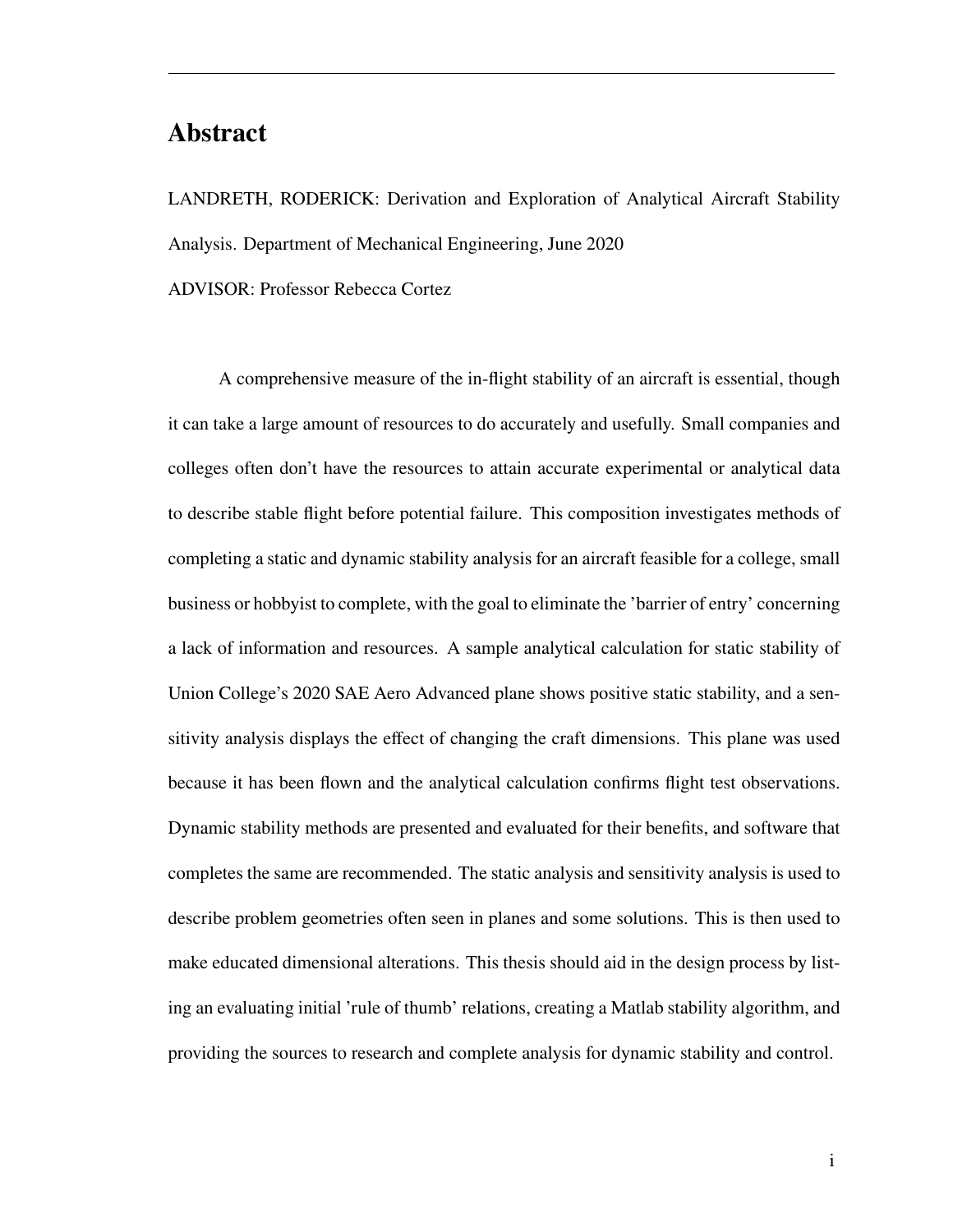# **Contents**

|            | Page                                                     |                |
|------------|----------------------------------------------------------|----------------|
|            |                                                          | iii            |
|            |                                                          | iv             |
|            |                                                          | $\mathbf{V}$   |
| Chapter 1  |                                                          |                |
|            | Background and Introduction                              | $\mathbf{1}$   |
| 1.1        |                                                          | $\overline{2}$ |
| 1.2        |                                                          | $\overline{4}$ |
| 1.3        |                                                          | 5              |
| 1.4        |                                                          | 6              |
| 1.5        |                                                          | $8\,$          |
| 1.6        |                                                          | 9              |
| Chapter 2  |                                                          |                |
|            | 12                                                       |                |
| 2.1        | 12<br>Static Stability: What Goes In and What Comes Out  |                |
| 2.2        | 13                                                       |                |
| 2.3        | 19                                                       |                |
| 2.4        | 21<br>Script                                             |                |
| 2.5        | Roll/Yaw Stability and Common Flight Instabilities<br>24 |                |
| Chapter 3  |                                                          |                |
|            | Dynamic Stability: What                                  |                |
|            | 27                                                       |                |
| 3.1        | 28                                                       |                |
| 3.2        | 29                                                       |                |
| 3.3        | 31                                                       |                |
| Chapter 4  |                                                          |                |
|            | 33                                                       |                |
| 4.1        | 33                                                       |                |
| 4.2        | 34                                                       |                |
| 4.3        | 'Rule of Thumb' Approximations / Relations<br>35         |                |
| 4.4        | 39                                                       |                |
| Chapter 5  |                                                          |                |
|            | 40                                                       |                |
| 5.1        | 40                                                       |                |
| 5.2        | 41                                                       |                |
| 5.3        | 43                                                       |                |
| References | 46                                                       |                |

#### **[Appendix A Longitudinal Static Stability Script](#page-54-0) 48**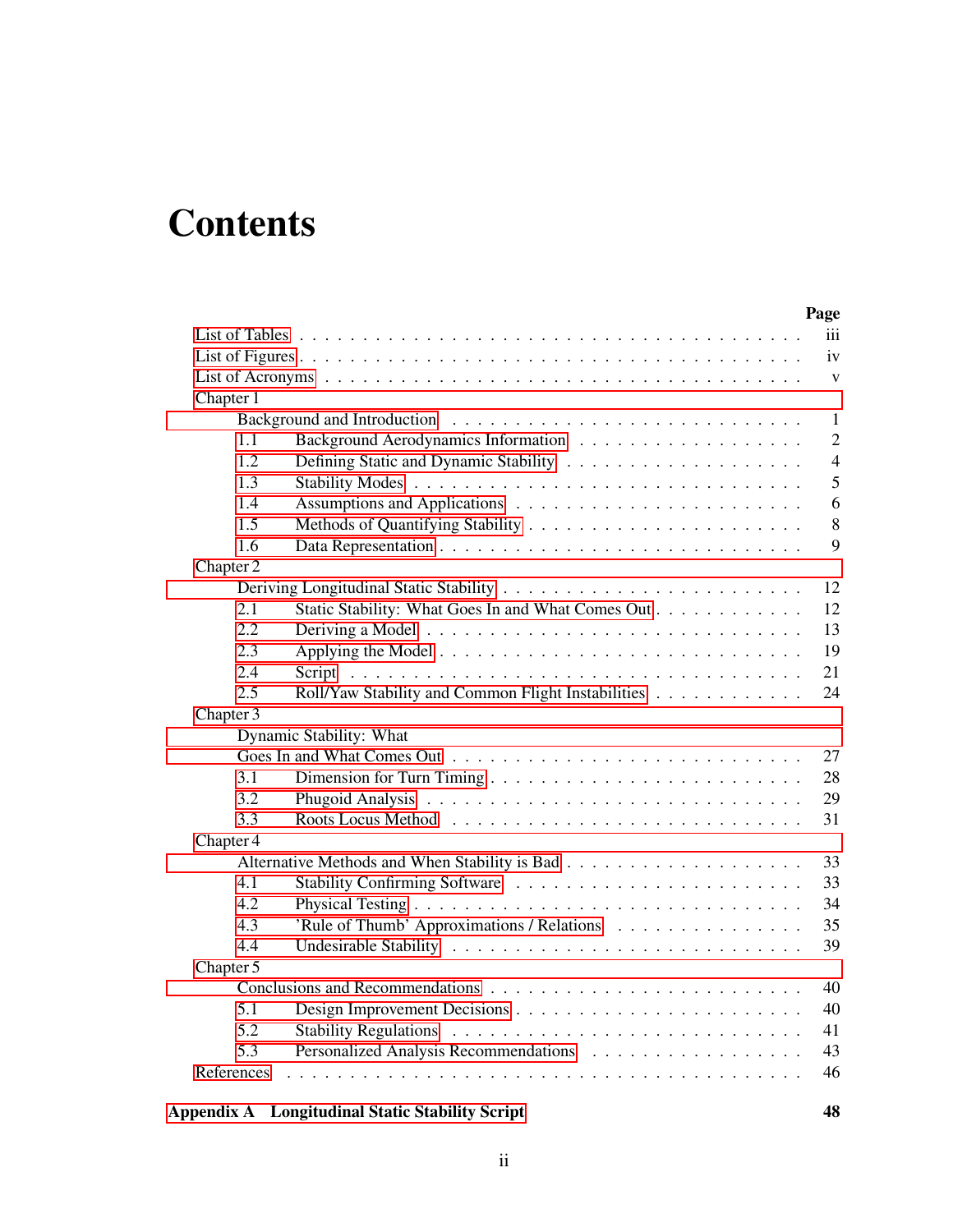# <span id="page-4-0"></span>**List of Tables**

| 2020 Aero Advanced Plane Major Dimensions 19 |  |
|----------------------------------------------|--|
|                                              |  |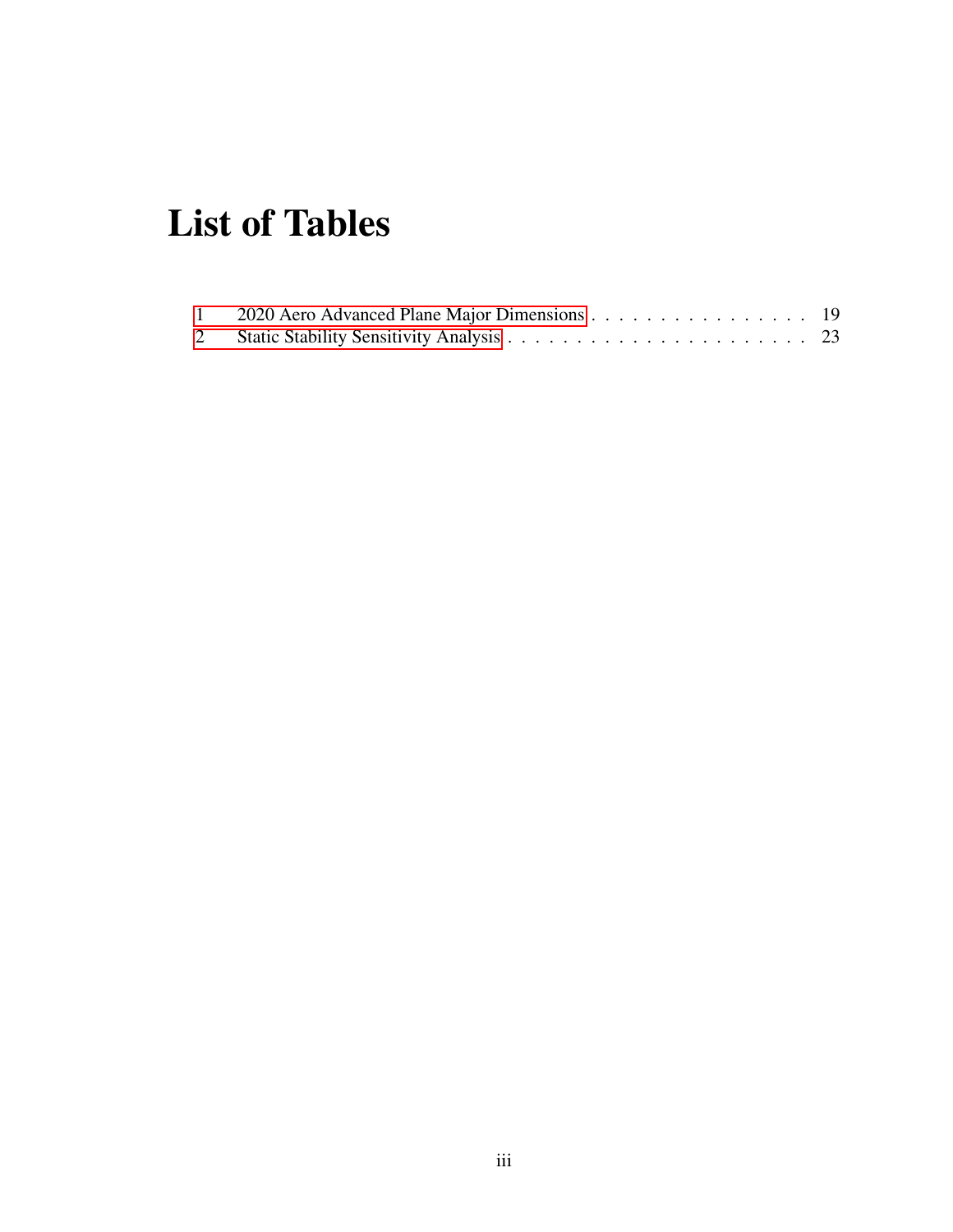# <span id="page-5-0"></span>**List of Figures**

| $\mathbf{1}$    | Stability Mode Examples $\ldots \ldots \ldots \ldots \ldots \ldots \ldots \ldots \ldots \ldots 5$ |  |
|-----------------|---------------------------------------------------------------------------------------------------|--|
| 2               |                                                                                                   |  |
| 3               |                                                                                                   |  |
| $\overline{4}$  |                                                                                                   |  |
| 5               | Dynamic Stability Visualization Examples for Boeing 747 11                                        |  |
| 6               |                                                                                                   |  |
| $7\overline{ }$ |                                                                                                   |  |
| 8               | Lift and Drag Coefficients Vs Angle of Attack for La-203a Airfoil 20                              |  |
| 9               |                                                                                                   |  |
| 10              |                                                                                                   |  |
| 11              | Military Stability Guidelines for Craft Classification 42                                         |  |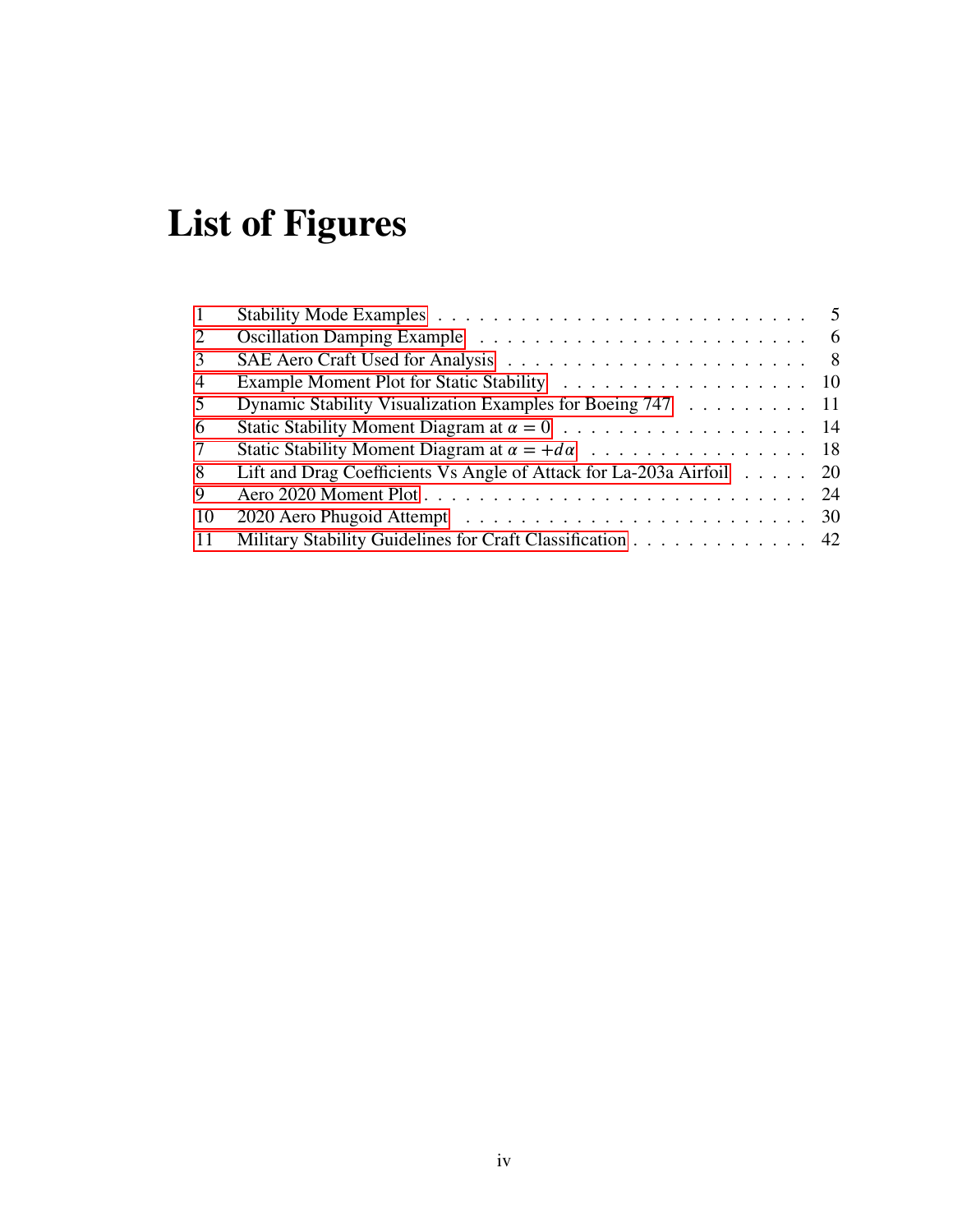# <span id="page-6-0"></span>**List of Acronyms**

*𝐶𝐺* = Center of Gravity *𝐴𝐶* = Aerodynamic center  $F_{\textit{L}} =$  Lift Force  $F_{I,w}$  = Lift Force of the Wing  $F_{i,t}$  = Lift Force of the Tail  $F_n$  = Drag Force  $F_{D,\mu}$  = Drag Force of the Wing  $F_{D<sub>t</sub>}$  = Drag Force of the Tail  $F_{th}$  = Force of Thrust from the plane motor  $F_{\varrho}$  = Forge of gravity on an object  $C_m$  = Moment produced by the airfoil in-plane with the chord  $C_{m c g}$  = Moment produced by the airfoil in-plane with the chord at the CG  $M = A$  general moment  $M_{ac,w}$  = The moment in-plane with the wing chord at the AC of the wing  $M_{act}$  = The moment in-plane with the tail chord at the AC of the tail  $C_L$  = Lift Coefficient (subscript can denote wing or tail) (Unitless)  $C<sub>D</sub>$  = Drag Coefficient (subscript can denote wing or tail) (Unitless)  $C_{Mc,ac}$  = Moment coefficient at the AC of the airfoil (Unitless)  $A_t = A_{top \text{ wing}} = Top$  Planform Area (Max horizontal area lift acts on), will indicate of wing or tail  $A_f$  = Front Planform Area (Max Vertical area list acts on)  $\rho$  = Density (if not specified, assume density of air)  $v =$ Speed ( or velocity, assumed direction forwards) of the plane relative to surrounding air  $\alpha$  = Angle of attack  $d\alpha = A$  small increment in angle of attack  $\alpha_{\text{plane}}$  = Angle of attack of the whole plane  $\alpha_{th}$  = Angle of attack of the thrust force vector  $\alpha_{I,\mu}$  = Angle of incidence of the wing  $\alpha_{I,t}$  = Angle of incidence of the tail  $\alpha_{I \text{ Motor}}$  = Angle of incidence of the motor  $l_{tail} = l_t$  Moment arm of the tail from the center of gravity to the AC of the tail  $xac_w$  = Moment arm of the ting from the center of gravity to the AC of the wing  $x_{\text{motor}}$  = Distance from the motor to the CG  $b$  = The length (span) of the lifting surface (subscript indicates wing or tail)  $c =$ The width (chord) of the lifting surface (subscript indicates wing or tail)  $I_{xx}$  = Mass moment of inertia of the plane about the Roll axis  $\theta$  = Plane roll angle  $\ddot{\theta}$  = Plane roll angle second derivative with respect to time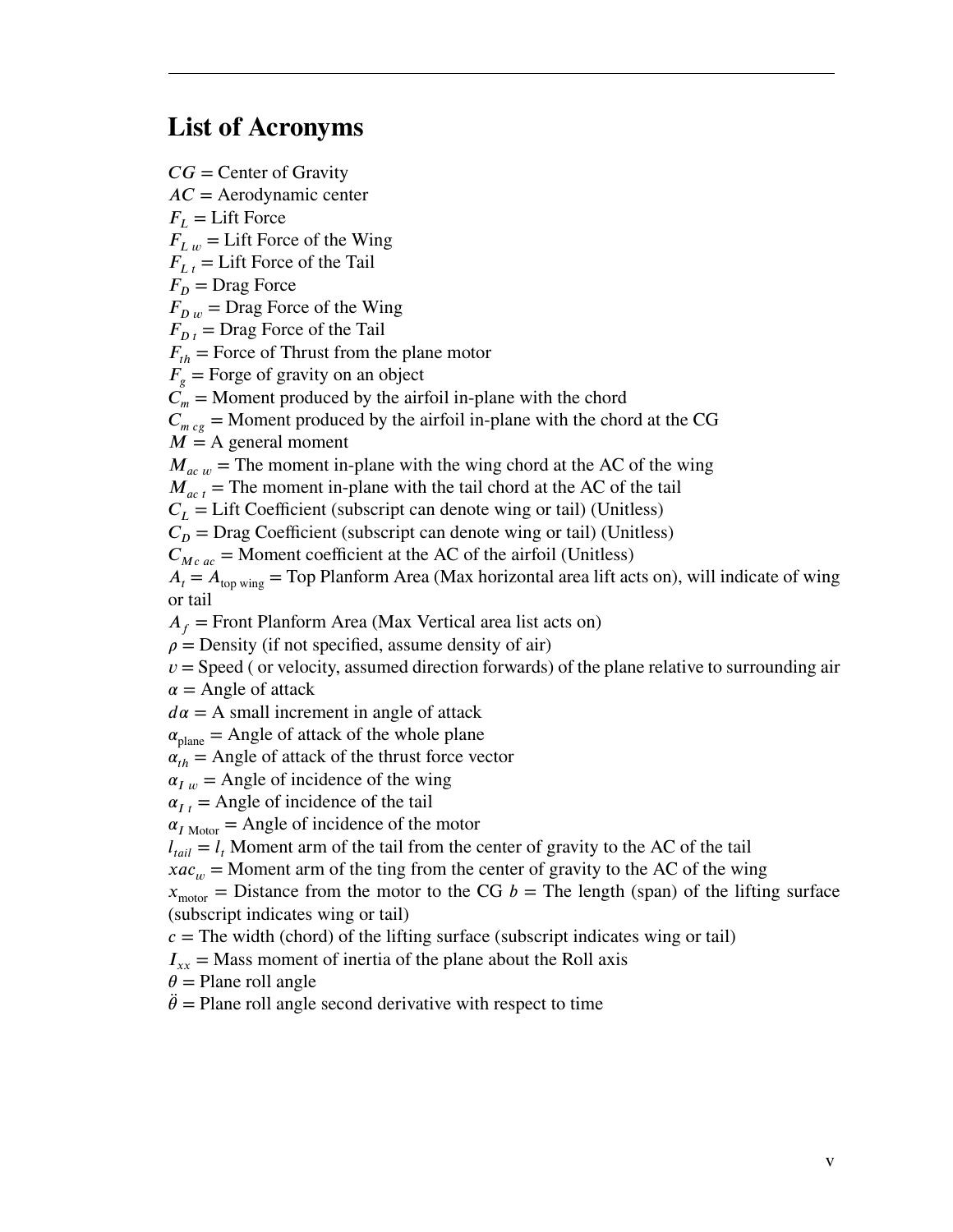# <span id="page-7-0"></span>**Chapter 1**

# **Background and Introduction**

Aircraft design in industry requires not only through testing and consideration of materials and airfoils, payload and thrust calculations, configuration selection and mechanisms to move control surfaces, drop payload, release gliders, steer on the ground, etc., but these decisions need to be made with respect to the stability of the craft while in air. The aerodynamics of a plane rely heavily on its response to disturbances while in air, produced by gusts of wind or sudden changes in a pilot's control. Being a heavily developed and impactful field of research, stability considerations are not made purely by testing the craft in flight. The time and resources that could be wasted upon failure would be an insurmountable barrier for hobbyists and smaller businesses if this were the case. The response of an aircraft can be broken into measures of static and dynamic stability, and although it is easiest to test these in flight to high accuracy, analytical and computational methods are commonly used, often even simplified into rules of thumb for use by hobbyists. Aircraft design decisions have to be made with respect to the static and dynamic stability of a plane, and although the most accurate data is still resource intensive to produce, analytical analysis using plane geometry alone are feasible for small companies or students without access to graduate level courses, and are much more accurate than rules of thumb.

The purpose of this composition is to provide information on static and dynamic stability for general aviation aircrafts with a focus on small radio controlled crafts used for the SAE Aero competition. This manuscript is written for students or small businesses that don't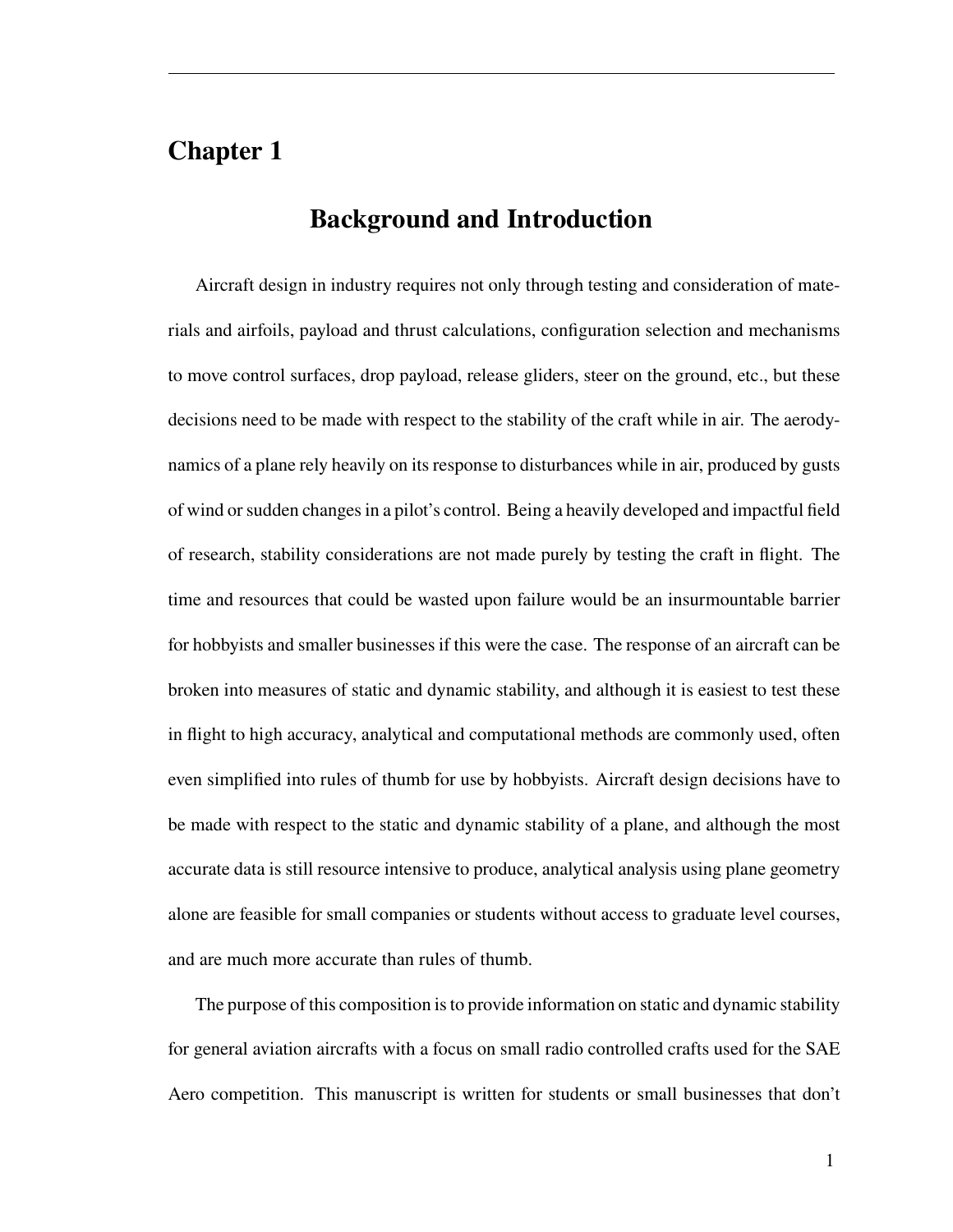have professional grade equipment or ways to attain graduate level knowledge in the hope to overcome this 'barrier of entry.' In addition to theory, sample calculations for static stability and a script will follow. The script completes the same calculations, but can be applied to different geometries as an easy recourse for future students. Dynamic stability is investigated in as far as what its components are, the results, and how to display them, though a full derivation is beyond the scope of this report.

#### <span id="page-8-0"></span>**1.1 Background Aerodynamics Information**

Because this discussion deals primarily with the motion of a plane, it is beneficial to understand the basics of plane flight for referencing later on. As with any system on earth, the force of gravity has an affect on a plane. To combat this, a plane generates thrust either pulling or pushing it forwards. This causes air to flow over the wings, bringing a couple more forces into the foreground of importance; the craft would then generate lift and drag. Often, fluid dynamics textbooks such as reference [\[1\]](#page-52-1) cover this topic in detail.

Lift is the force opposing gravity, caused by pressure differences on top and bottom of the plane. While there is some lift generated because of the fuselage of a plane, the force of lift is usually approximated by equation 1. In this,  $\rho$  is the density of air,  $\nu$  is the speed of the plane with respect to the air,  $A_t$  is the cross sectional area through the wings parallel to the air flow, and  $C_L$  is the lift coefficient. This is a dimensionless parameter that changes with the wing shape and angle the wing meets the air stream, which is called the angle of attack  $(\alpha)$ . The drag force opposes the direction of motion, and although there are many different components caused by the wing roughness or vortices caused by the wings, the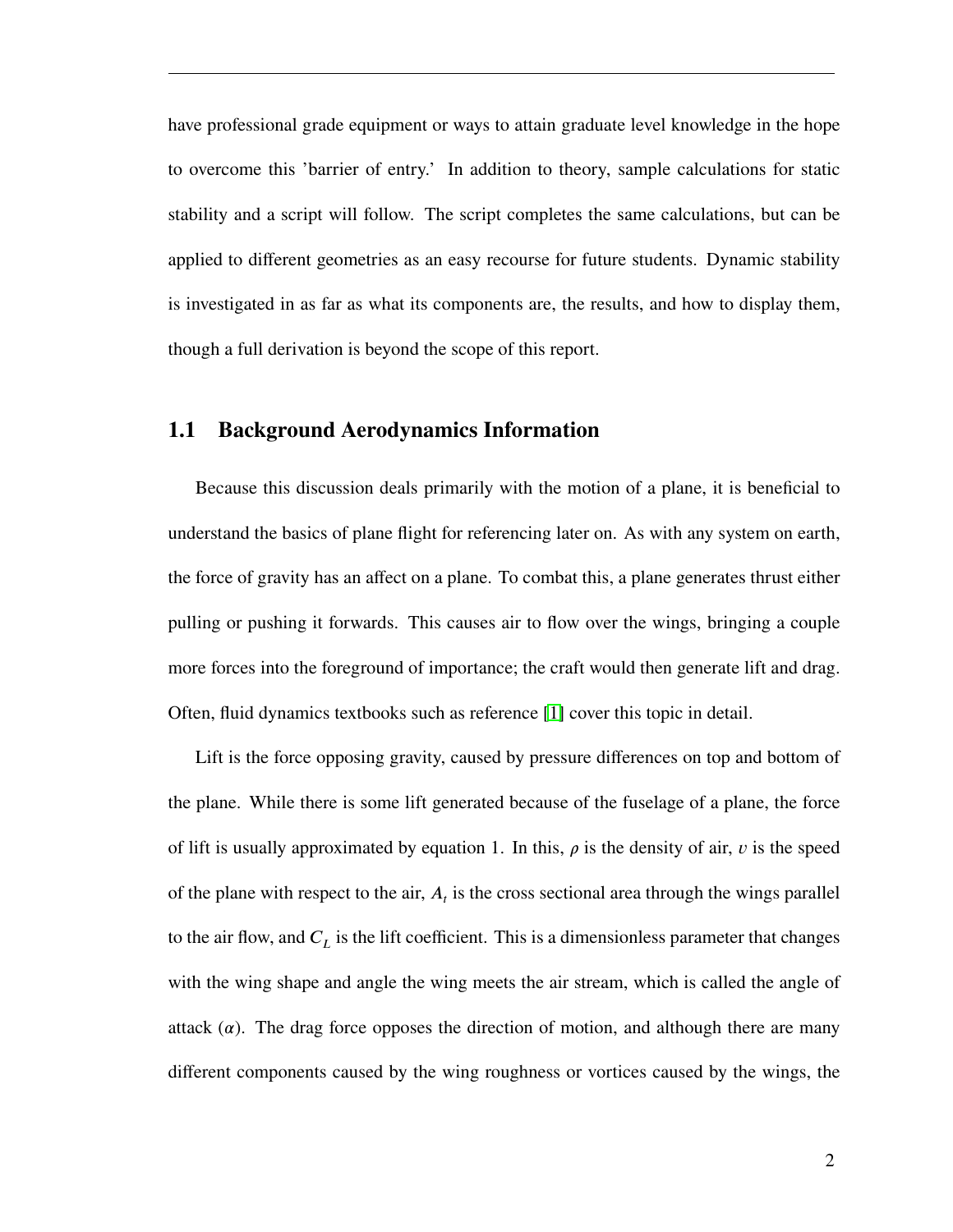most common approximation is equation 2. Similarly,  $C_p$  denotes the coefficient of drag and  $A_f$  is the cross section area of the wing perpendicular to the air flow.

$$
F_L = C_L \rho \frac{v^2}{2} A_t \tag{1}
$$

$$
F_D = C_D \rho \frac{v^2}{2} A_f \tag{2}
$$

The lift and drag coefficients are complex values that change with the shape of the wing, the angle of the plane, weather, air density, etc., but commonly they are approximated at a given angle of attack for an airfoil. The roughly whale shape of a wing that the air flows parallel to is called an airfoil. Although a plane doesn't need an airfoil to fly, this is a highly optimized shape that causes a larger pressure difference between the top and bottom of the wing, and generally a larger lift coefficient. There are many databases that show 2- D analysis of these shapes, plotting  $C_L$  and  $C_D$  vs  $\alpha$ , the angle of attack. Because the air rushing over the airfoil causes lift due to a pressure difference, parts of the airfoil are pushed on harder than others, and these don't often balance each other out completely. An airfoil often has some net moment, also plotted vs  $\alpha$ , and it is the job of the tail, placement of the plane's center of gravity, and other mechanisms to negate this for stable flight.

A discussion of longitudinal stability will be mentioned later on, so it is important to discuss the various axes of a plane. The axis leading from the nose to the tail is the roll axis, rotating around this axis causes the plane to roll. The pitch axis intuitively controls the angle the nose is pitched at, and runs parallel to the wings of a conventional aircraft. The yaw axis is straight up and down through a plane. Longitudinal stability concerns the plane's motion about the roll axis, and lateral stability concerns the plane's motion about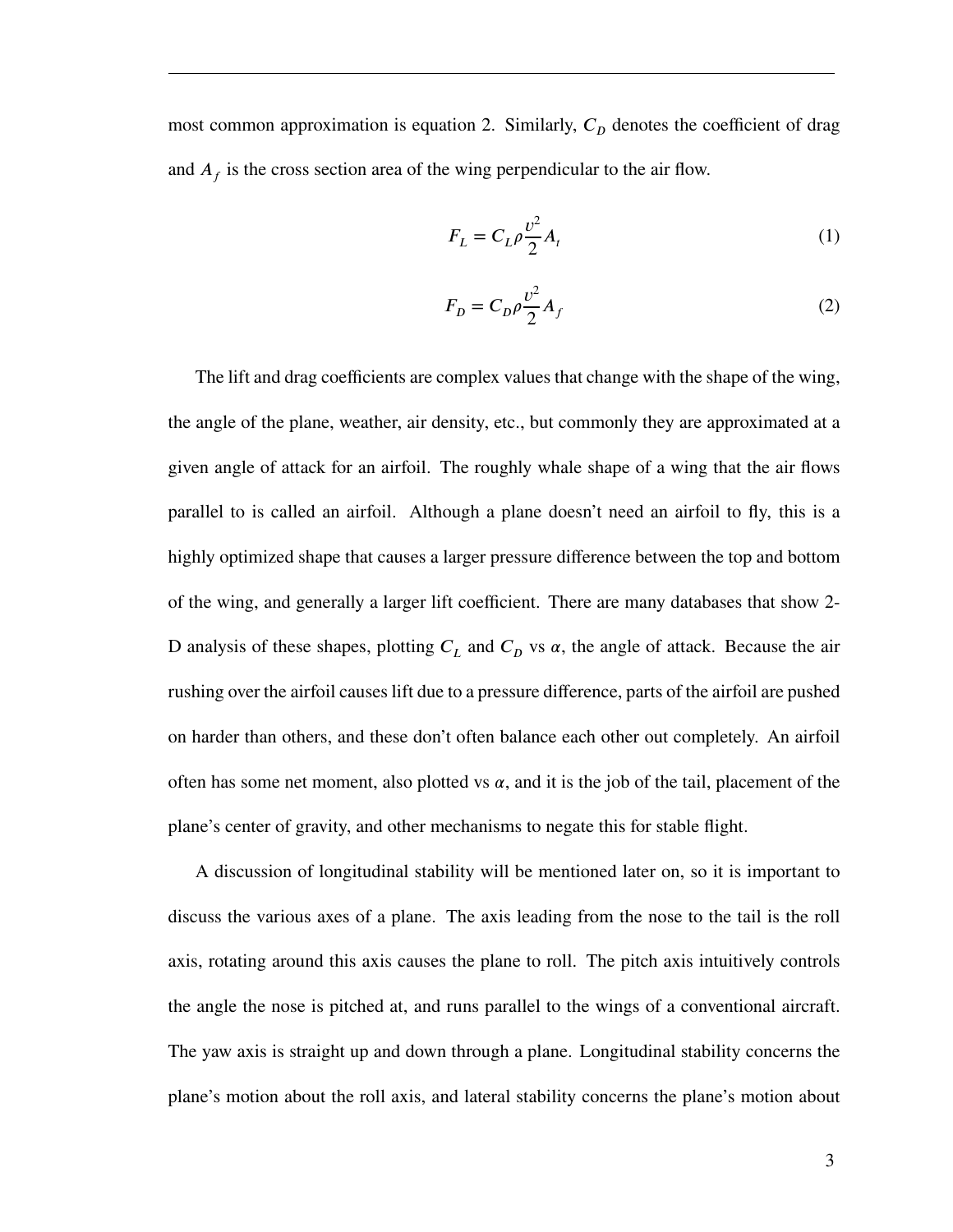<span id="page-10-0"></span>the pitch axis.

#### **1.2 Defining Static and Dynamic Stability**

The difference between static and dynamic stability is the difference between the immediate response and the response over time. If your first response is to swerve away from an oncoming obstacle in the road, one doesn't want to afterwards over-correct and hit something else. Static stability is the instantaneous response, in this case of a plane that has been disturbed from its stable flight without alterations of control surfaces. In other words, with 'stick fixed' analysis, the response of the plane relies on the centers of gravity and airfoils and physical configuration of the plane to maintain stable flight. A plane is only statically stable when it has a restoring moment directing the craft back to its equilibrium angle. This would mean at a given angle of attack, a moment is created that pushes it back to its equilibrium angle. Dynamic stability then is what happens afterwards; it characterizes the response of the craft over time, describing if and how it returns to the initial state after the disturbance. For a craft to be stable over time, it must be stable in the moment; static stability is needed for dynamic stability but alone is not enough to ensure it [\[2\]](#page-52-2).

Both types of stability data are visually displayed differently, and have different effects on the craft in flight. A craft with desirable static and dynamic stability produce a plane that oscillates upon disturbance towards its original trajectory, and these oscillations eventually decay until the craft is flying as it was before. A craft with undesirable stability characteristics exhibits oscillations that increase in magnitude until the craft can no longer maintain flight. Stability is not binary, however. The cases with stability somewhere in between can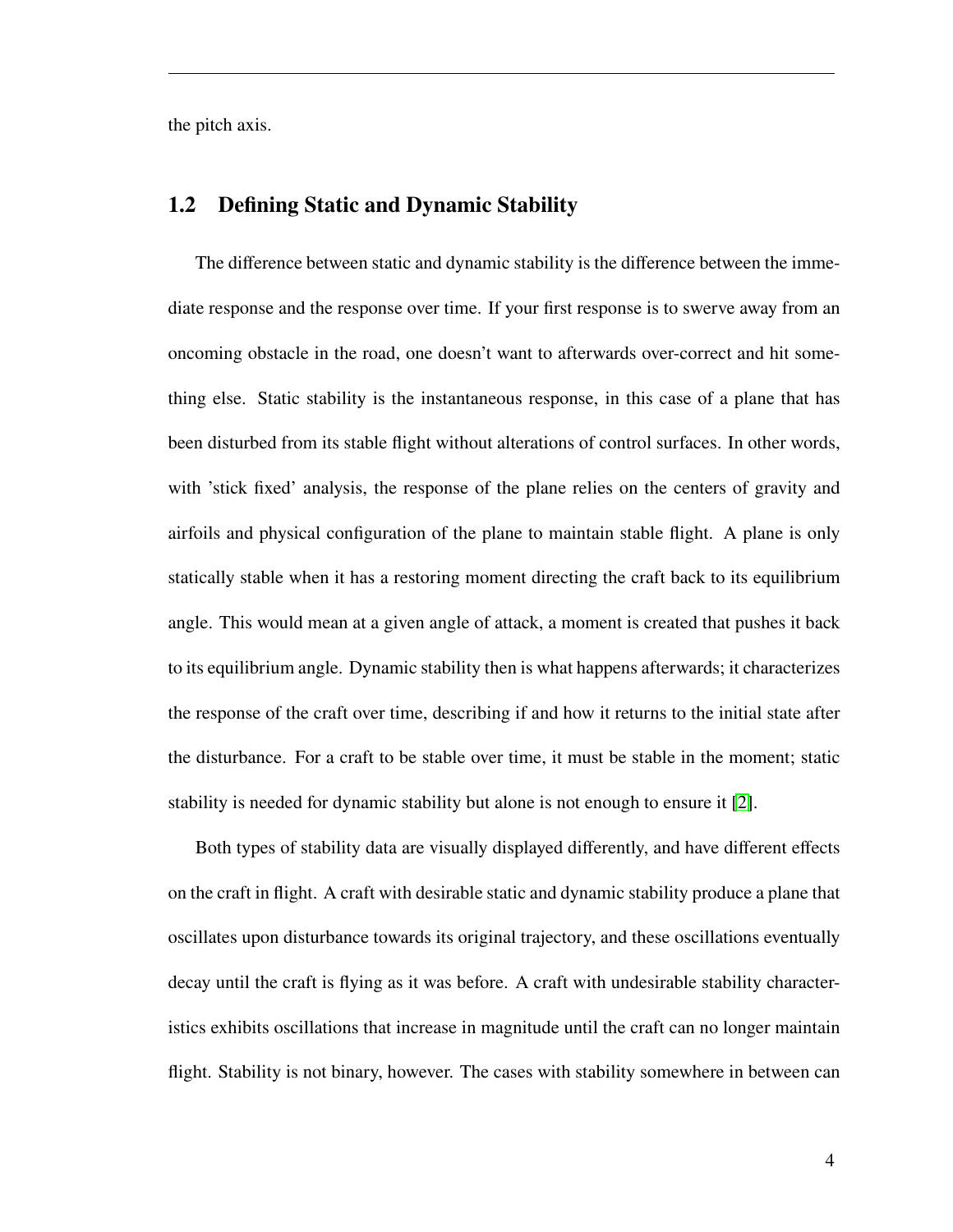<span id="page-11-0"></span>be broken into different modes, characterizing many ways the plane responds.

#### **1.3 Stability Modes**

For both static and dynamic stability, there are unique behaviors that the craft can experience, usually classified into positive, neutral, and negative stability [\[2\]](#page-52-2). Figure [1](#page-11-1) gives an example of what this would look like for a ball system affected by gravity.

For static stability, positive indicates that the craft has an initial restoring moment to return to equilibrium. As can be inferred from this, neutral indicates very little moment, and negative indicates that the craft's moment makes it diverge further from equilibrium.

<span id="page-11-1"></span>

**Figure 1:** As a dynamic system, (A) is an example of positive static stability because the a gravitational restoring force would push it towards its initial point, (C) has very little force affecting it indicating neutral static stability, and (B)'s ball would actively accelerate away from equilibrium if disturbed, indicating negative static stability. In reality, more complex systems will could have this behavior only within a certain range of angles, presented by (D), (E), and (F) [\[3\]](#page-52-3). (Mascolo, I., 2019, "Recent Developments in the Dynamic Stability of Elastic Structures," Frontiers in Applied Mathematics and Statistics, 5(1), pp. 1-10.)

Dynamics stability's responses by the same names don't classify any direction of motion or moment, but instead the behavior of the oscillations over time. In system dynamics, a damped system is one that has a component of force that opposes motion, like a spring moving a block that is slowed down by friction. This system is oscillatory, with positive dynamic stability exponentially decaying towards equilibrium (Overdamped). As can be inferred, neutral dynamic stability indicates something called the 'damping ratio' is small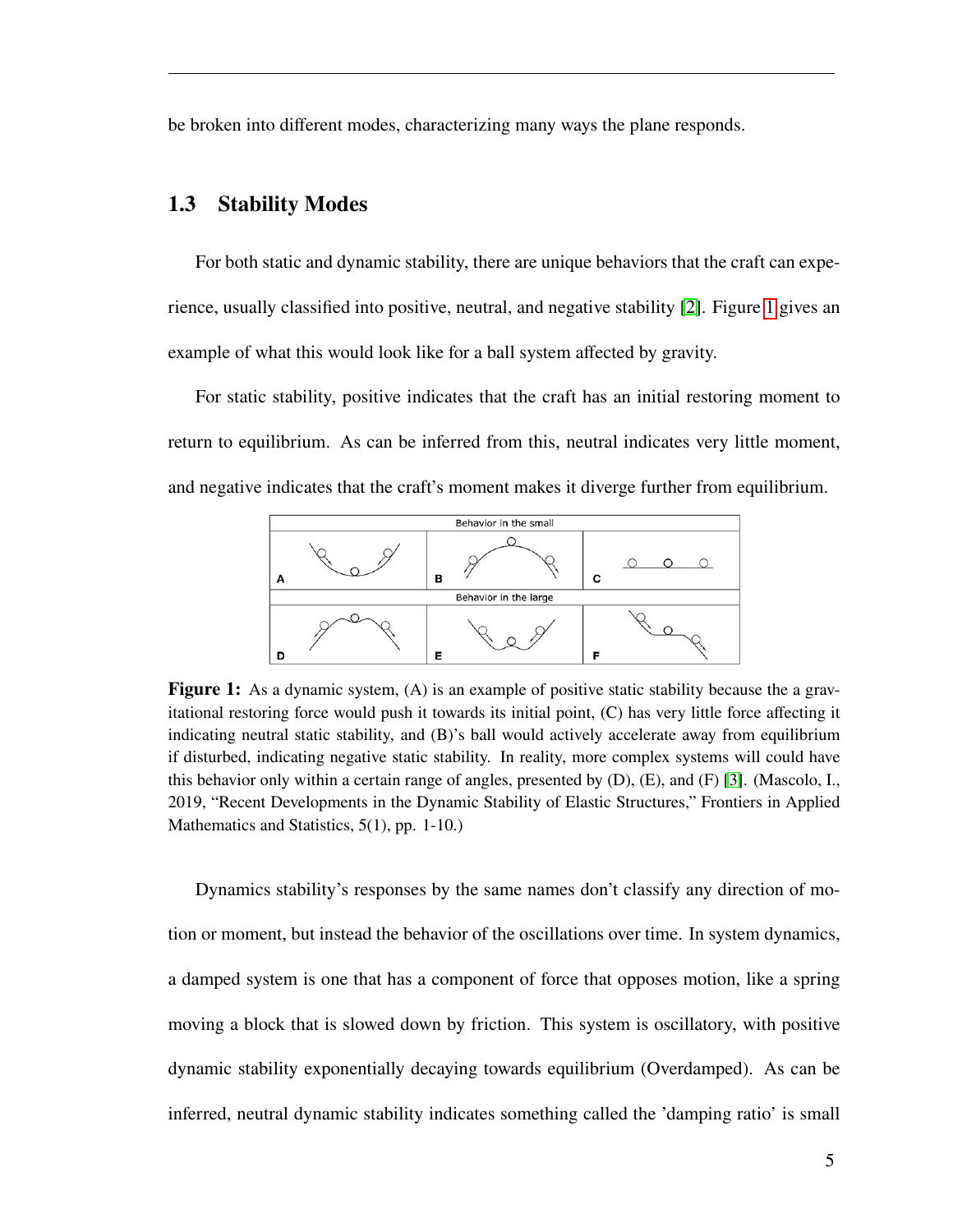and there is little change in the amplitude of the oscillations (Undamped), and negative indicates a negative 'damping ratio,' so that the amplitude increases out of control (Negatively damped). The damping ratio is a common term for a parameter in second order differential equations (because these are moments and forces, which can be broken down into mass and acceleration) which governs how fast motion decays [\[4\]](#page-52-4). It's use is explained more in section 1.6 and 3.2. Modes of dynamic stability are visualized in figure [2.](#page-12-1)

<span id="page-12-1"></span>

**Figure 2:** These give examples of dynamic stability, assuming the horizontal axis is time and the vertical axes are displacement or angle from equilibrium. The oscillation with the  $e^{-x}$  damping exhibits a damping ratio large enough to drive the system towards equilibrium, indicating positive dynamic stability. As can be inferred for similar reasons, the middle image depicts negative dynamic stability, and the last depicts neutral dynamic stability [\[4\]](#page-52-4). (Ogata, K., 2010, *Modern Control Engineering,* 5th ed., Prentice-Hall, India.)

A Phugoid is the summation of the above; it graphically displays the oscillation of a craft in an axis over time. Analysis relating to frequency, damping ratio and amplitude are common, described further in Data Representation (section 1.6).

#### <span id="page-12-0"></span>**1.4 Assumptions and Applications**

A full analysis of static and dynamic stability for a craft does not only take into consideration the effects if briefly disturbed in straight and level flight; there are many flight conditions a craft's stability is tested in. Even this case has restrictions and limitations, for example if you hit any plane hard enough it will fall from the sky. A full analysis can be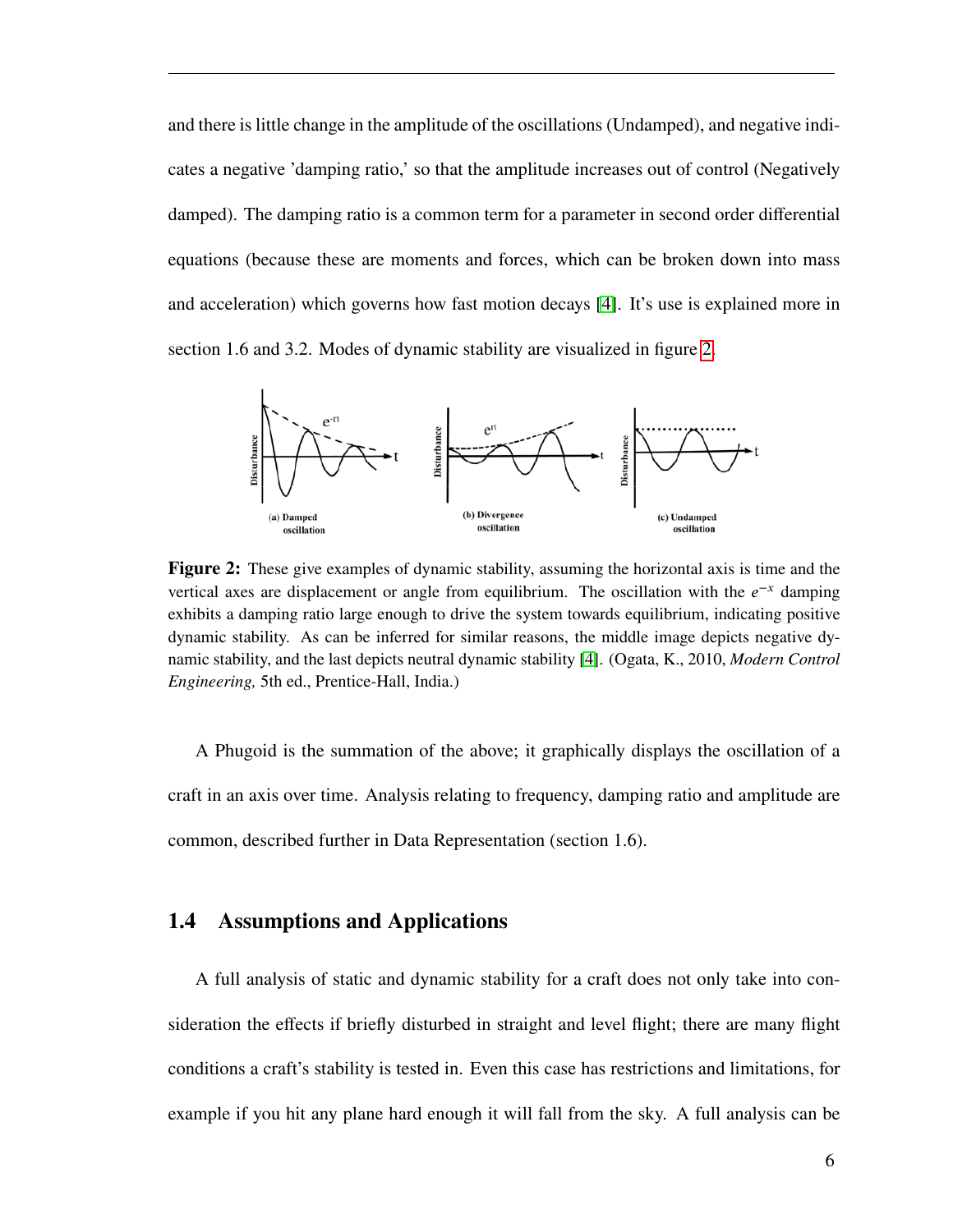used to size control surfaces to correct itself in common precarious situations where the plane could fall from the sky. Tail spin, dutch roll, vibration, and takeoff with a crosswind are common scenarios a craft is designed around [\[5\]](#page-52-5).

Static stability requirements create a few guidelines for the dimensional design of a plane. Mentioned in the Derivation section (Chapter 2), these can be used for initial dimensions, while the full stability analysis tells how a craft's configuration performs and indicates alterations that can improve stability. A significant assumption going in to the dynamic analysis is that the craft in question can leave the ground successfully, or that it has enough desirable dynamics to be statically stable in air in the first place.

Stability is quantified using a few different methods, and it is not always beneficial to have very high stability. Chapter 4 explores the cases against having a stable plane.

<span id="page-13-0"></span>Another large limitation of the analysis to follow is the craft being analysed. The examples provided by the Union College SAE Aero team are all rectangular, top-winged, conventional tail crafts, an example of which seen in figure [3.](#page-14-0) Its wing and horizontal stabilizer are rectangular, and the taper of its vertical stabilizer is not evaluated in this calculation. Other plane configurations will alter stability differently, changing the magnitude or location of a force or moment about the center of gravity. Therefore even if this process applies to any craft, this analysis and code (presented in section 2.4), if unaltered, applies only to the craft configuration in figure [3.](#page-14-0) Additionally, an underlying assumption is that the craft stays within a margin of 10 degrees above or below its equilibrium, as the farther the craft diverges from an angle of zero, the less accurate the approximation is. At larger angles, forces caused by the fuselage start to become more significant, and data taken only from static wing analysis start to omit more important factors.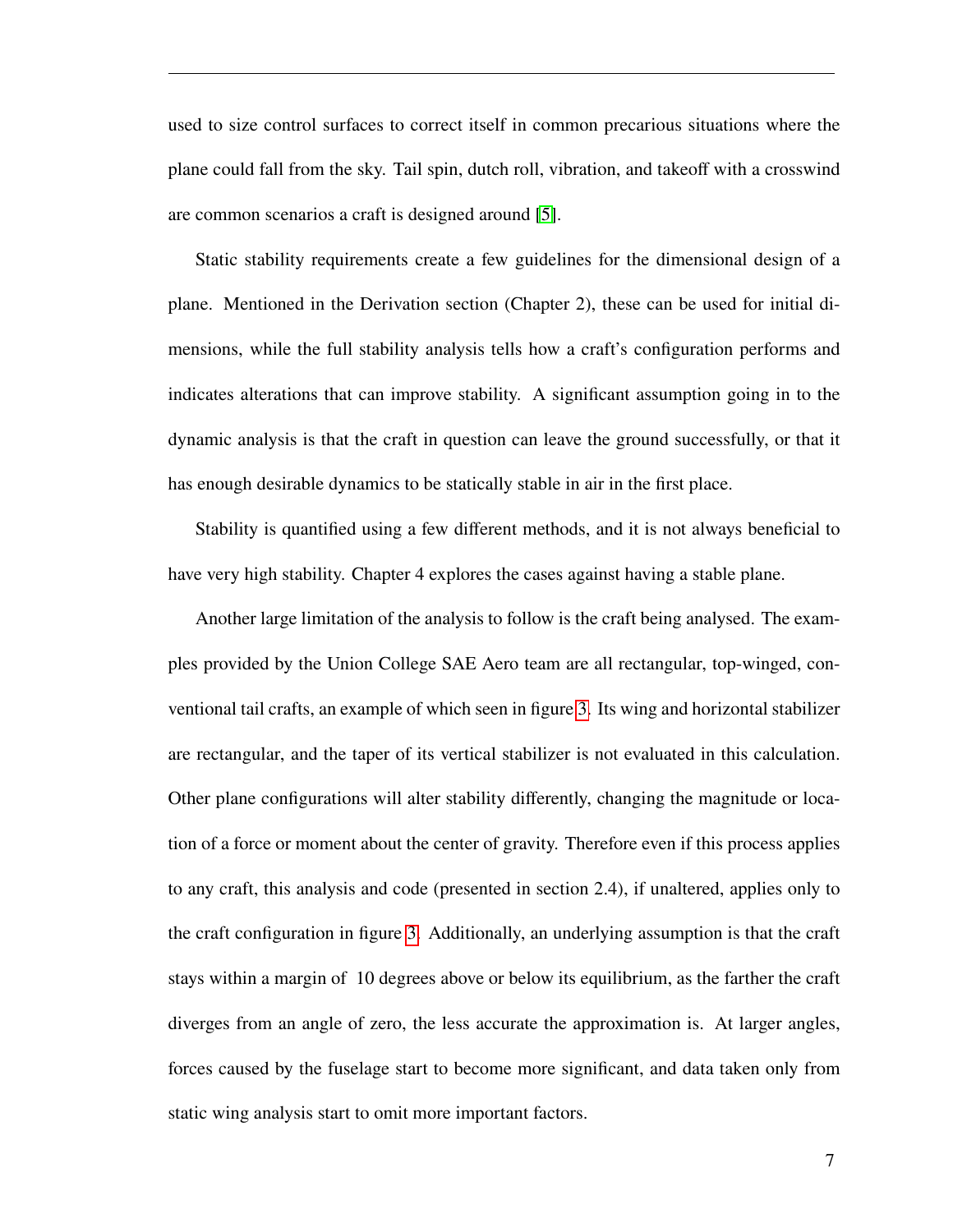<span id="page-14-0"></span>

**Figure 3:** Union College's SAE Aero plane design from the 2020 Advanced event, used for static analysis in the Derivation section (Chapter 2) [\[6\]](#page-52-6). (Bruno, A. and Caro, K. and Khan, M. and Landreth, R. and Santos, Joana, A., 2020, "Union College Flying Dutchmen Advances Design Report," Union College, Schenectady NY, p. 27.)

#### **1.5 Methods of Quantifying Stability**

There are a few major methods of quantifying the stability of an aircraft. Static analysis often includes control derivatives which monitor the change in moment about the center of gravity with respect to angle of attack. The conditions for static stability are that the moment is zero about the center of gravity, and the derivative of this moment with respect to the angle of attack being negative. This means as the plane tips up from equilibrium, the plane induces a negative moment and corrects the plane back towards equilibrium. If it tips down, a positive moment corrects the plane. The notation for this is shown in equation 1 [\[7\]](#page-52-7), following the List of Acronyms on page vi.

<span id="page-14-1"></span>
$$
C_m = 0 \quad \text{and} \quad \frac{\delta C_M}{\delta \alpha} < 0 \tag{1}
$$

Dynamic stability is often measured, and this is useful in presenting how one plane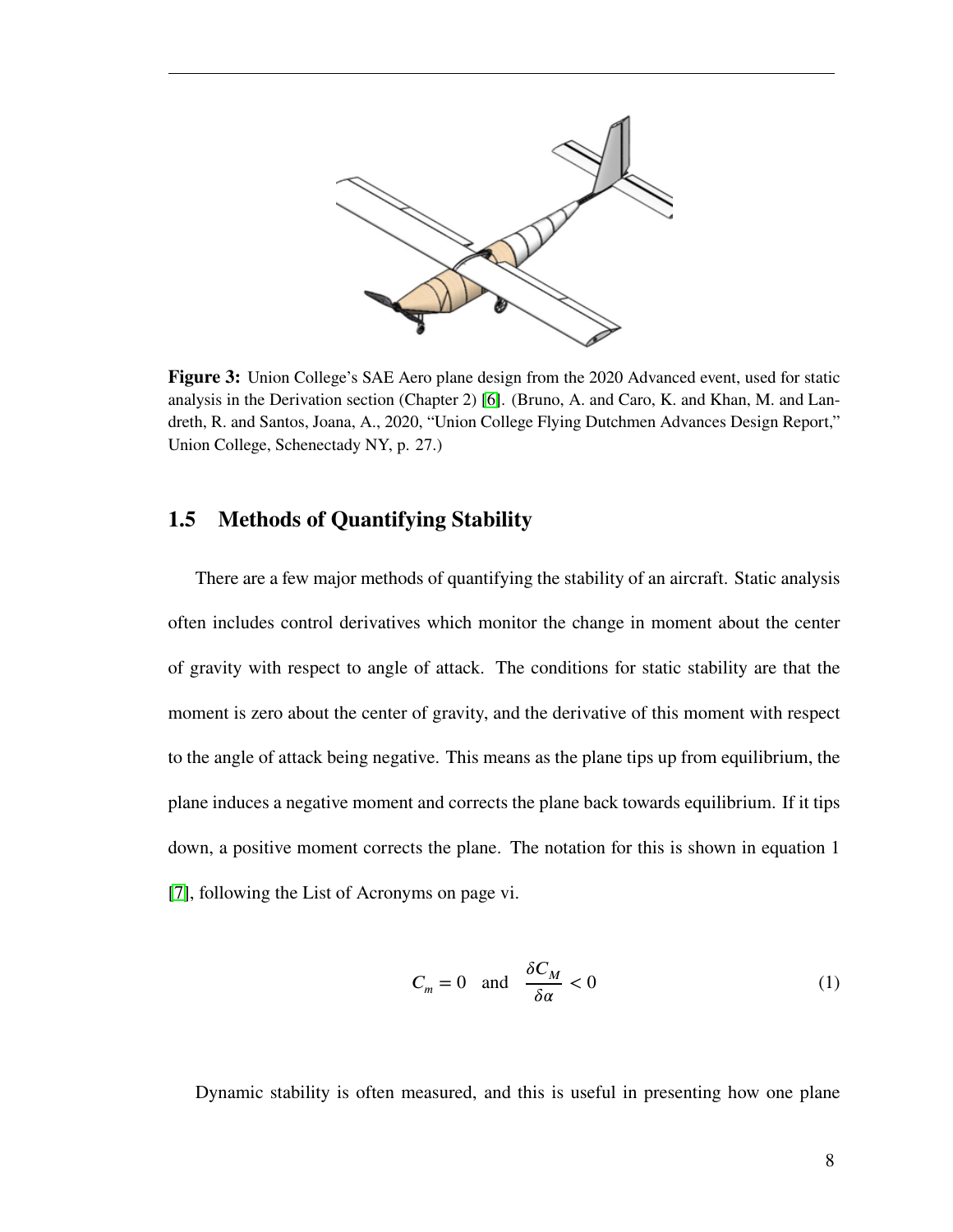configuration will function. If instead a variable's effect on the stability can be monitored (all else unchanged), its designed value can be altered with the knowledge of what it will do to the craft. An example of this type of analysis includes the Roots Locus method, which will require some knowledge of Laplace transforms and control systems practices provided later on. It basically derives a characteristic equation governing the craft's dynamics, and for a craft it looks at the roots of this equation for all values of a certain variable [\[4\]](#page-52-4).

Additionally, the speed at which the craft can turn about its axis is often calculated, to describe how easily the pilot can adjust the plane. This aids in dimensioning ailerons and elevators, and is also applied to rudders to keep the craft in the right orientation in the event of a tailspin or high crosswinds in takeoff.

#### <span id="page-15-0"></span>**1.6 Data Representation**

Each methods has different ways to represent this data graphically. Static analysis often involves simple plots depicting the moment about the center of gravity vs the craft's angle of attack such as figure [4,](#page-16-0) or moment diagrams used for balancing moments. For the design of an aircraft, horizontal moment diagrams are very useful in placing the center of gravity. In static analysis, these can be better used to visualize the components of force that the wing, tail, and fuselage contribute while at an angle.

Dynamic stability has many ways of being depicted, and this analysis often informs the designer how much to alter dimensions for stability, or how stable the craft is. Because of this, methods like the Root Locus analysis (an example of which depicted in figure [5.](#page-17-0)) are often viewed with respect to all possible values of one variable [\[4\]](#page-52-4). It shows how much a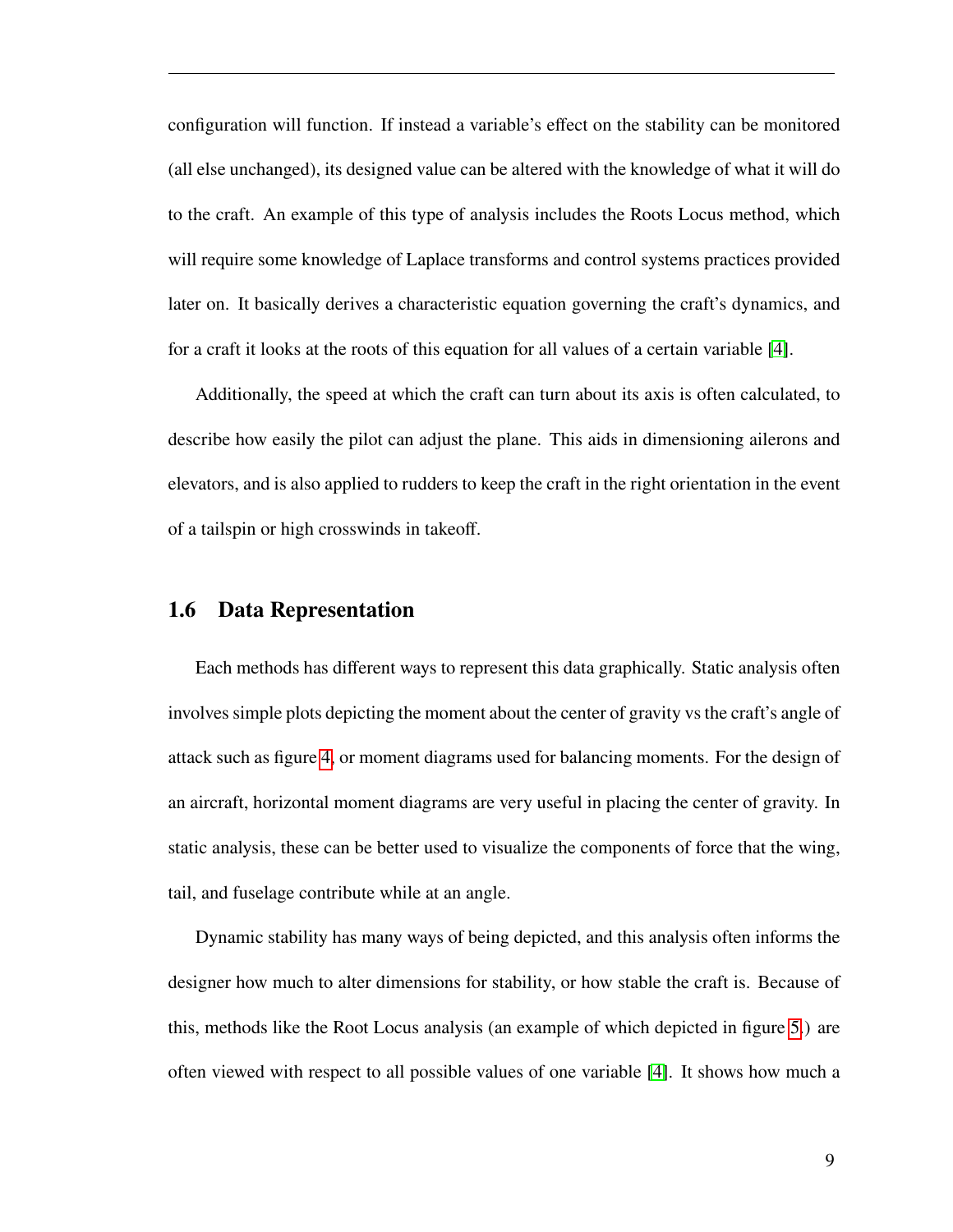<span id="page-16-0"></span>

**Figure 4:** Example Moment Plot for Static Stability presenting Moment ( $C_m$ ) vs Angle of Attack (*𝛼*). Point A indicates equilibrium, Plane 1 shows positive static stability (angles above equilibrium express a negative moment pushing it back down to A), and plane 2 shows negative static stability.

given variable affects the craft's stability based on where it is on the plot, and can indicate what circumstances make the plane unstable [\[8\]](#page-52-8).

Phugoids show the oscillation of the craft about an axis with respect to time, as mentioned earlier, and graphically shows other important data. The information this offers relates to how fast the oscillations are, how quickly they'll die away, and their relative magnitude [\[9\]](#page-52-9). For example, a plane oscillating too fast disrupts the boundary layer of airflow over the wings and subtracts from lift produced [\[1\]](#page-52-1). The value of the damping ratio for a given system  $(\zeta)$  is a good way to remember the difference between positive, neutral, and negative dynamic stability, as those are relative magnitudes of the damping ratio for those scenarios [\[4\]](#page-52-4). The damping ratio is a dimensionless number indicating how fast the motion in the system decays towards equilibrium for a second order differential equation. An example of this is presented in figure [5,](#page-17-0) showing a phugoid under a few different conditions for a Boeing 747.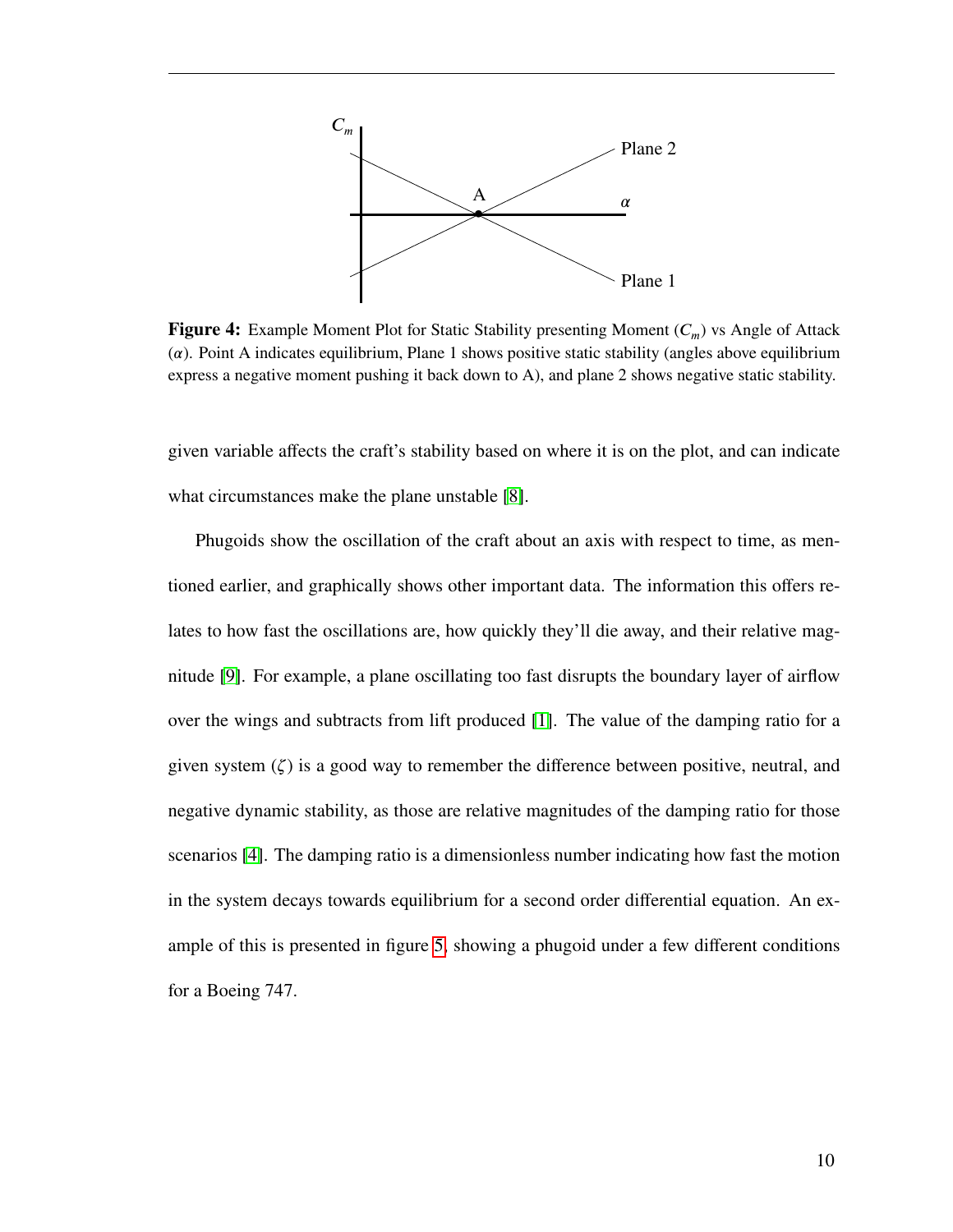<span id="page-17-0"></span>

disturbances showing positive dynamic stability.

what values cause negative, positive, and complex roots in the system response, indicating stability.

Figure 5: Dynamic Stability Visualization Examples for Boeing 747 [\[7\]](#page-52-7). (Caughey, D, 2011, Introduction to Aircraft Stability and Control, Cornell University, p 94 from [https://courses.cit.cornell.edu/mae5070/Caughey\\_2011\\_04.pdf.\)](https://courses.cit.cornell.edu/mae5070/Caughey_2011_04.pdf)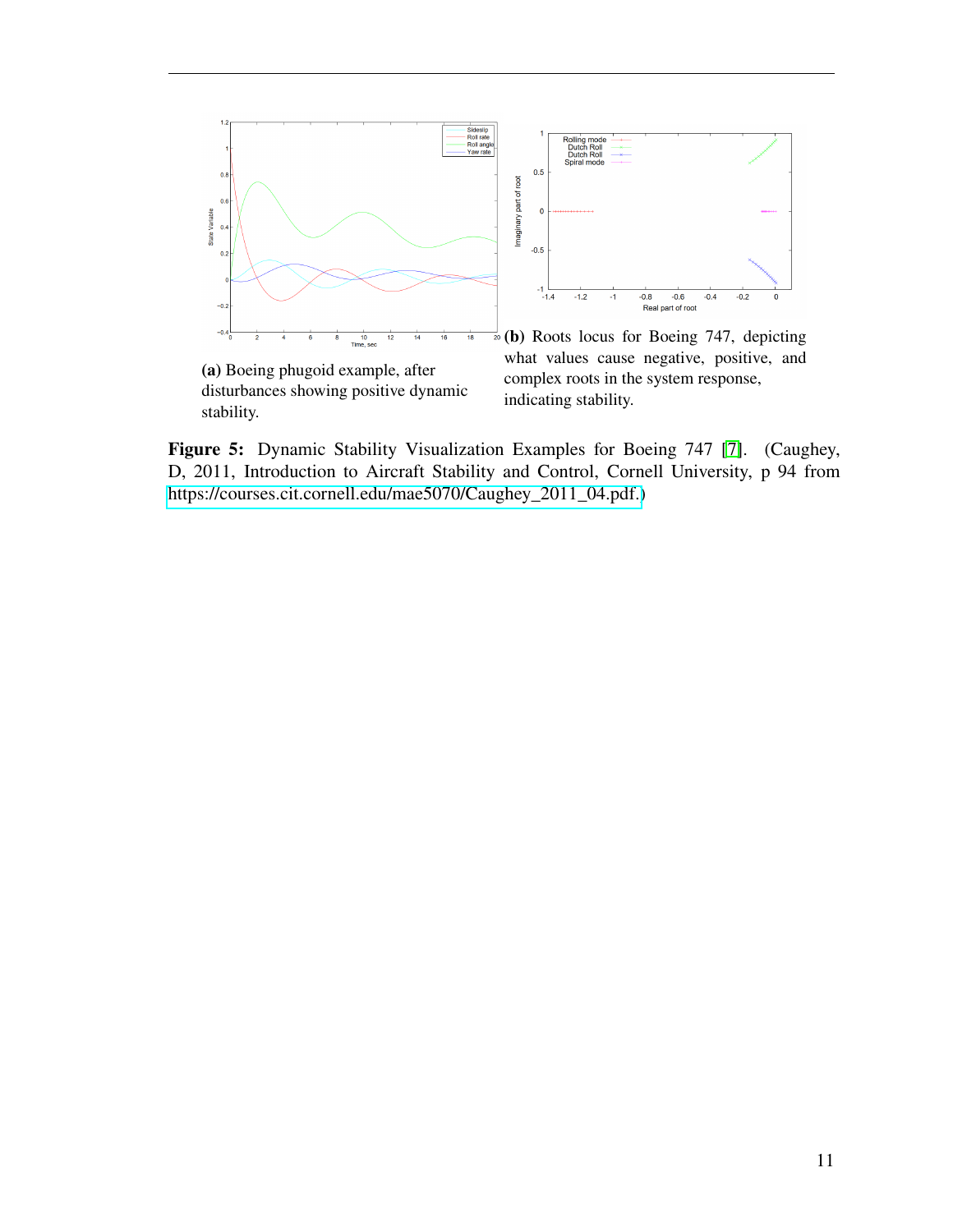## <span id="page-18-0"></span>**Chapter 2**

# **Deriving Longitudinal Static Stability**

#### <span id="page-18-1"></span>**2.1 Static Stability: What Goes In and What Comes Out**

A static stability calculation starts with a moment balance. As mentioned in the last section, equation [1](#page-14-1) provides the requirements for static stability; the moment about the center of gravity must be zero, and the derivative of the moment with respect to the angle of attack must be negative. Moment diagrams for the center of gravity at zero angle of attack, with a positive angle of attack, and with a negative angle of attack can be evaluated to roughly determine the moment and its derivative about its equilibrium point.

<span id="page-18-2"></span>To do this, a diagram is an easy way to pair the major geometry of a plane with the various forces and moments. The plane will conform to the assumptions given in section 1.4. Figure [6](#page-20-0) shows a plane at a zero angle of attack for initial analysis, with subsequent figures pertaining to the craft at different angles. This is the Aero 2020 advanced craft design, known to fly with reasonable stability but not thoroughly tested enough to optimize dimensions [\[6\]](#page-52-6). Static analysis will confirm flight capability and inform possible decisions of dimensions that can be changed to adjust static stability.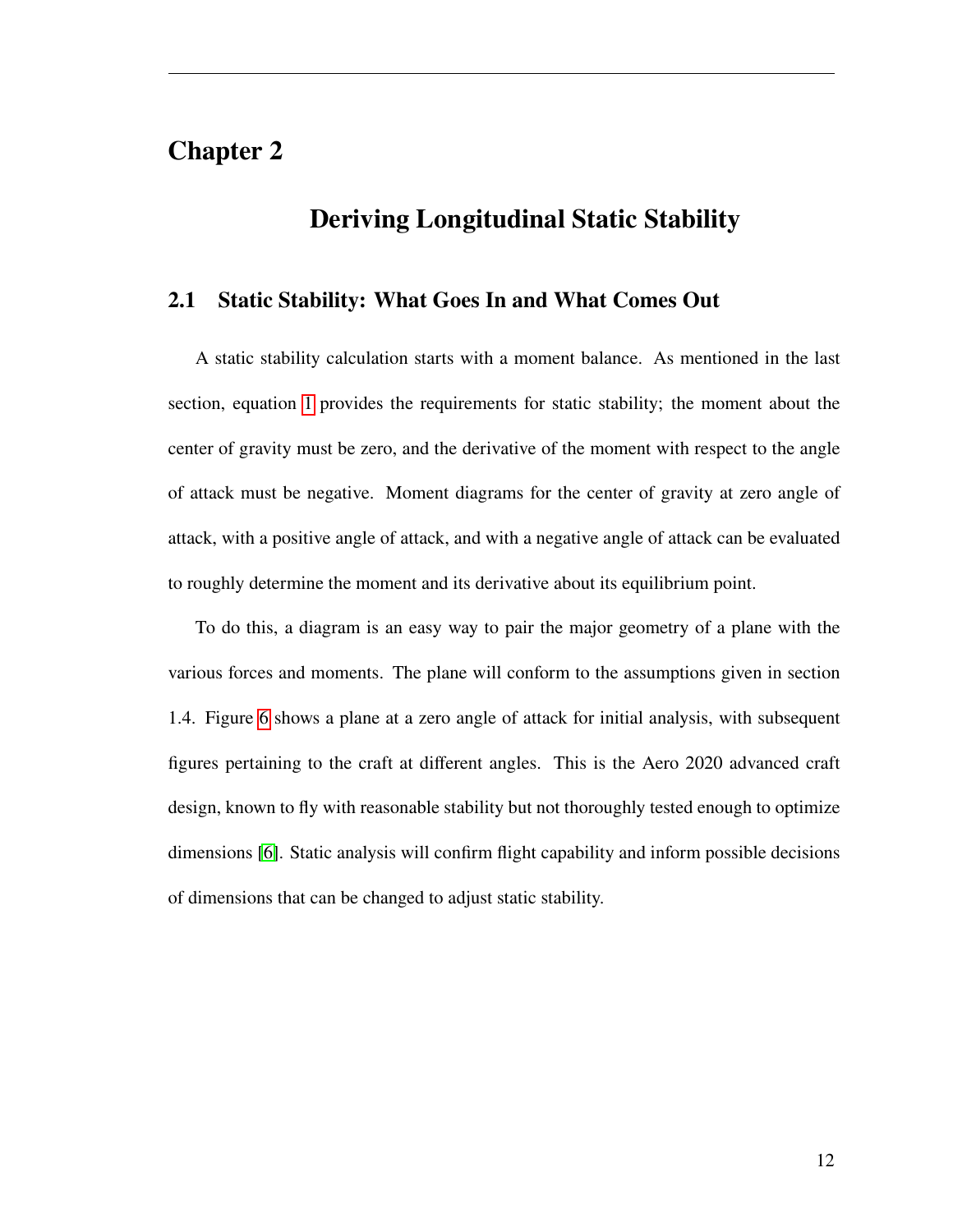#### **2.2 Deriving a Model**

#### **2.2.1 Longitudinal Static Stability Moment Summation**

As with any static analysis, the place to get started is with a force body diagram. specifically, summing the forces and moments around the center of gravity. This creates a general model that evaluates the dimensions of a real plane in subsequent sections. The center of gravity being the focal point means that its weight does not produce a moment, simplifying the summation. The forces of lift are placed at the **aerodynamic center**(AC) of the wing and tail airfoils, being a point where one force can be added to compensate for the full pressure distribution over the airfoil of the wing/tail, and where the pitching moment coefficient does not vary with the angle of attack. That location is typically approximated at 1∕4 of the way down the chord [\[2\]](#page-52-2). The pitching moment coefficient acts in a similar way to the lift and drag coefficients, scaling the moment which is also proportional to airspeed, density, and wing surface area. A symmetrical airfoil has zero moment about the aerodynamic center [\[8\]](#page-52-8). The aerodynamic center can also be found for the entire plane as well, but this example will use both individually.

In figure [6,](#page-20-0) components of lift are placed at the solid dots marking the aerodynamic centers of each individual airfoil. The center of gravity is typically marked by the black and white circle seen in the figure, and measured by summing the moments caused by only the masses of each item on the craft. Equations [3](#page-21-0) to [7](#page-22-0) are a fairly verbose version of the analysis, expanded to show separate moments acting on the craft, then breaking each moment into its components.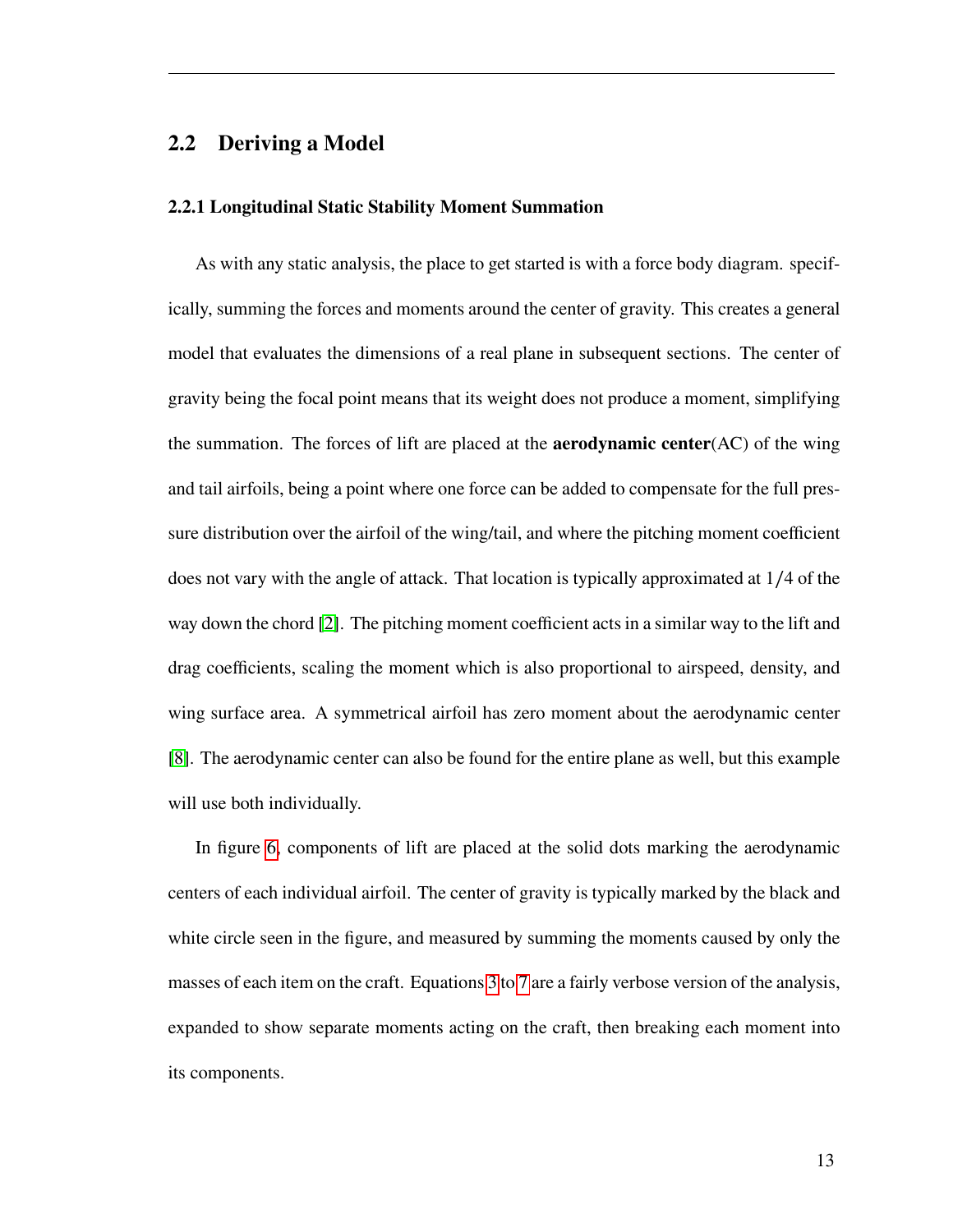<span id="page-20-0"></span>

**Figure 6:** Moment Plot for Static Stability presenting at  $\alpha = 0$ , and including the possibility for the wing and tail to have an angle of attack relative to the craft, an angle of incidence. The direction of positive x and positive moment are indicated in the lower right, and variables are explained in the List of Acronyms.

A very important thing to note is that the vector of thrust can add a moment if it is put at an angle. This can angle the plane and add an angle of attack to the wing and tail, changing performance drastically if it is not anticipated. For this example, it is assumed to be directly in line with the center of gravity. In addition, the wing and tail are pictured at an angle in figure [6.](#page-20-0) This possible angle of attack with respect to the aircraft's centerline is called an **angle of incidence**. This is often done to cause the craft to have an altered angle of attack while in air, changing its lift coefficient and potentially adding lift. In reality, a very important context to think about an angle of incidence in is the takeoff conditions of the craft, where any craft wheels tilt the craft in addition to the angle of incidence, changing its lift coefficient and lift produced. If the craft is thrown for takeoff, this is not as significant an issue. **Assumed below** in equations [3](#page-21-0) − [7](#page-22-0) is that the wings and tail are at a **zero angle of incidence**, so  $\alpha_{\text{wing}}$  and  $\alpha_{\text{tail}} = 0$ , with the direction of positive moment noted as clockwise in this orientation, or counter clockwise if looking at the plane facing right. Because tail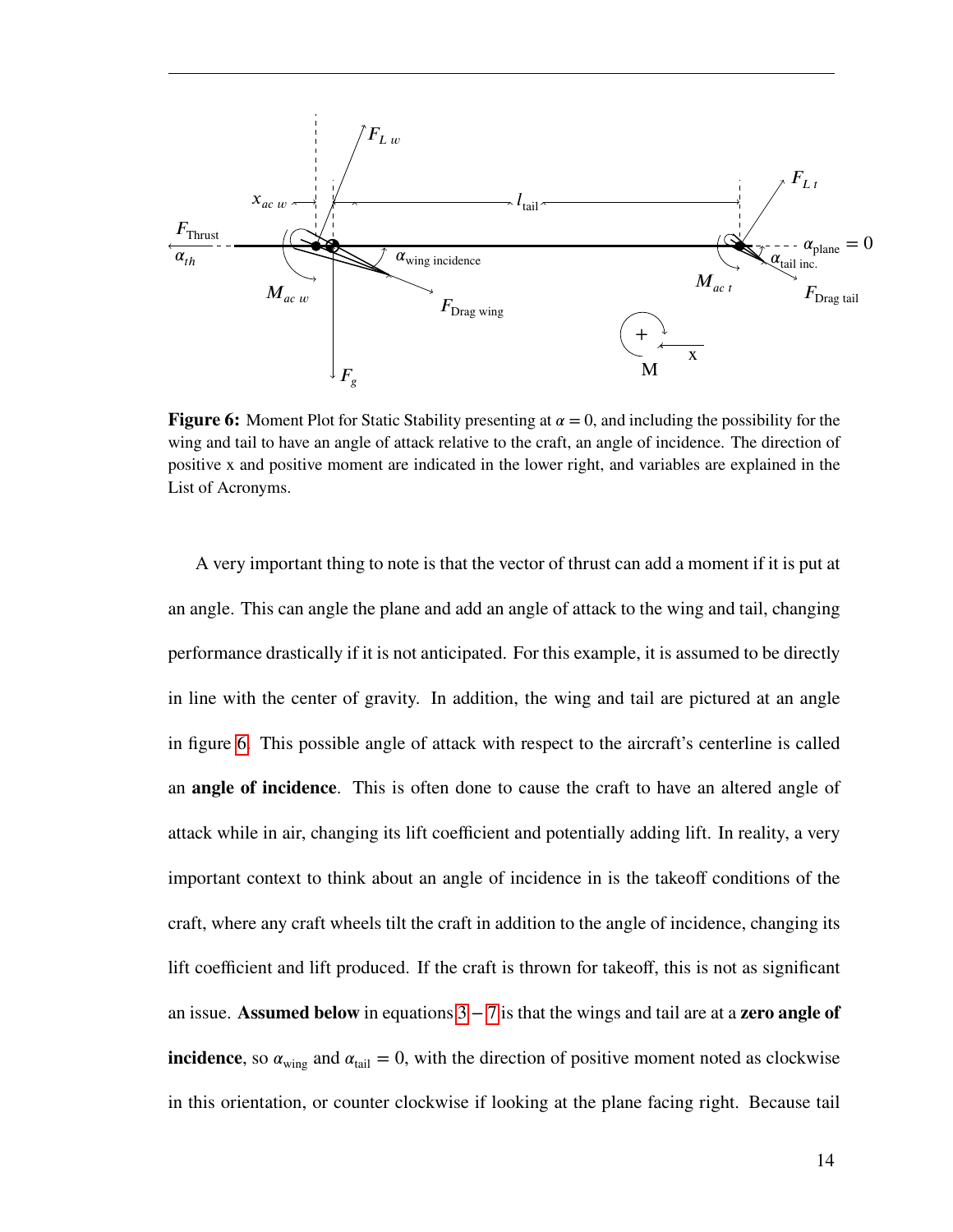airfoils are usually symmetrical, the moment about the aerodynamic center of the tail is zero.

<span id="page-21-0"></span>
$$
C_{m c g}(0^{\circ}) = M_{\text{wing}} - M_{\text{tail}} = \left( F_{L \text{ wing}} x_{ac w} \right) - M_{ac w} - \left( F_{L \text{ tail}} l_{\text{tail}} \right) \tag{3}
$$

$$
C_{m \, cg}(0^{\circ}) = \left(C_{L \, wing}\rho \frac{v^2}{2}A_{t \, wing} \, xac_w\right) - M_{ac \, w} + \left(-C_{L \, tail}\rho \frac{v^2}{2}A_{t \, tail} \, l_{tail}\right) \tag{4}
$$

<span id="page-21-1"></span>
$$
M_{ac\,\,w} = C_{Mc\,\,ac} \frac{\nu^2}{2} \rho b_w c_w^2 \tag{5}
$$

$$
C_{L \text{ wing}} = C_{L \text{ wing}}(\alpha_{\text{wing}}) \qquad C_{L \text{ tail}} = C_{L \text{ tail}}(\alpha_{\text{tail}});
$$
\n
$$
\alpha_{\text{wing}} = \alpha_{\text{plane}} + \alpha_{\text{wing incidence}} = 0 + 0 \qquad \alpha_{\text{tail}} = \alpha_{\text{plane}} + \alpha_{\text{tail incidence}} = 0 + 0
$$
\n(Noting that coefficients are functions of  $\alpha$ )

Equation [6](#page-22-1) factors out the airspeed and the air density, and separates the wing and tail areas into the product of their chord (c) and their span (b), usable for a rectangular wing and horizontal stabilizer as per the assumptions listed in section 1.4. Also, it incorporates equation [5](#page-21-1) to simplify it.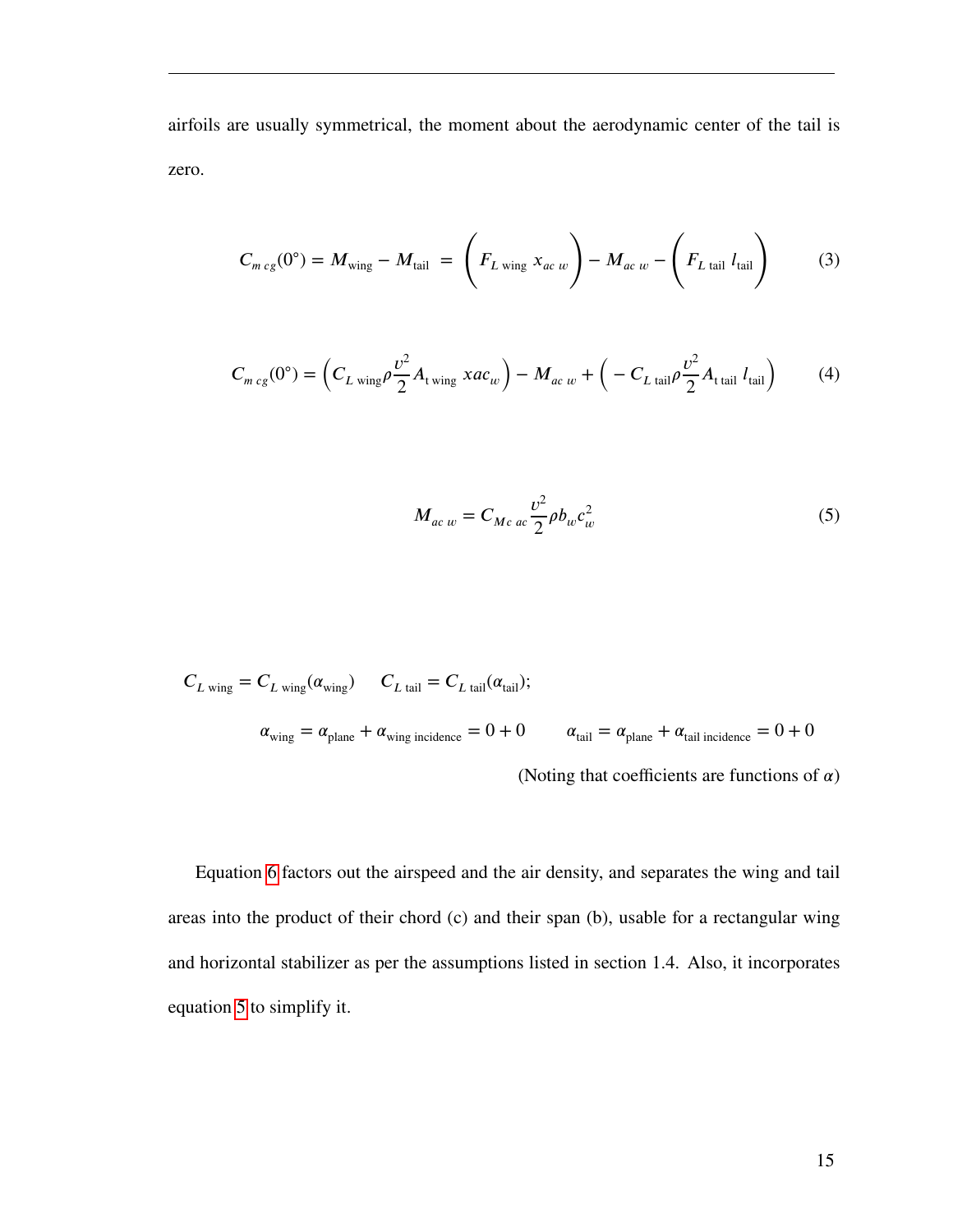<span id="page-22-1"></span>
$$
C_{m \, cg}(0^{\circ}) = \rho \frac{v^2}{2} \left[ \left( C_{L \, wing}(0)c_w b_w x_{ac \, w} \right) - \left( C_{L \, tail}(0)c_t b_t l_{tail} \right) - C_{m \, ac \, w} b_w c_w^2 \right] \tag{6}
$$

A full equation without the assumptions of the craft angle of attack, angle of thrust, and angle of incidence is presented in equation [7.](#page-22-0) It follows the same procedure as the above, with a few more moments and angled components :

<span id="page-22-0"></span>
$$
C_{m c g}(\alpha) = \rho \frac{v^2}{2} \left[ x_{ac w} b_w \left( c_w C_{L w} Cos(\alpha_{I w} + \alpha_{\text{craft}}) - t_w C_{D w} Sin(\alpha_{I w} + \alpha_{\text{craft}}) \right) - l_t b_t \left( c_t C_{L t} Cos(\alpha_{I w} - \alpha_{\text{craft}}) - t_t C_{D t} Sin(\alpha_{I t} + \alpha_{\text{craft}}) \right) - C_{m ac w} b_w c_w^2 \right] + F_{Th} x_{\text{motor}} Sin(\alpha_{I \text{ Motor}})
$$
\n(7)

This model can be improved by making the thrust force a function of airspeed, adding a term for the moment about the AC of the tail in case the tail airfoil is not symmetrical, and by adding other components of lift and drag related to skin friction and the body of the plane. This approximation breaks down at larger angles in part because the fuselage contributes more and more to forces of lift and drag as more of it is exposed. A term for the fuselage can be added that approximates several flat plates, relating angle of the surfaces to lift and drag components, and a few other variables correlated in textbook fluids tests [\[1\]](#page-52-1). Additional improvements include that lift and drag forces are not constant over the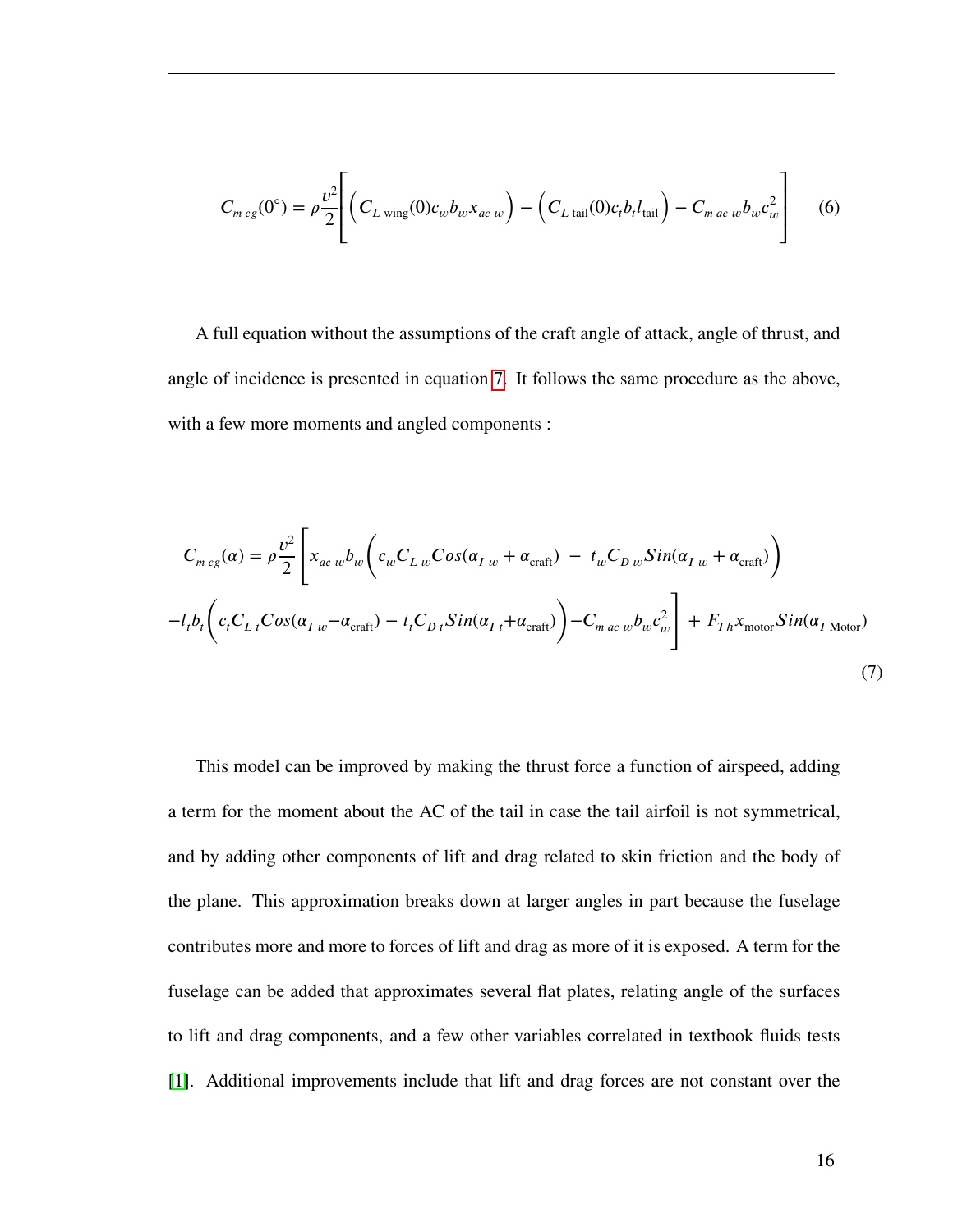wing span and can be approximated more accurately [\[10\]](#page-52-10), and several other components of drag caused by skin friction and wing tip vorticies can be added to increase accuracy. Even manufacturing changes the amount of surface drag due to friction and the accuracy of copying the exact shape of the airfoil changes its effect. This clearly leaves room for improvement, but equation [7](#page-22-0) provides a good idea how the plane will react under cruise conditions.

#### **2.2.2 Longitudinal Static Stability Moment Derivative**

Next, the same system will be analysed at a positive angle of attack,  $+d\alpha$ , in figure [7](#page-24-0) described by equation [8.](#page-23-0) Although the equation does not change significantly, moment arm distances and force vectors are changing with respect to the angle. This will, for example, shorten the major moment arm between the tail and the CG, but will also decrease the component of force directly upwards produced by the wing. The surfaces of the fuselage will start to add to the lift and drag more significantly at an angle, though this will impact lift sooner and drag less if the nose is conical.

<span id="page-23-0"></span>
$$
C_{m c g}(d\alpha) = \rho \frac{v^2}{2} \Bigg[ x_{ac w} b_w \Bigg( c_w C_{L w} Cos(d\alpha) + t_w C_{D w} Sin(d\alpha) \Bigg) + l_1 b_t \Bigg( c_t C_{L t} Cos(d\alpha) + t_t C_{D t} Sin(d\alpha) \Bigg) \Bigg] + M_{ac w} \quad (8)
$$

This is similar to equation [7](#page-22-0) but replaces angles with the increment  $d\alpha$ , does not incorporate thrust (which is still assumed to be in line with the CG), and includes the wing moment separately for visibility. Lastly, the same system will be analysed with the whole craft at a negative angle of attack, at  $-d\alpha$  in equation [9.](#page-24-1)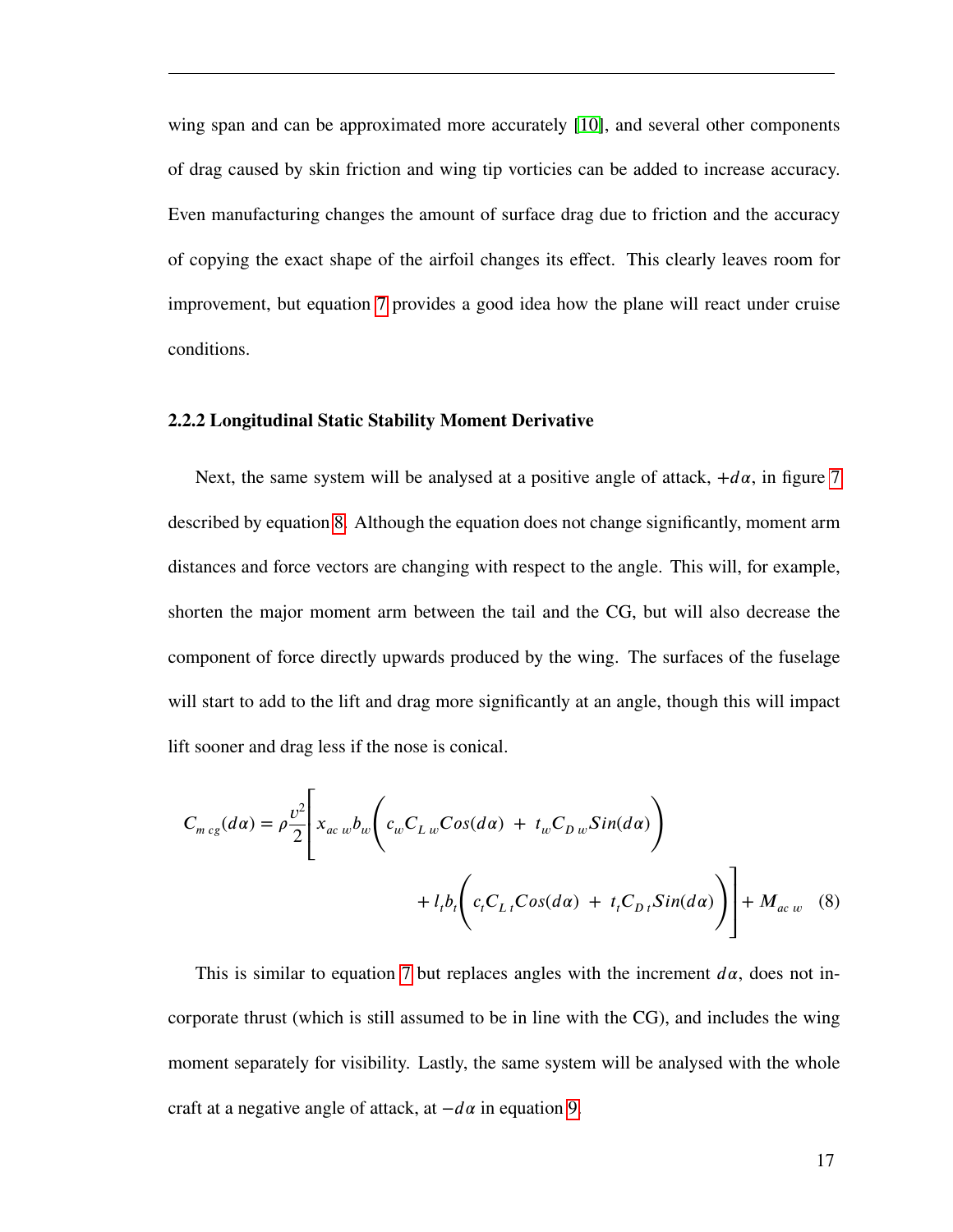<span id="page-24-0"></span>

**Figure 7:** Moment plot for static stability presented at  $\alpha = d\alpha$  with all other dimensions the same as figure [6.](#page-20-0)

$$
C_{m \, cg}(-d\alpha) = \rho \frac{v^2}{2} \left[ x_{ac \, w} b_w \left( c_w C_{L \, w} Cos(-d\alpha) + t_w C_{D \, w} Sin(-d\alpha) \right) + l_i b_i \left( c_i C_{L \, t} Cos(-d\alpha) + t_i C_{D \, t} Sin(-d\alpha) \right) \right] + M_{ac \, w} \quad (9)
$$

With these three points, a simple plot will show the relationship between the plane's angle of attack and moment so that the second requirement, the derivative of the moment about the CG can be evaluated. Equation [10](#page-24-2) may be visually difficult to evaluate as positive or negative. To aid in this the dimensions and airfoil relations of the 2020 Union College Aero Advanced plane can supply more meaningful information, given in table [1.](#page-25-1)

<span id="page-24-2"></span><span id="page-24-1"></span>
$$
\frac{\delta C_M}{\delta \alpha} = \frac{\frac{C_m(0) - C_m(-d\alpha)}{d\alpha} + \frac{C_m(d\alpha) - C_m(0)}{d\alpha}}{2} = \frac{C_m(d\alpha) - C_m(-d\alpha)}{2d\alpha} \tag{10}
$$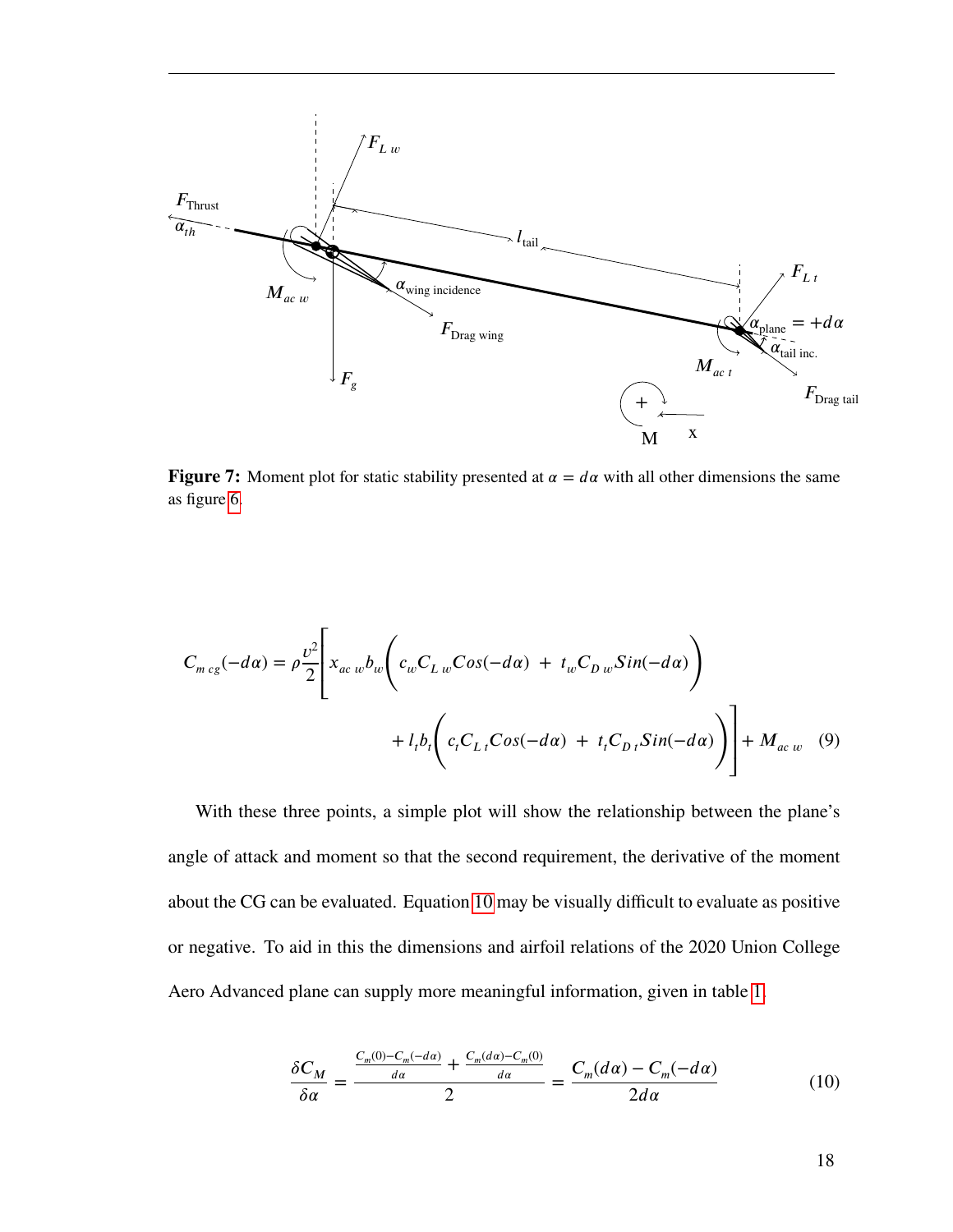This is an approximation for the pitch control derivative. There are more complicated ways to break down geometry and find this derivative including smaller  $d\alpha$  or control derivatives, but this is a reliable stick-fixed method and can be done after a common statics or dynamics class.

#### <span id="page-25-0"></span>**2.3 Applying the Model**

These equations are slightly abstracted away from a specific physical craft, so for this physical analysis these abstractions are given sample values relating to the 2020 Union College Aero Advanced plane. Concerning a positive and negative angle of attack,  $\pm d\alpha$ , the deviation from a zero angle of attack will be set not at enough for the wings to lose lift ('stall,' usually in the order of  $\pm 10^{\circ}$ ), but close enough to get a wide range of values:  $\pm 8^{\circ}$ . Testing a range of values for this interval reveals how linear the relationship is as well.

<span id="page-25-1"></span>

| Major Dimension        | Value                |
|------------------------|----------------------|
| Wing Span              | 123.25"              |
| Wing Chord             | 16.5"                |
| Wing ac to Tail ac     | 70.1"                |
| Tail Span              | 55.0"                |
| Tail Chord             | 9.22"                |
| Wing Incidence Angle   | ٩°                   |
| Tail Incidence Angle   | O°                   |
| Thrust Incidence Angle | O°                   |
| <b>CG</b> Location     | 5.5" from Wing front |
|                        |                      |

**Table 1:** 2020 Aero Advanced plane major dimensions for use in static stability model [\[6\]](#page-52-6).

In addition to this, the moments generated at each airfoils are needed, as is the maximum thickness of the airfoil, because that cross sectional area is what the drag force scales with. The lift and drag coefficients with respect to the angle of attack are also needed, provided in figure [8.](#page-26-0) Not shown are those for the tail, though for this plane the tail uses an e168-il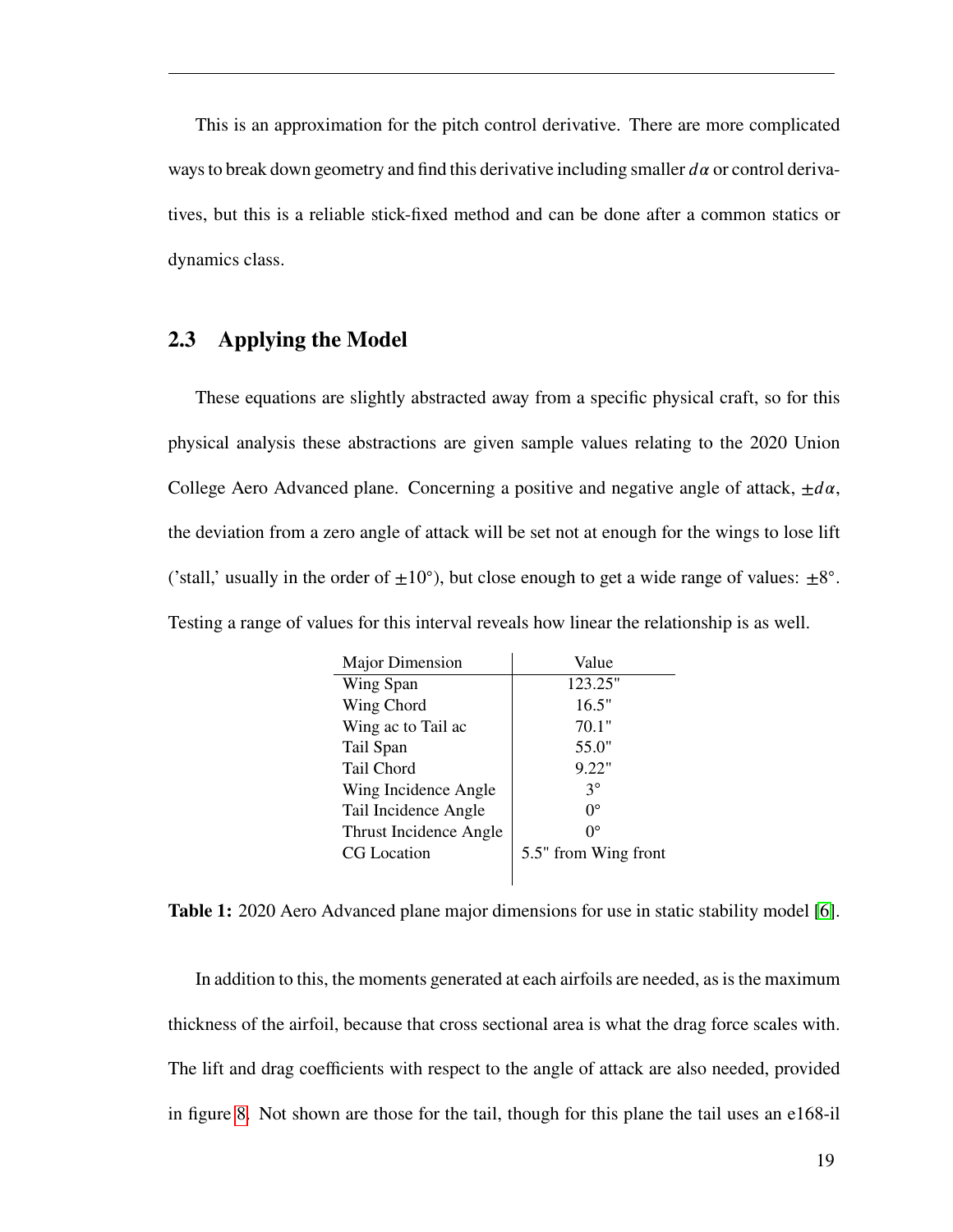<span id="page-26-0"></span>

**Figure 8:** Lift and drag coefficients vs angle of attack for la-203a airfoil. The vertical axis is the coefficient value and the horizontal axis is the angle value. The green and purple lines indicate different Reynolds numbers, of 200,000 and 500,000 respectively, relating to the turbulence of air flowing over the airfoil. For a plane with 16.5 inch airfoils moving at 30 miles an hour in air, the Reynolds number will be closer to 350,000 [\[11,](#page-52-11) [12\]](#page-52-12). ("Douglas LA-203a Airfoil," [http://airfoiltools.com/airfoil/details?airfoil=la203a-il,](http://airfoiltools.com/airfoil/details?airfoil=la203a-il) and "E168 (12.45%) (e168-il)," [http://airfoiltools.com/airfoil/details?airfoil=la203a-il.\)](http://airfoiltools.com/airfoil/details?airfoil=la203a-il)

symmetrical airfoil with data well known and in many databases, a very easy one being airfoiltools.com [\[11,](#page-52-11) [12\]](#page-52-12).

Inserting the measurements from table [1](#page-25-1) into the model generated in equation [7](#page-22-0) produce the following values for the moments and derivative. The plots in figure [8](#page-26-0) produce values of lift, drag, and moment coefficients for each of the angles usable for the model.

$$
C_{M \, cg}(0^{\circ}) = 37201 \, lbf * in
$$

$$
C_{M \, cg}(2^{\circ}) = -31102 \, lbf \, * \, in
$$

$$
C_{M \, cg}(0^{\circ}) = 102650 \, lbf \, * \, in
$$

$$
\frac{C_{dM \, cg}}{d\alpha} = -13376 \, lbf \ * in \, per \, degree
$$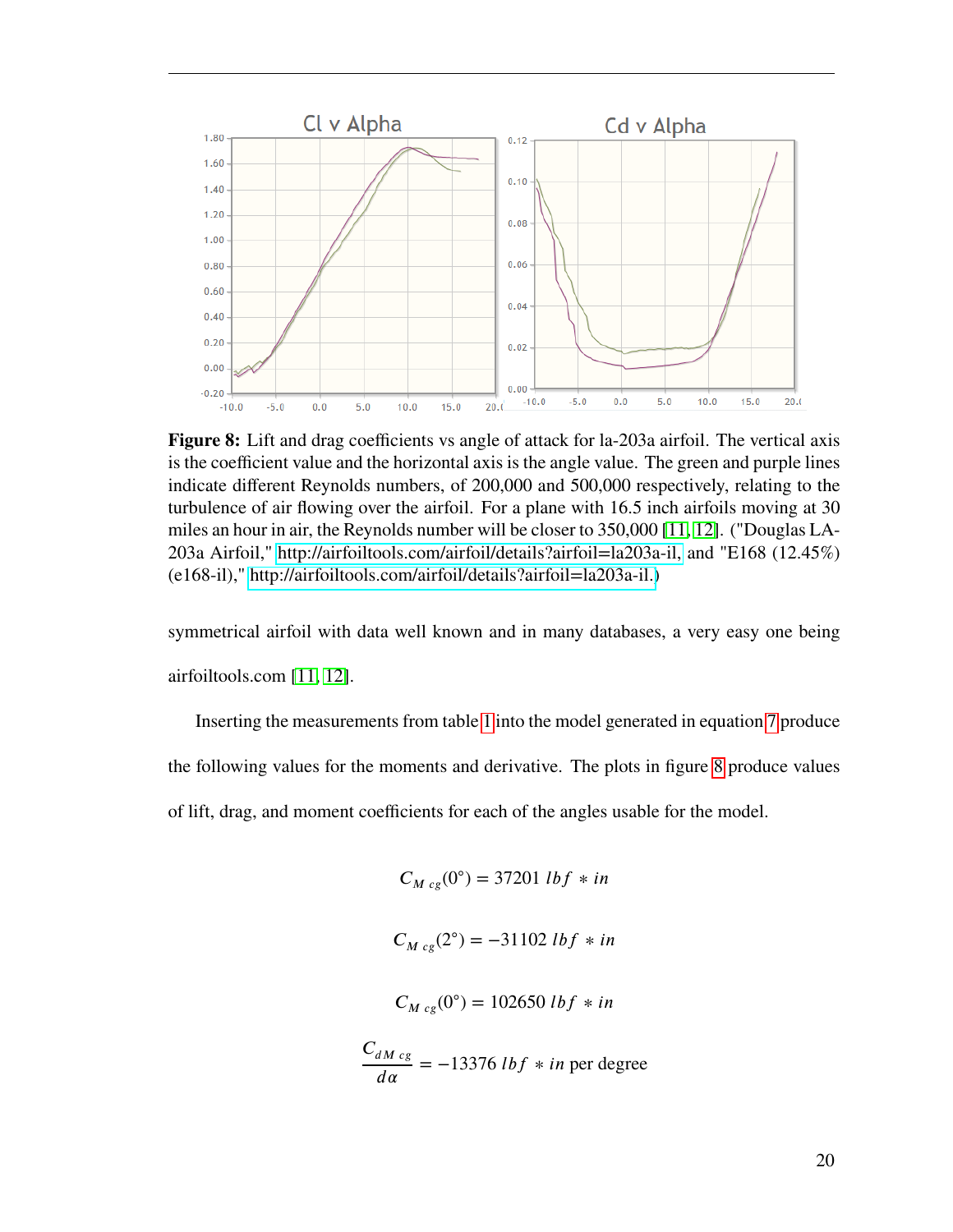Using the derivative and the moment about the center of gravity at a zero degree angle of attack, the equilibrium angle at which this plane remains stable is 2*.*7 ◦ . The script in the following section is a fast way to get the same results quickly and with out common errors, and can be added onto for a more accurate model if so desired.

#### <span id="page-27-0"></span>**2.4 Script**

Appendix [A](#page-54-0) shows a MatLab script that takes the dimensions of a plane and does the same analysis as above in section 2.2. This section will go over the inputs and outputs of this script, how to interpret them, and how they are manipulated in conformance to the characteristics of a stable craft.

The top segment shows a plethora of variables with the values of this plane entered in. The output was mentioned in section 2.3, but in essence the script accomplishes exactly what equation [7](#page-22-0) predicts when the plane lies flat, and  $d\alpha$  degrees on either side of it. The functions before the main calculating segment are used to approximate the coefficients of lift and drag. These are not continuous functions, just peace-wise approximations of the behavior of these coefficients as given by the database airfoiltools, where they were rigorously tested alongside over a thousand other differently shaped airfoils [\[11,](#page-52-11) [12\]](#page-52-12). For the Douglas la-203a airfoil, the coefficient of lift is approximated using equation [11,](#page-28-0) a rough approximation comparable to the  $C_d$  *vs*  $\alpha$  plot in figure [8.](#page-26-0)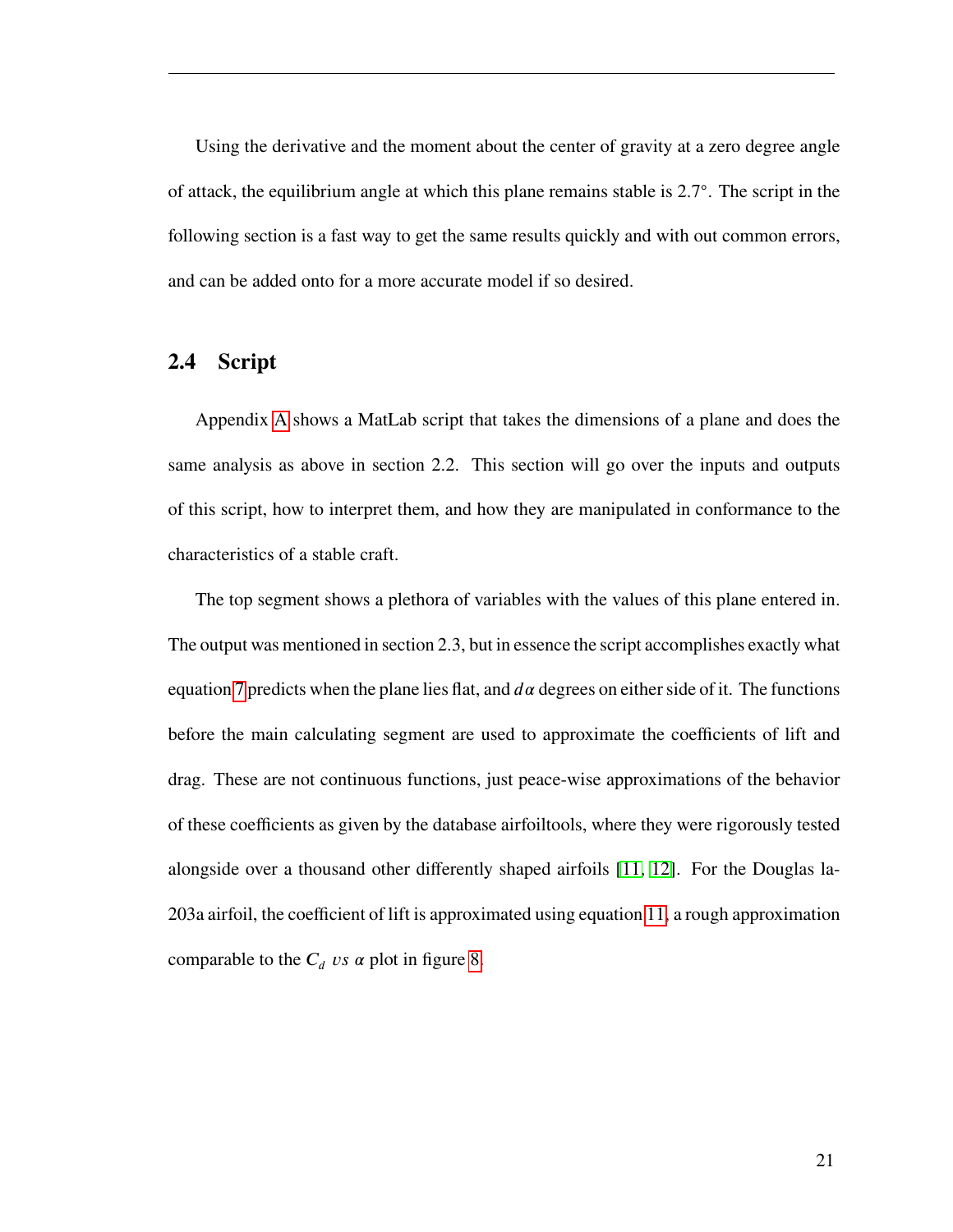<span id="page-28-0"></span>
$$
C_d(\alpha(\text{in degrees})) = \begin{cases} 0.000140654 - 0.0103897\alpha & \text{if } \alpha < -2\\ 0.0193 & \text{if } -2 < \alpha < 10\\ 0.01282\alpha - 0.1098 & \text{if } \alpha > 10 \end{cases}
$$
(11)

To use this script for a different plane, **several things will need to be changed.** The functions concerning the lift, drag, and moment coefficients in the five functions before the "Longitudinal\_Stability" function are unique to this wing/tail airfoil combination. These will have to be changed to make them resemble the wing airfoil in use, though other symmetric tail airfoils have fairly similar behavior to this. Additionally, the input dimensions in the first block of text must reflect the craft in question. **The outputs in order** are the moment about the center of gravity at a zero angle of attack, and angle of attack  $d\alpha$  (default 2 ◦ ) above and below in units of pound force inches. The fourth output is the moment derivative, and the fifth is the angle at which static stability is achieved based off the moment at zero angle of attack and the derivative. Lastly, a string evaluating the results is printed. There are a few default values in the equation that don't significantly affect the outcome but should be known. The default plane velocity is 25 miles per hour, the air density equivalent to  $1.225 \frac{kg}{m^3}$ , and the change in angle is 2°.

A very useful tool while designing a plane is a general idea of what altering one dimension will do for the craft. Everything has drawbacks, and looking at the model above (and represented using the code in appendix [A\)](#page-54-0) the effect of changing a dimension can be related back to how it affects the craft. Again, changing dimensions will always have both benefits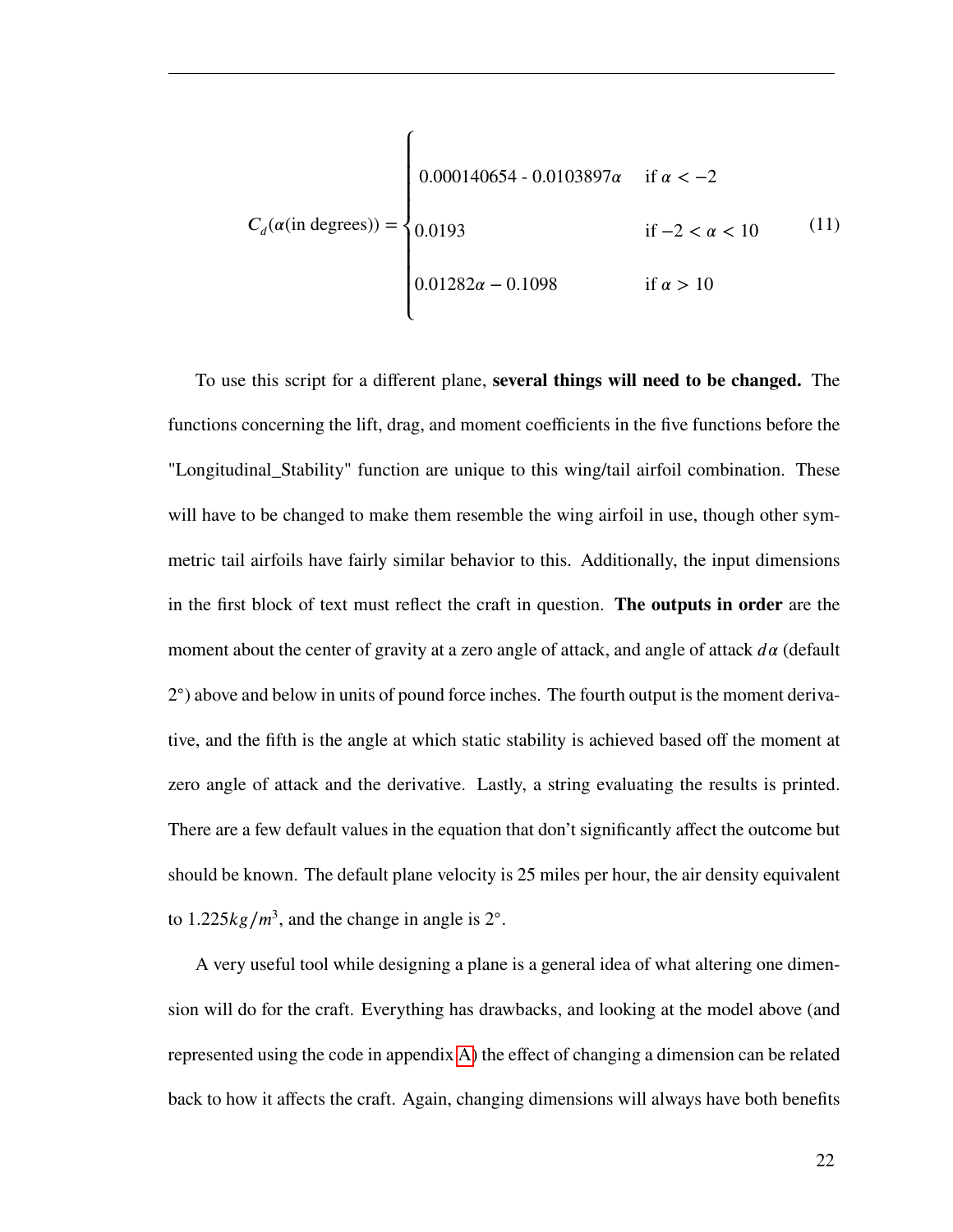and drawbacks, for example increasing tail length necessarily means increasing support to avoid failure, etc., so this section only explores a change's effect on stability performance.

The largest effect on the angle of equilibrium and the restoring moment is not the length of the tail's moment arm or the size of the wing, but the placement of the center of gravity. Table [2](#page-29-0) shows a sensitivity analysis for this model as it pertains to the Aero 2020 plane. The partial derivatives of the output values with respect to dimensional input variables clearly show the largest change is due to changing the angle of incidence for the tail. Interestingly enough, this does not change the restoring moment derivative, but does change the equilibrium angle. This means the plane will self-correct very similarly, but the equilibrium angle the plane has static stability around shifts. That makes sense when considering the job of the elevator is basically changing the angle of the horizontal wing piece to angle the plane up and down. The largest change in the moment derivative is from increasing the chord of the tail, which lowers the moment derivative and causes increased pitch correcting moment. This is a good method of analysing an aircraft to alter the existing dimensions and receive instant feedback on what it will do to flight.

<span id="page-29-0"></span>

| $\delta$ Output                             | Wing Chord       | Tail Chord | $AC_{\text{wing}}$ to CG | $AC_{\text{wing}}$ to $AC_{\text{tail}}$ | $\alpha_{L}$     | $\alpha_{I}$     |
|---------------------------------------------|------------------|------------|--------------------------|------------------------------------------|------------------|------------------|
| $\delta$ Moment at $0^{\circ}$              | 3880             |            | 8662                     |                                          | 1262             | $-14879$         |
| $\delta$ Moment at $+ d\alpha^{\circ}$      | 3904             | $-12784$   | 14202                    | -1681                                    | $-1065$          | $-14348$         |
| $\delta$ Moment at $-d\alpha^{\circ}$       | 2510             | 12790      | 1650                     | 1680                                     | 2420             | $-14480$         |
| $\delta \frac{dMoment}{dM}$ () <sup>o</sup> | 87               | $-1598$    | 785                      | $-210$                                   | $-218$           |                  |
| $\delta$ Equilib. Angle                     | $-0.305^{\circ}$ | $+0.293$ ° | $-0.854^{\circ}$         | $+0.042^{\circ}$                         | $-0.048^{\circ}$ | $+1.104^{\circ}$ |

**Table 2:** A sensitivity analysis displaying how significantly and how a dimensional change affects the moments of the craft in flight. Each parameter was increased by 1 inch or 1 degree, and the difference in values were recorded before being reset. The moment units are lbf\*in, and the angle units are degrees.

The numerical outputs are displayed in the console, but the program also immediately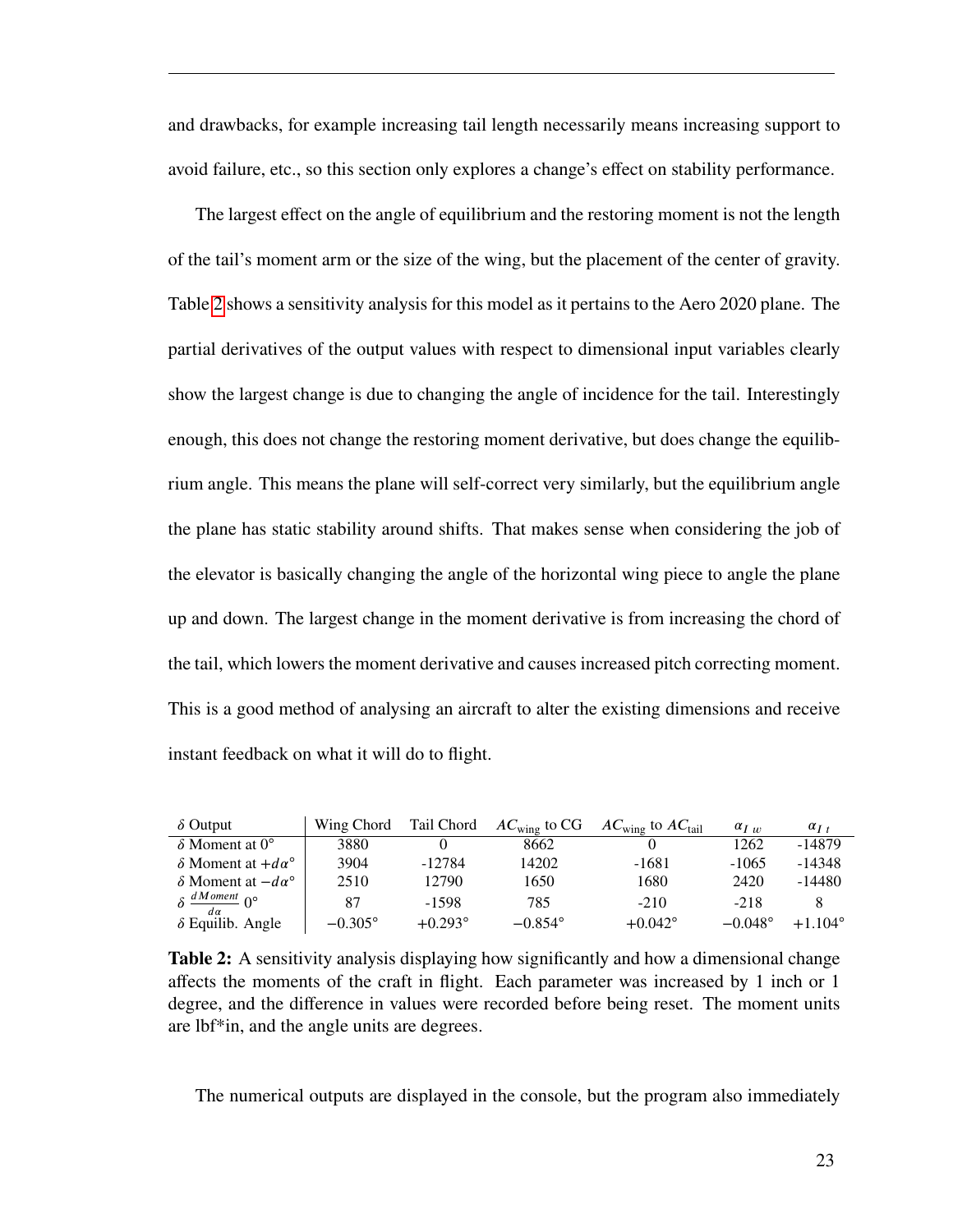graphs the moment over a range of -10 to 10 degrees for the parameter values entered. This is a very fast way to visually check for positive, negative, or neutral static stability. Figure [9](#page-30-1) matches plane one from figure [4](#page-16-0) in the two conditions for static stability. The fact that a point exists in a reasonable angle range with zero moment and a negative moment derivative confirms that this plane is statically stable.

<span id="page-30-1"></span>

Figure 9: Union College 2020 Aero Advanced plane showing at its equilibrium angle (2.7°) it has a negative moment derivative with respect to angle, meeting the conditions of equation [1.](#page-14-1)

#### <span id="page-30-0"></span>**2.5 Roll/Yaw Stability and Common Flight Instabilities**

The derivation above goes through the stability equations concerning pitch, which does leave out two axes of movement. This is because longitudinal stability is, arguably, the hardest to correctly evaluate and the most often done incorrectly. This also means that there are characteristic mistakes associated with pitch instability that can be diagnosed after seen in flight. Low longitudinal stability can just mean that a small input greatly alters the trajectory of the plane, so much as to lose control all together. However, common mistakes with longitudinal static stability can often cause little time to evaluate further flight. If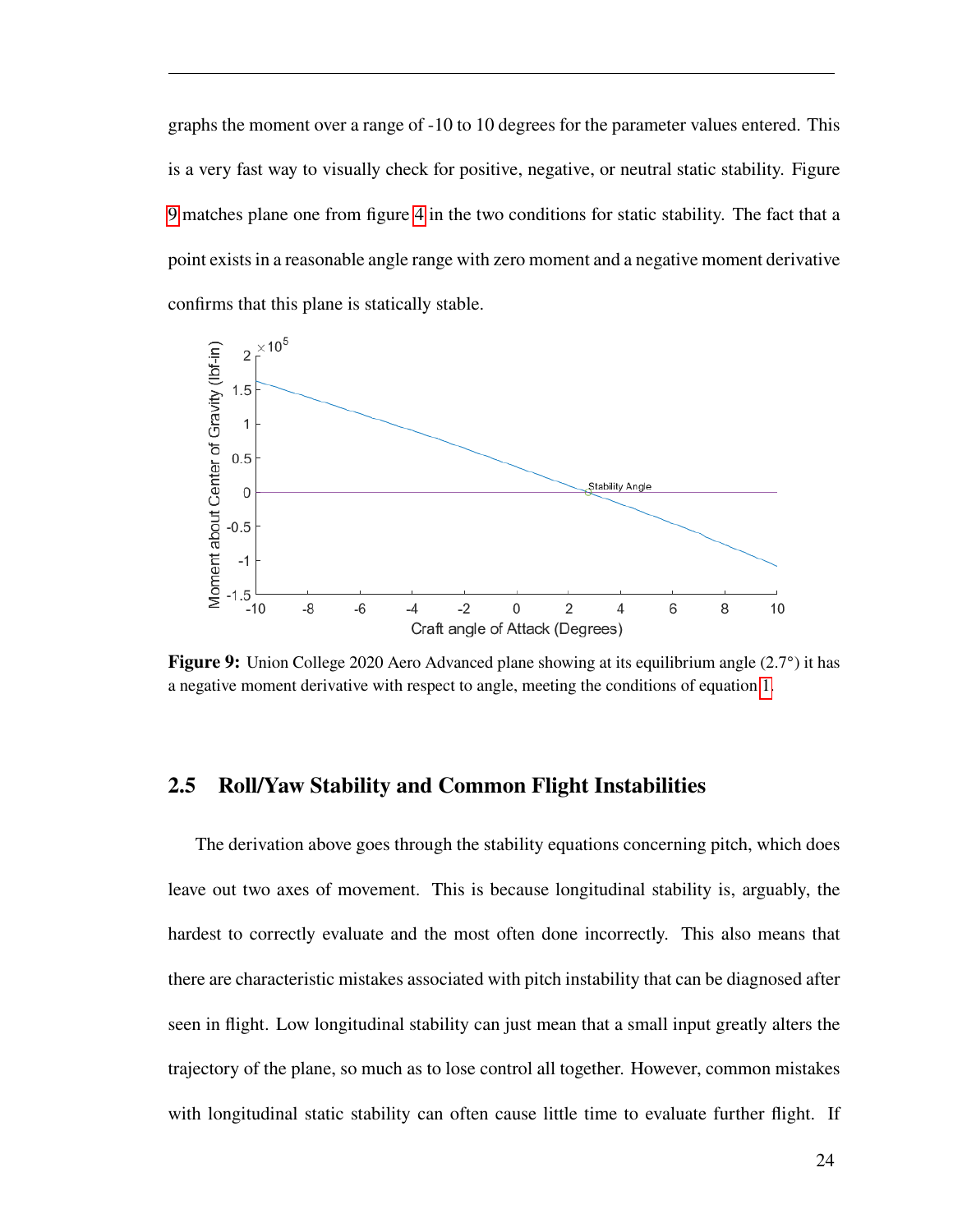slightly off the plane could tend to pitch down or up with no input, but with a more significant problem, upon takeoff (if able to take off), the craft will either arc directly up and crash, or directly down and crash.

Yaw and roll static stability are more intuitive. If the craft is designed symmetrical with internal and external components mirrored, then roll stability exists in some capacity. This can be increased by lowering the center of gravity vertical on the craft. This includes putting the wings higher on the fuselage, or even angling the wings up from the fuselage to add dihedral effect. Giving the wings a dihedral angle causes the plane to center itself in flight and provides some resistance to rolling, tilting the plane causing one wing to tilt farther up on the outside of the turn, with the opposite effect pairing to cause the outside wing to produce less lift than the wing inside the turn radius. Yaw static stability provides resistance from the plane spinning like a top. This is rarely seen, as a symmetrical plane with the vertical stabilizer in line with the center of the craft is enough to keep the plane flying straight, as long as the vertical stabilizer is large enough and the rudder is straight. There is little downside to over sizing the vertical stabilizer, besides adding weight to the tail and moving the center of gravity back.

Characteristics of a plane with low yaw and roll stability include erratic turning and rolling, very easily thrown off course. A dutch roll is where the tail of the plane in flight moves in a circular motion, and this often indicates either adverse conditions or insufficient tail horizontal and vertical surface areas. Other difficult situations like tailspins, crosswinds in takeoff causing issue, and wing fluttering are due to lack of control, benefited by expanding the related control sure size. A takeoff in a crosswind requires a large enough rudder to keep it pointing in one direction, and a common way to size the rudder is to simulate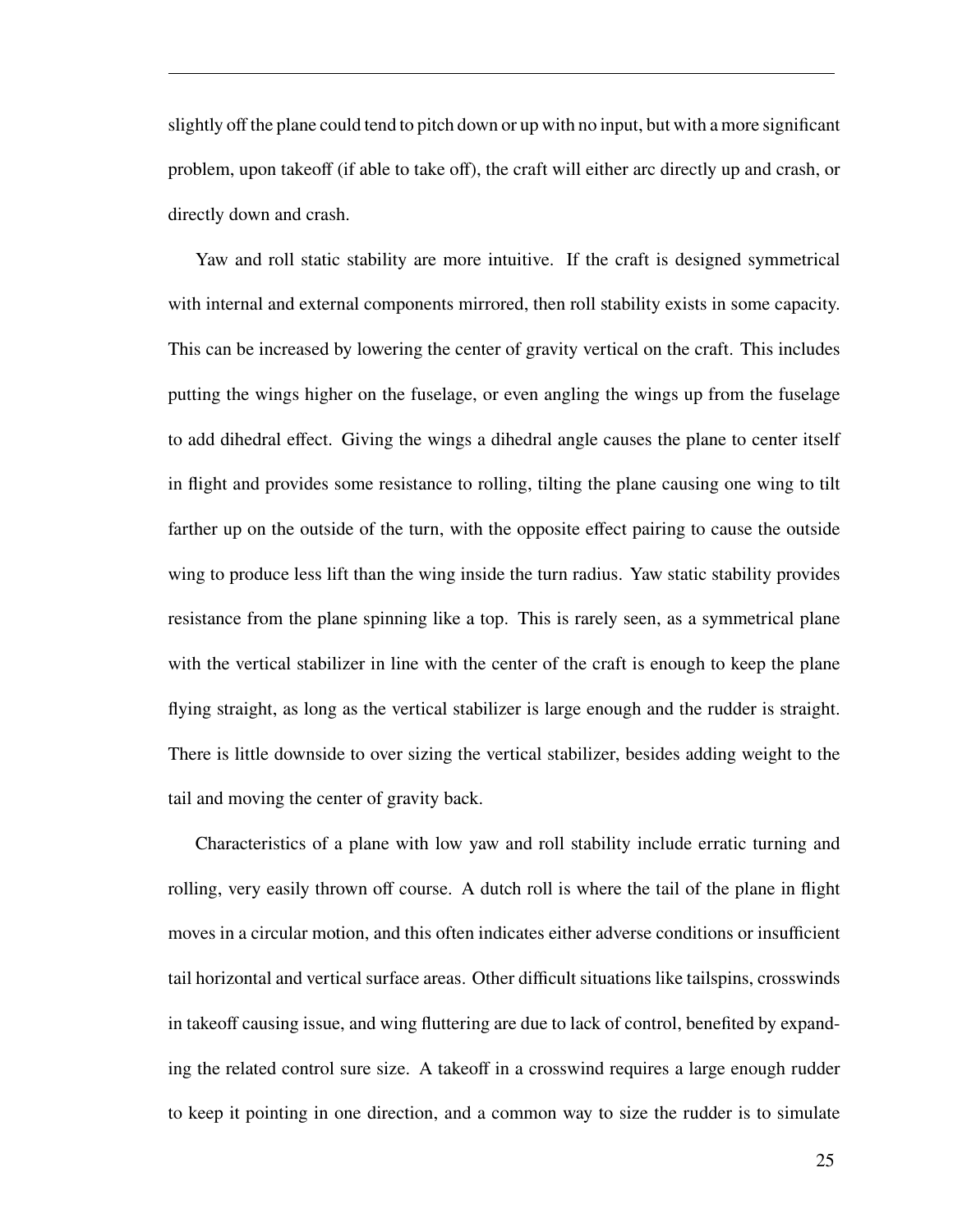the control needed to break out of a tailspin. Wing flutter is caused either by the wings not be affixed solidly enough, or more often by slop in control surfaces. Slop refers to the unwanted movement of control surfaces if they aren't attached firm enough, and the flutter can happen in multiple axes, greatly reducing stability and control authority.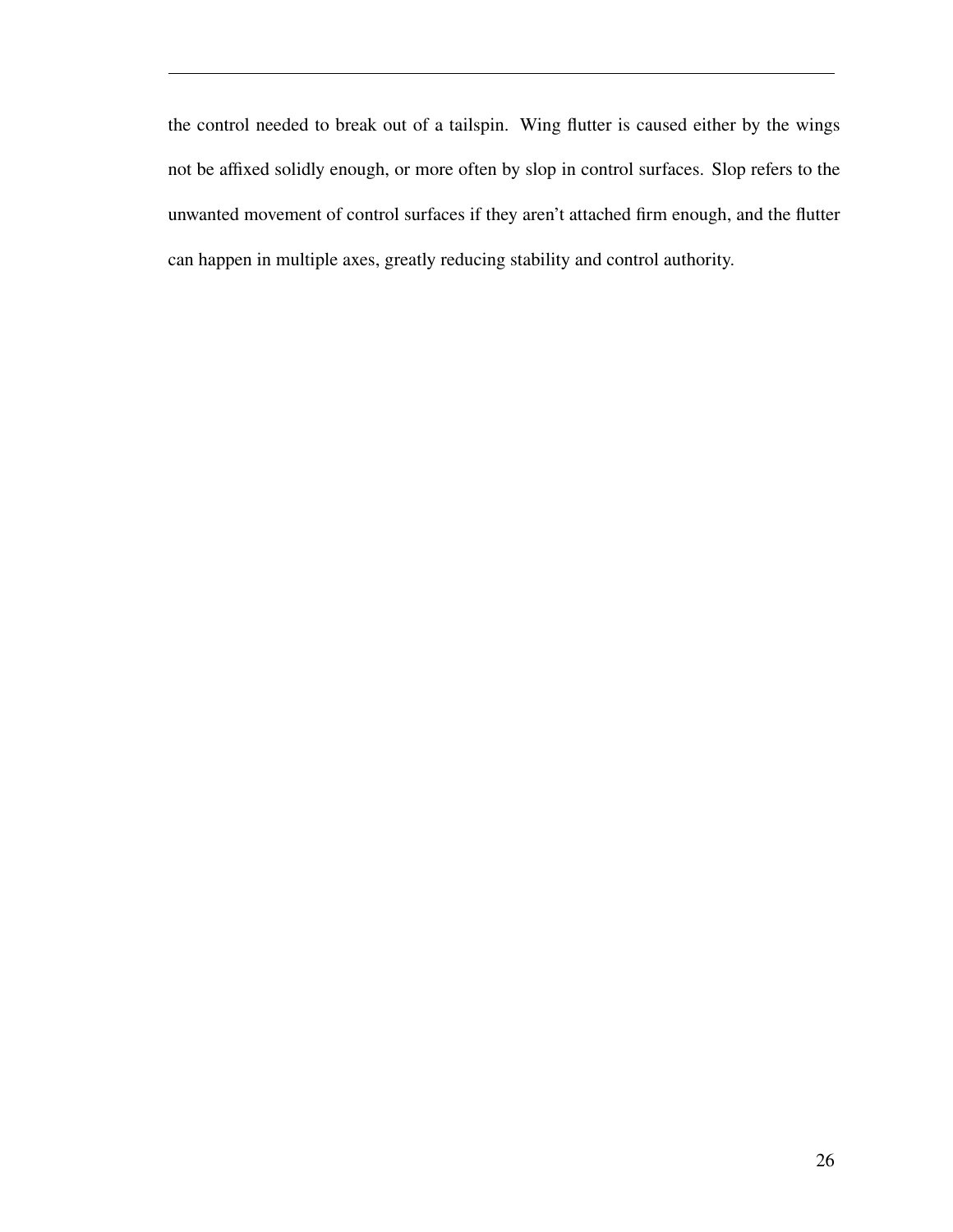# <span id="page-33-0"></span>**Chapter 3**

# **Dynamic Stability: What**

# **Goes In and What Comes Out**

There are, as mentioned earlier, many methods possible to characterize the dynamics of a plane in motion, and many scenarios a plane experiences that it must be able to recover from. The roots locus method is very useful in the design process, and for determining how viable a design is. Unfortunately, it takes an understanding of control systems usually found in a Dynamics of Physical systems class (for example, Union College's MER-322) to derive from hand. A brief description of its derivation and uses is presented in section 3.3.

Alternatively, the phugoid analysis as presented in section 1 can classify aircraft stability in terms that can be directly compared with other crafts, including crafts outside its scale of size. This analysis stems much from information taken from a dynamics class, and although the geometry of the craft can lead to some complex relationships, if followed diligently the reference [\[9\]](#page-52-9) can be very useful in leading through the relations and important equations in sections 1, 2 and 3. The use of computational methods leads to dynamics equations in a slightly different format, relying much on matrices and integration techniques to approximate the craft behavior through time.

The most intuitive seeming dynamic stability 'number' is the amount of time it takes to turn the plane through a certain angle on one axis, for example timing 3 seconds to turn 60◦ in yaw, roll, or pitch. That statistic is why many regulations are put in this format, with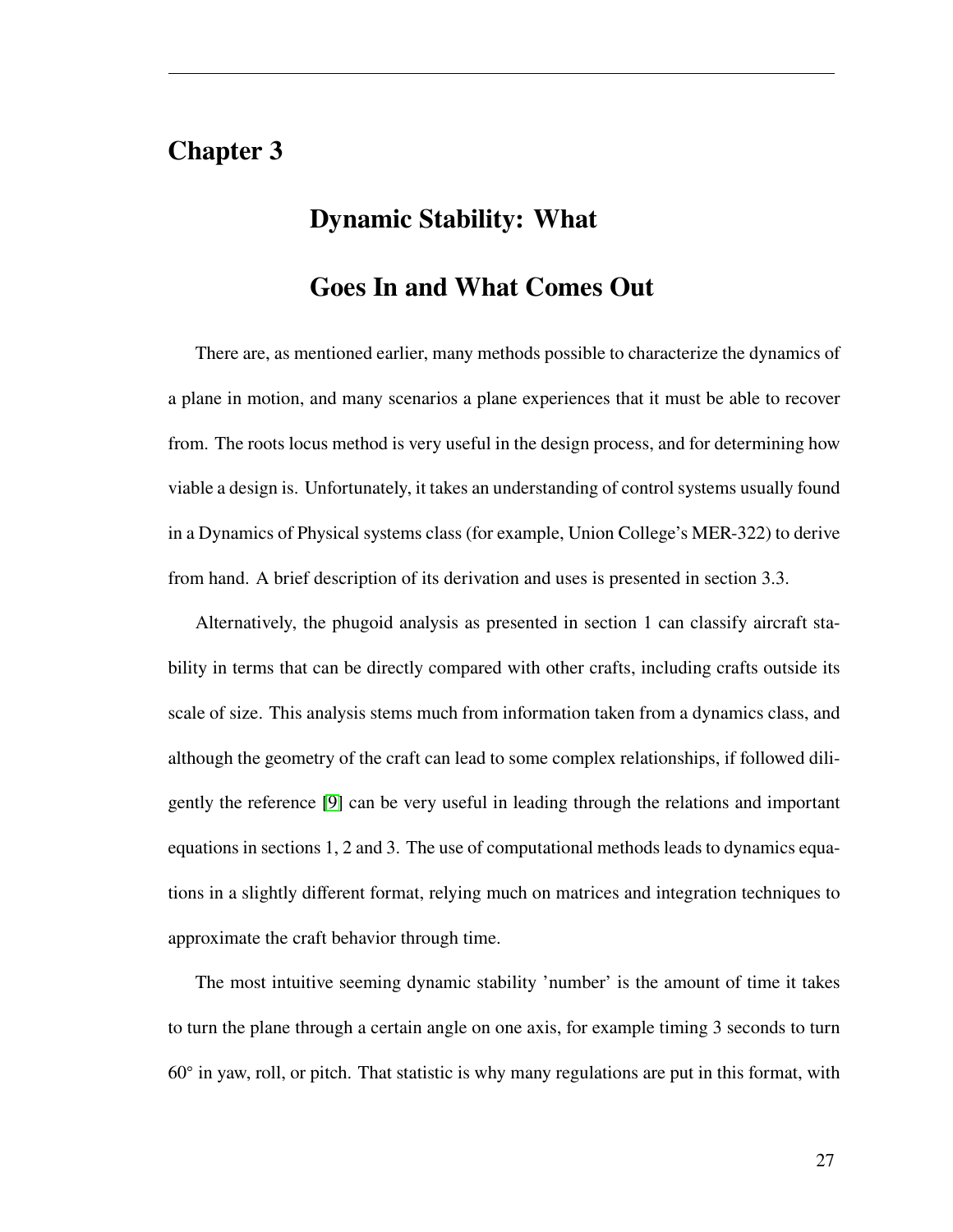<span id="page-34-0"></span>higher time indicating a more stable craft and lower times indicating a more maneuverable craft.

#### **3.1 Dimension for Turn Timing**

After a plane has some measure of static stability and can get into air, the maneuverability becomes important to the pilot and its overall stability. Dynamic stability analysis methods often include control flap analysis (ailerons, rudders and elevators) [\[5\]](#page-52-5), but a way to dimension control surface sizes around a certain stability is to calculate how much of a moment it must produce to turn the plane through a given angle in a given time.

Giving a time that the plane must tilt, say 45° in the roll, is an intuitive standard, and can serve as a guideline for dimensions after the non-moving parts of the plane are set. Much of the analysis for such a technique is based off, again, summing the moments including those made by the control surfaces deflecting. This time the analysis uses equation [12,](#page-34-1) the angular relative of  $F = ma$ . The x axis denotes the roll axis, used for designing ailerons. Assuming zero initial angular velocity:

<span id="page-34-1"></span>
$$
\sum M = I_{xx} \ddot{\theta} \Rightarrow \frac{\sum M}{I_{xx}} = \ddot{\theta} \Rightarrow \frac{\sum M}{I_{xx}} = \frac{2\Delta\theta}{\Delta t^2}
$$
(12)

This must incorporate both the start and stop distances of the control surface, the angle they deflect, and the fraction the total airfoil chord they take up. The theory involved isn't overly complicated, but the system is fairly complex and is fairly involved to incorporate everything. Thankfully, a script was also written for the purpose of sizing ailerons during the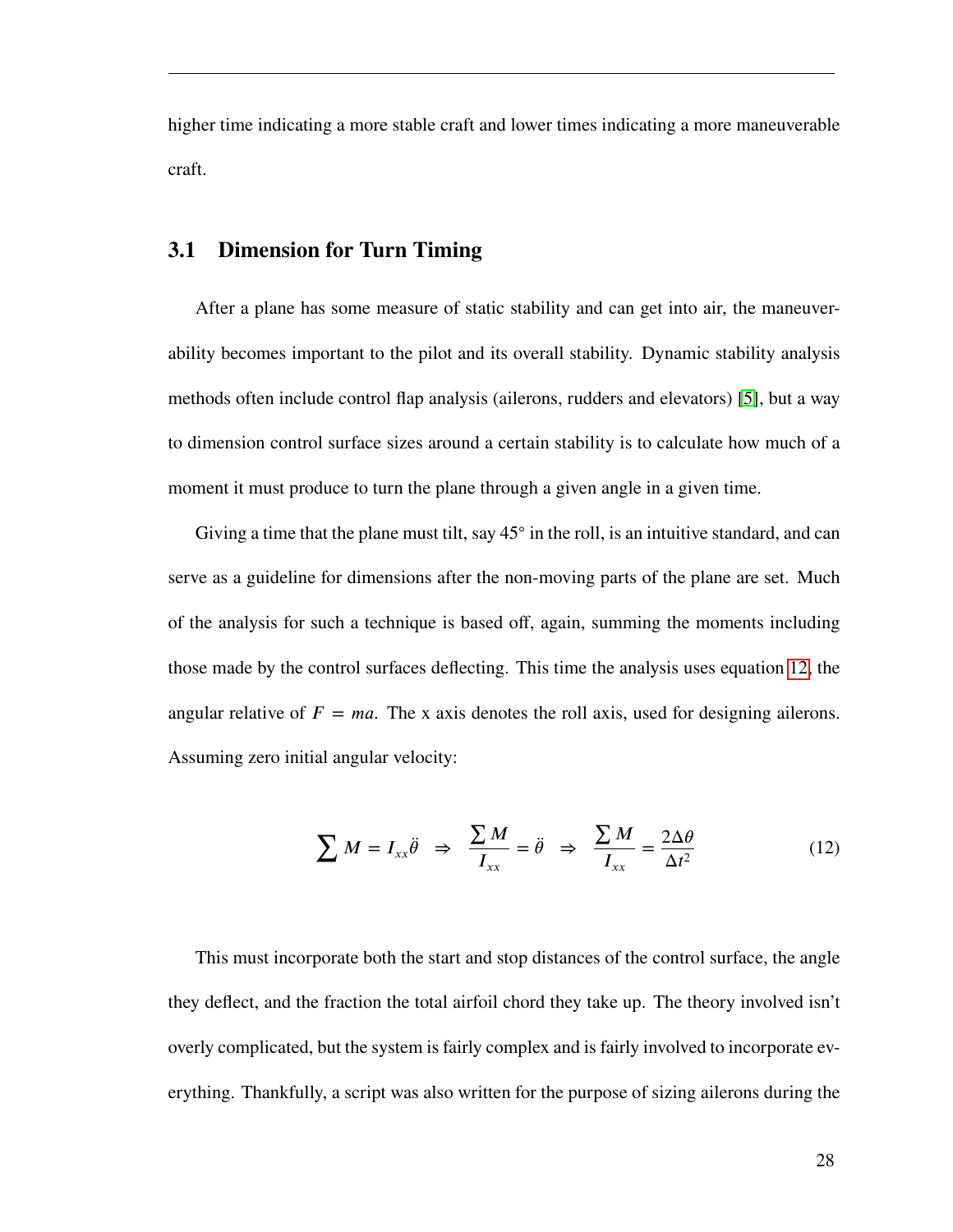development of the 2020 Aero advanced plane [\[6\]](#page-52-6). For sizing the elevator and aileron, there are example problems in Sadraey's text as well. If these are used, as a precaution always make the total angle the control surface can swing through (throw) larger than necessary for a first flight, up to 45° each way. Much more of a throw and they lose effectiveness, but having more throw than necessary in an untested craft is a good precaution in case unexpected behavior requires fast action. Recommended for elevator and ailerons is deflection up around 25◦ , and down around 20◦ from center [\[5\]](#page-52-5).

#### <span id="page-35-0"></span>**3.2 Phugoid Analysis**

The method primarily taught in aerodynamics classes for dynamic stability involves a matrix equation of inputs and control derivatives used to calculate the output plane response, often in a phugoid format. The equation structure is also textbook control systems or dynamics of physical systems [\[4\]](#page-52-4), though the difficult part is not the structure, but how to calculate the control derivatives for each control surface on the plane. In section two, the sensitivity analysis included changing the tail angle by one degree and noting its effect on the moments, which is *an* approximation of the control derivative for the elevator, but only if the angle the elevator moves can be equated to an effective angle change of the whole horizontal tail.

Classes from MIT [\[2\]](#page-52-2) and Cornell [\[7\]](#page-52-7) both describe similar methods of phugoid generation, though as such the courses build on themselves and it takes an amount of back tracking to understand and find notations and calculations. Phugoids are created with dynamics equations and an initial condition; usually this initial condition is the perturbation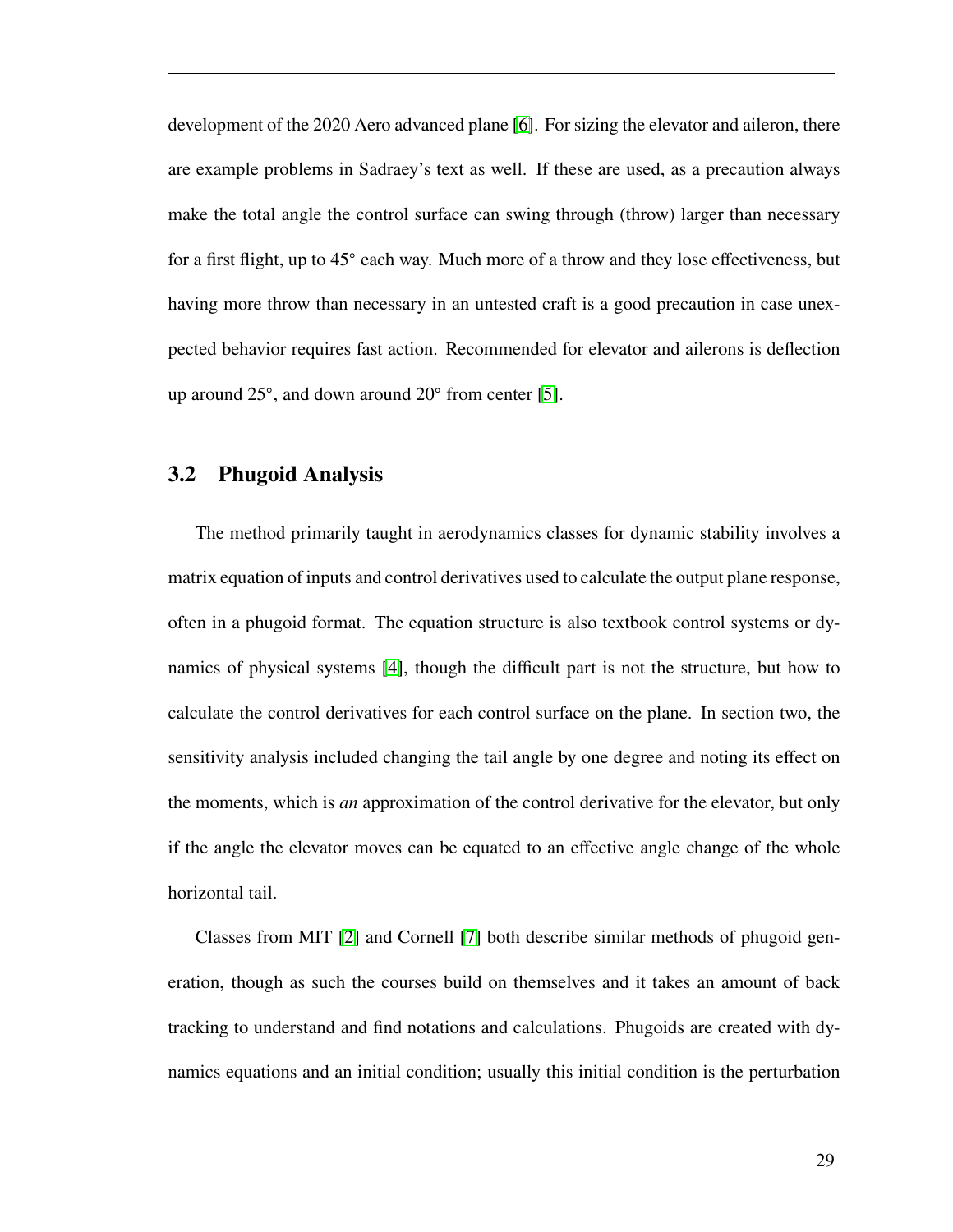that creates the correcting oscillations. Sample initial conditions involve a craft total angular displacement from equilibrium of one degree, movement of the elevator/aileron/rudder by 1 degree, or some amount of initial angular velocity/acceleration. The angles are small so that it stays within the bounds of the model.

The basics of the matrix equation system used is taking a series of differential equations and inserting them into matrices, so that computer algorithms can solve them very neatly and integrate over a time step, producing many points that would approximate the real behavior. The static analysis done earlier produced an equation for the Aero 2020 plane's pitching moment at a given plane angle. Using  $M(\theta) = I\ddot{\theta}$ , this can be made into a rough approximation of the moment with respect to time. Using the Runge-Kutta 4 integration algorithm in a self made code, the phugoid approximation produced is displayed in figure [10.](#page-36-0)

<span id="page-36-0"></span>

**Figure 10:** This displays a rough phugoid approximation of the Aero 2020 advanced plane displaced one degree from its equilibrium point found earlier, 2.7°, without inputting this information. This confirms the equilibrium angle, and when the tail area is increased the oscillation decays faster, correlating to a higher damping ratio and a more stable craft.

This is also a stick-fixed analysis, done without moving the control surfaces and only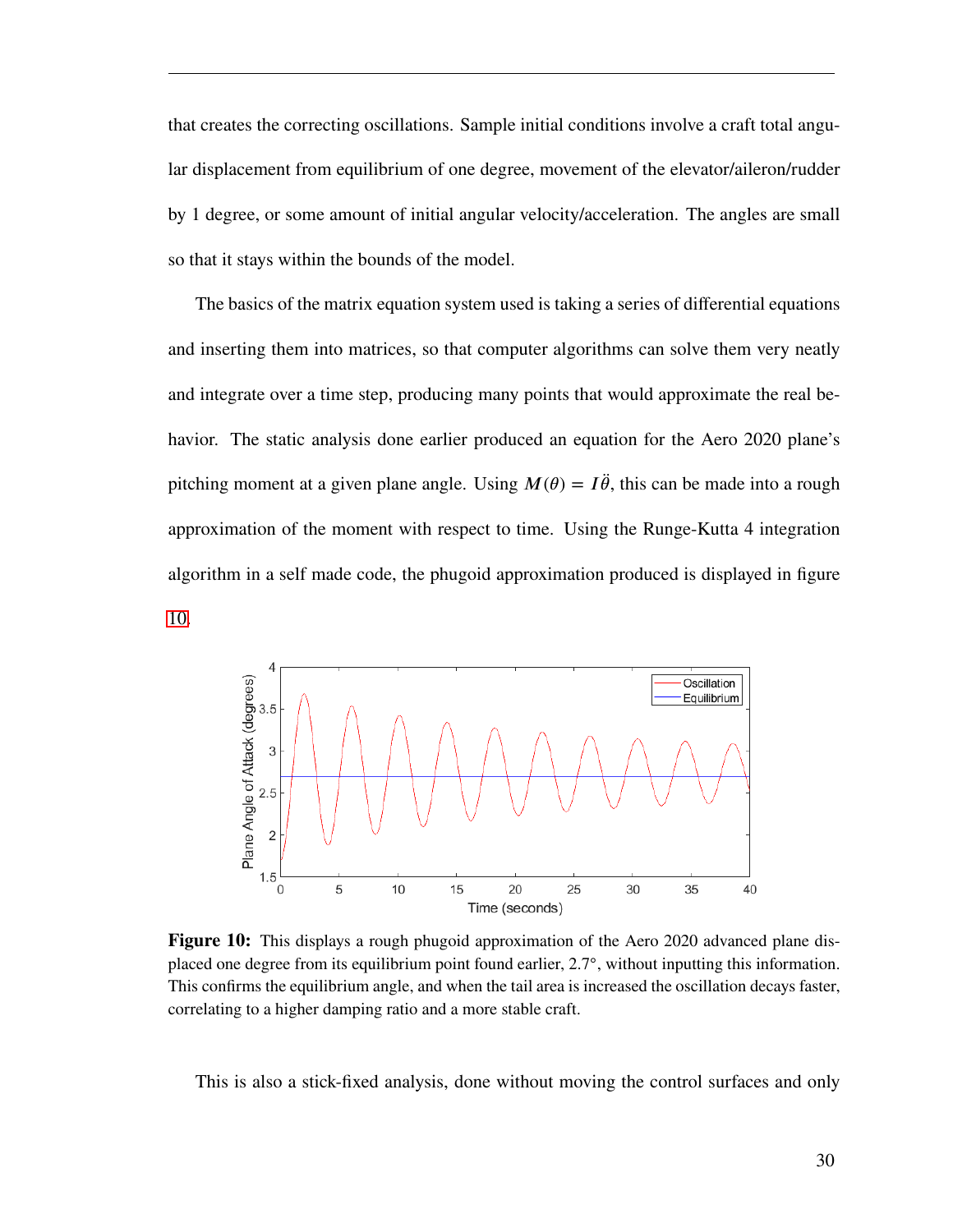modeling the attenuation caused by the drag of moving the wing and tail. Many phugoids model the use of elevator to dampen the oscillation much faster, so this approximation shows the oscillation propagate for a relatively significant amount of time in flight.

#### <span id="page-37-0"></span>**3.3 Roots Locus Method**

Roots locus method is very helpful in educating dimensional design, though requires knowledge of the Laplace transform and transfer functions to produce this from scratch. Basically, a system with a known set of forces and relations can be described by a differential equation, in this case as a function of angular displacement, velocity, and acceleration. This function could then be put into the complex frequency domain using pre-calculated methods, like the Laplace Transform [\[4\]](#page-52-4). The transfer function then is the Laplace transformation of the output as a ratio of the Laplace transform of the input, assumed for zero initial conditions and only for linear systems. A transfer function characterizes a system, so most any reasonable input can be directly converted to the system output. This analysis essentially makes a transfer function for the system, and inputs one dimension as a variable instead of the value on the craft. At this point it can be expressed as a ratio of polynomial equations. Then, it evaluates the roots of the transfer function, the x intercepts of the denominator. This gets fairly complicated to do by hand, so is often done computationally. In fact, it gets more and more difficult the more terms there are in the denominator.

Another quicker and similar method that does not make a root locus plot uses Routh's Stability Criterion [\[4\]](#page-52-4). This calculates the characteristic equation of a system, but does not find the roots of it. This makes it much simpler for more complicated systems, and

31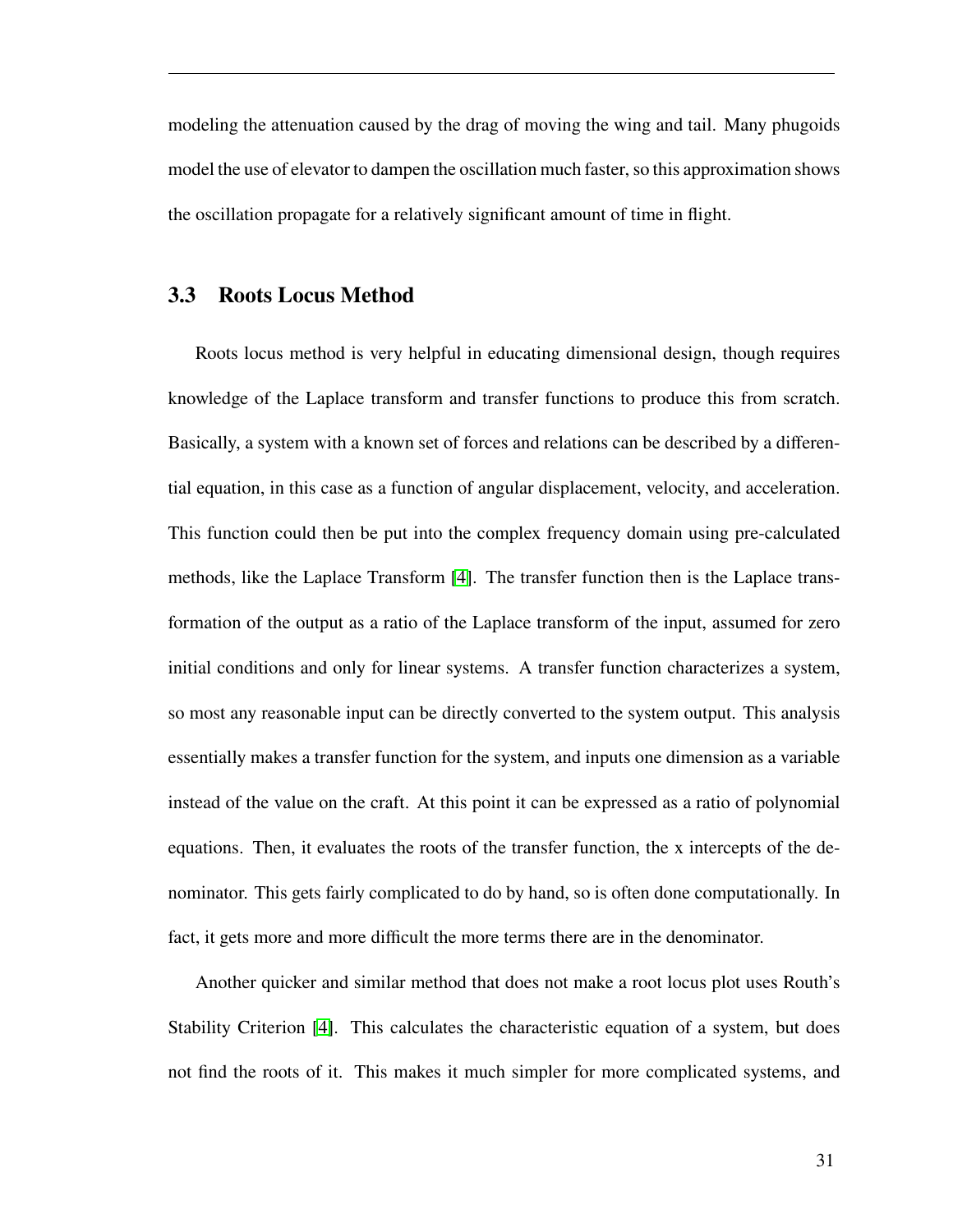that much faster as well. Instead, this method keeps the characteristic equation as a ratio of two polynomials, and evaluates the constants to predict whether the roots could contain complex terms or real terms. It is desirable for the characteristic equation denominator's roots (poles) to be negative, because that would indicate the system is bounded properly to produce reasonable values, and will have reasonable behavior [\[4\]](#page-52-4).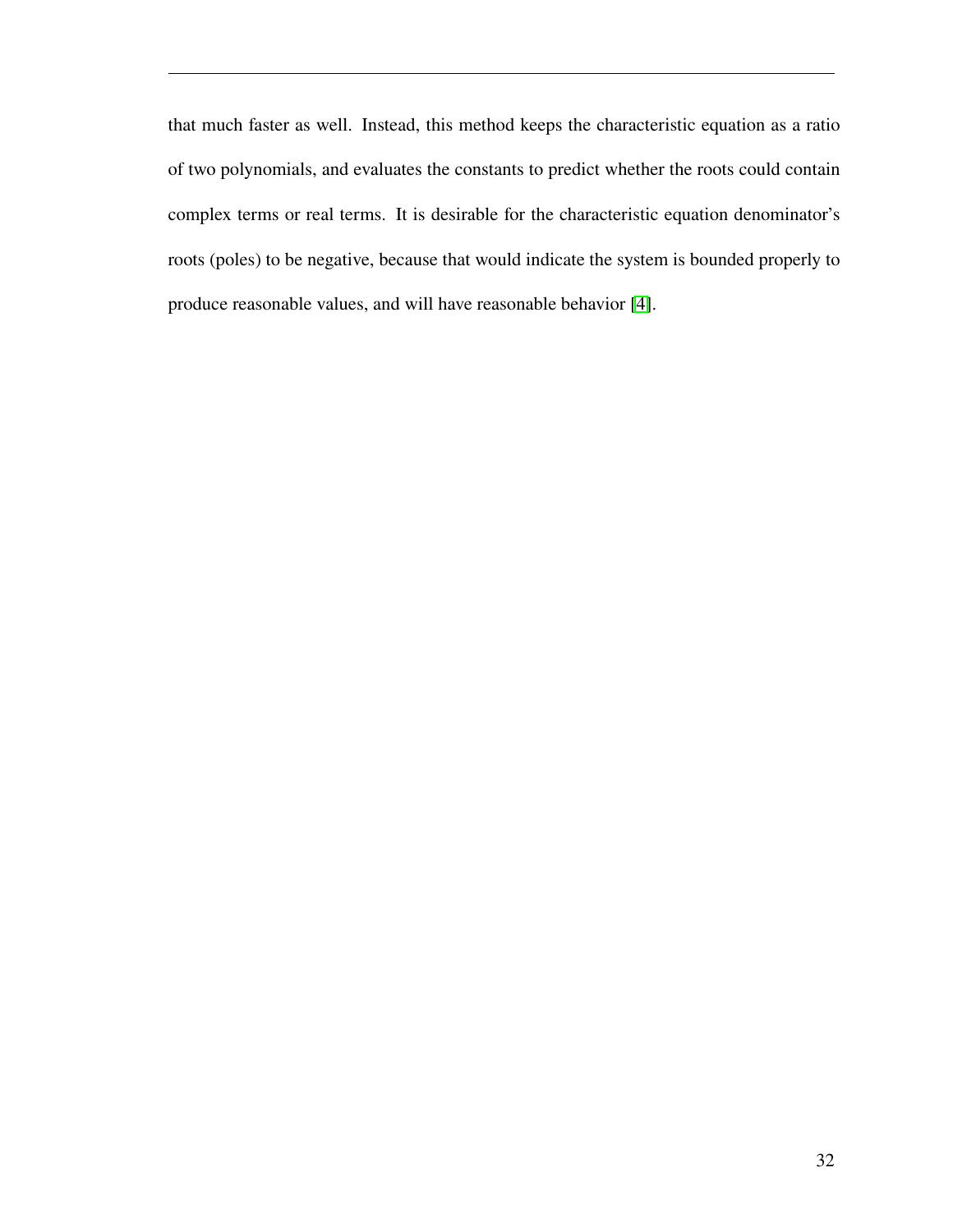# <span id="page-39-0"></span>**Chapter 4**

## **Alternative Methods and When Stability is Bad**

There are other methods of achieving the preceding results. This includes software, testing, and simplified dimensional relations ('rules of thumb'). Each of these, including the previously explored analytical models, have their pros and cons in the design process. The main downsides of an analytical model include the informational barrier that prevents its use. It is also difficult to initially design a craft around dynamic stability, though static stability can inform a dimensional designing. These models can be used reliably to both determine how air worthy a craft is, and adjustments that manipulate this stability.

#### <span id="page-39-1"></span>**4.1 Stability Confirming Software**

The subject of useful software is difficult, as they are constantly changing and improving. All in all, unless it is industry grade, a sense of doubt is healthy. One such military program often used is United States Air Force Stability and Control Digital (**DATCOM**). Many academic papers rely on DATCOM [\[9\]](#page-52-9) for static and dynamic analysis. It is public domain, and where they still incorporate unknown assumptions, some research could make this a useful tool. There can be software specifically made with the assumptions pertaining to one craft that will work for that craft. However, unless complete knowledge of those assumptions and the software is known, significant mistakes are common. For example, coded examples in textbooks are right next to the theory and are explained well, being fairly reliable even if personal code is based made from the same source material. Finding good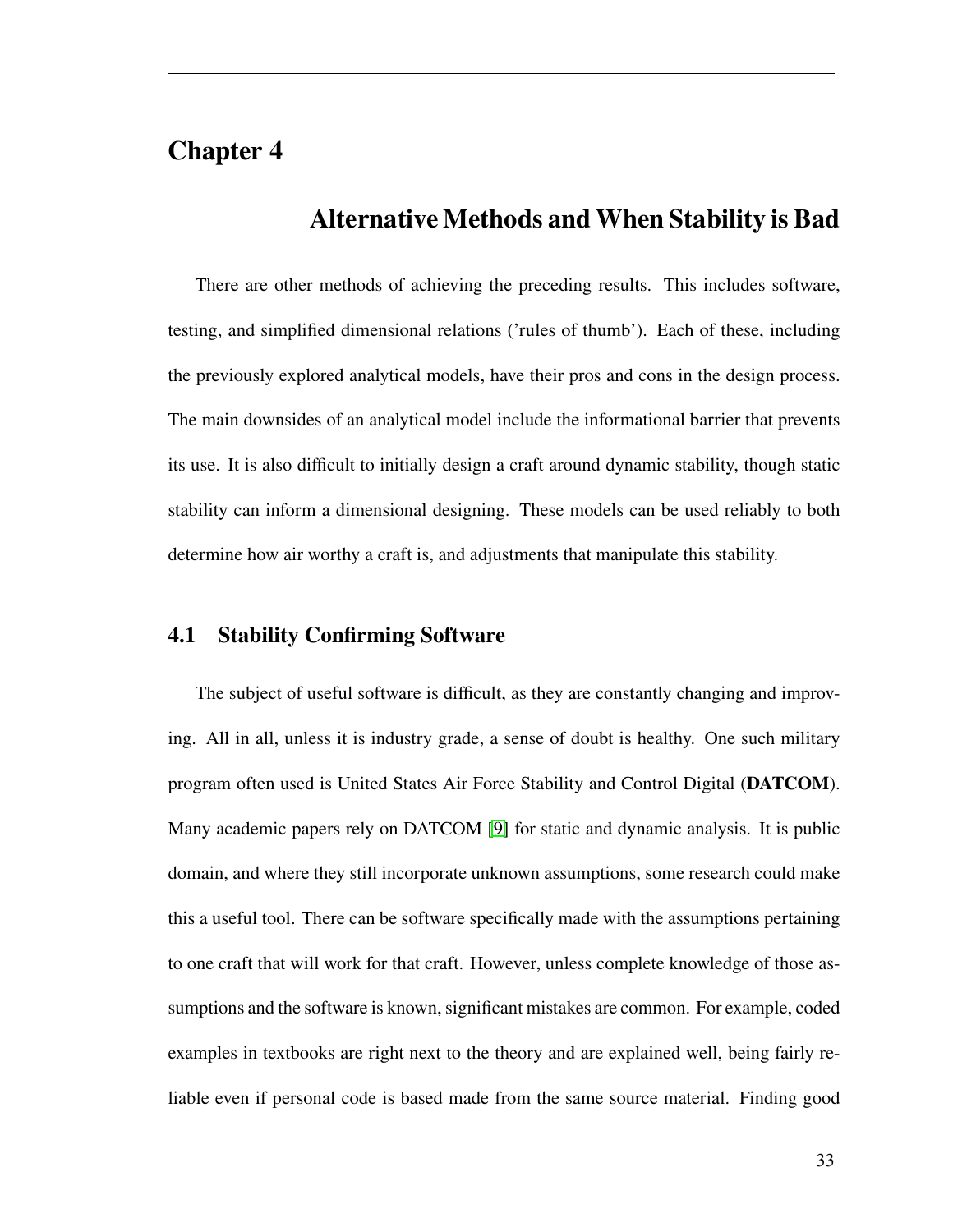software on the internet is difficult without doing thorough research. The most important thing to consider is that many software like SolidWorks simplifies conditions, and is limited in use for fluids applications.

In the struggle to provide evidence that a design functions properly, often students and those with access try using CFD software. A senior project by Kevin Caro ('20) more closely explores the application of CFD software in the design of an aircraft [\[10\]](#page-52-10). His major conclusions comprise both that to effectively use CDF and software, knowledge of fluid dynamics, computational methods, finite difference algorithms, mesh generation and analysis, boundary conditions, system specifies and more, and that CFD software should not be used during the design process [\[10\]](#page-52-10).

#### <span id="page-40-0"></span>**4.2 Physical Testing**

Physical testing, if possible, is the most accurate way to determine the stability of a plane. If the resources exist to have a plane ready to fly, using the flight to acquire as much data as possible is very important. Additionally, flying one time means fairly little, as even if the flight is perfect, different flight conditions and wear can be the difference between a repeatable result and a pile of wreckage.

The repeatablilty of a result is fairly important in testing. In any environment the conditions are constantly changing, and no takeoff is the same. It also leaves little time to watch any problems arise, or parts to wear out and not in their optimal conditions, being more realistic. In this way a failure is a more useful flight if that problem is known. There have been many examples of stability problems that arose quickly because they are drastically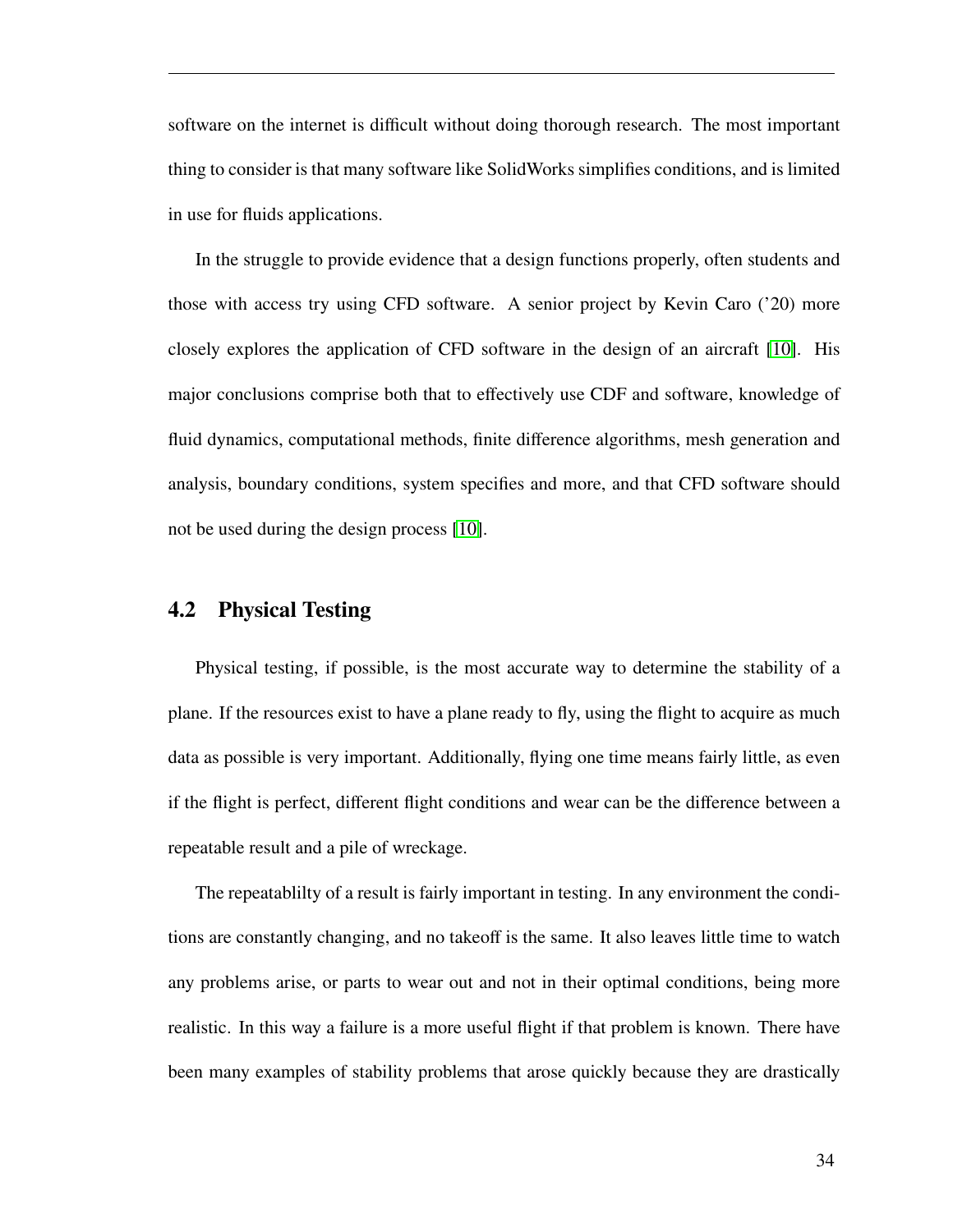wrong, and smaller problems that have persisted because they are not observed until it is too late. These are fairly obvious to the eye and can be avoided, even if they halt progress if a manufactured craft fails in these ways. A good flight practice is to repeat a test several times and be able to duplicate the results without problems before being satisfied with a design.

Stability derivatives can easily be measured with an on-board 3-axis accelerometer. The recorded date can show how fast the craft's inertia turns and catch oscillations that can be evaluated much better than watching the craft during flight. Moving the control surfaces then can produce a measurable response, and the physical dimensions and materials of the craft produce the mass moment of inertia that an input caused to produce the recorded response. Not only can the static stability be analysed, but recording the system response to stimuli over time does the added benefit of recording over time the system response to stimuli; this is a very easy way to test the plane in specific conditions for its dynamic stability. This means data analysis may be tedious or time intensive. Physically testing a design is inherently one of the most accurate ways to collect data on how the craft responds, though only if the resources exist and if the testing is designed well.

#### <span id="page-41-0"></span>**4.3 'Rule of Thumb' Approximations / Relations**

An easy way to get started with the design of an aircraft is by using simple relations found on hobbyist sites [\[13\]](#page-52-13) or given by experienced builders. Knowing what these refer to and how they benefit the craft is more important though. This knowledge provides a designer the ability to root out incorrect/unhelpful relations, and provide explicit reasoning behind every dimensional consideration. These are commonly used rules of thumb from a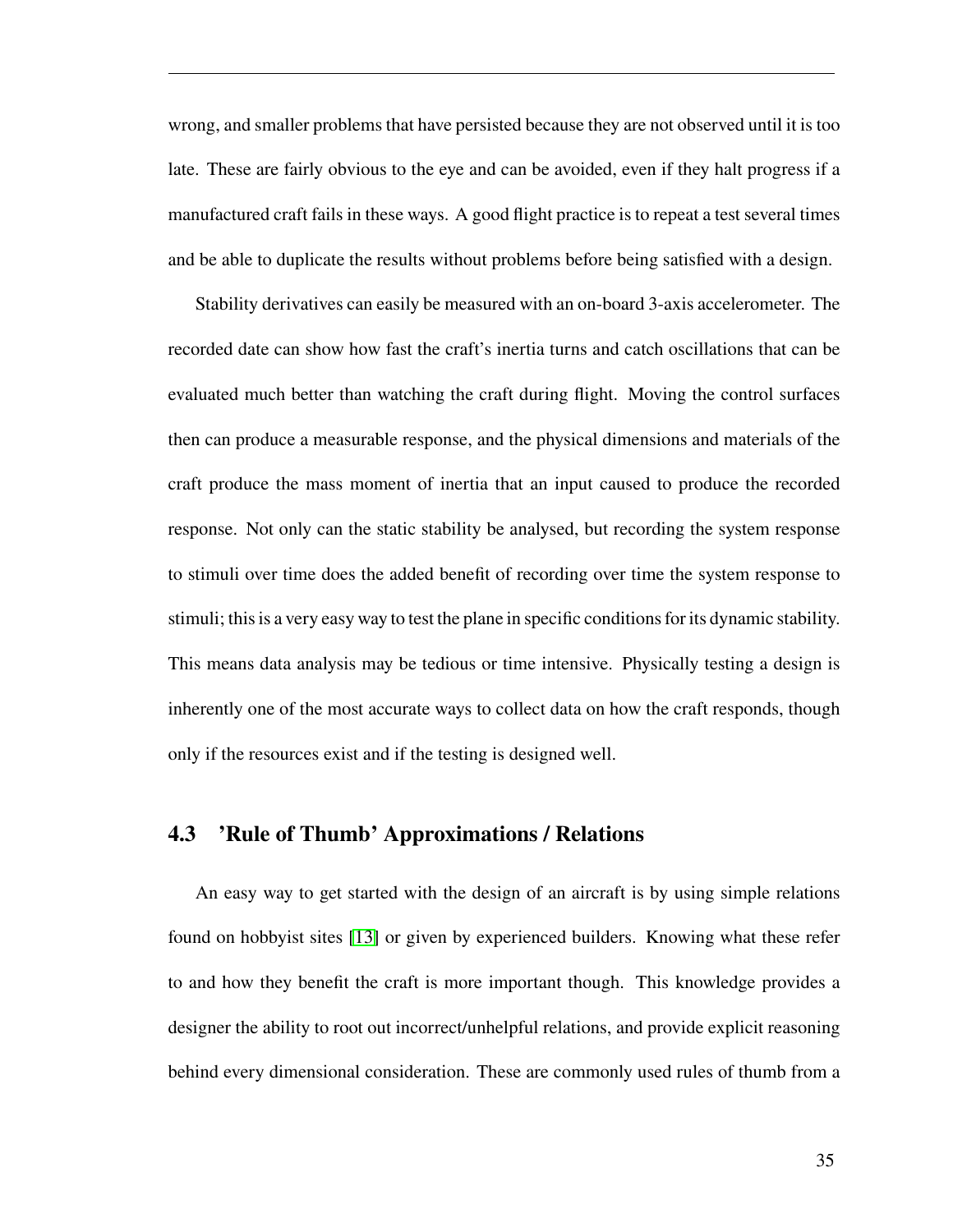hobbyist website for analysis [\[13\]](#page-52-13).

• "ratio of the wing span to wing root chord should be 5 or 6"

This refers to the aspect ratio of a plane. Usually the larger the aspect ratio, the more stability a plane has, and conversely the lower the aspect ratio, the more controllable it is. In part, this is due to the increased moment of inertia of a higher aspect ratio wing, as inertia scales with the square of the radius its turning about. That means a larger disturbance is necessary to cause the same variance from equilibrium on a plane with a larger aspect ratio. The Aero 2020 plane [3](#page-14-0) has an aspect ratio of 7.5, though aspect ratio often depends more on the use of the plane, and surface area requirements of the wing should be considered first.

• "The wing thickness should be 12% to 14% of the wing root chord"

This refers to the normal shape of an airfoil, for example as mentioned previously the wing airfoil of the Aero 2020 plane is 15*.*7%, and the tail 12%. Using an airfoil will almost guarantee this, but making planes from cut foam or poster board this is a good approximation. Use an airfoil instead, if there are strict design constraints.

- "The aileron surface area should be 10% 12% of half of the wing surface" When comparing to Aero 2020, the textbook-based aileron sizing algorithm produced ailerons in total 12% the surface area of the whole wing, so this range provided is reasonable, if a little low for heavy planes.
- "The fuselage length should be 70% 75% of the wing span" This seems arbitrary, and really depends on the function of the plane. If it must carry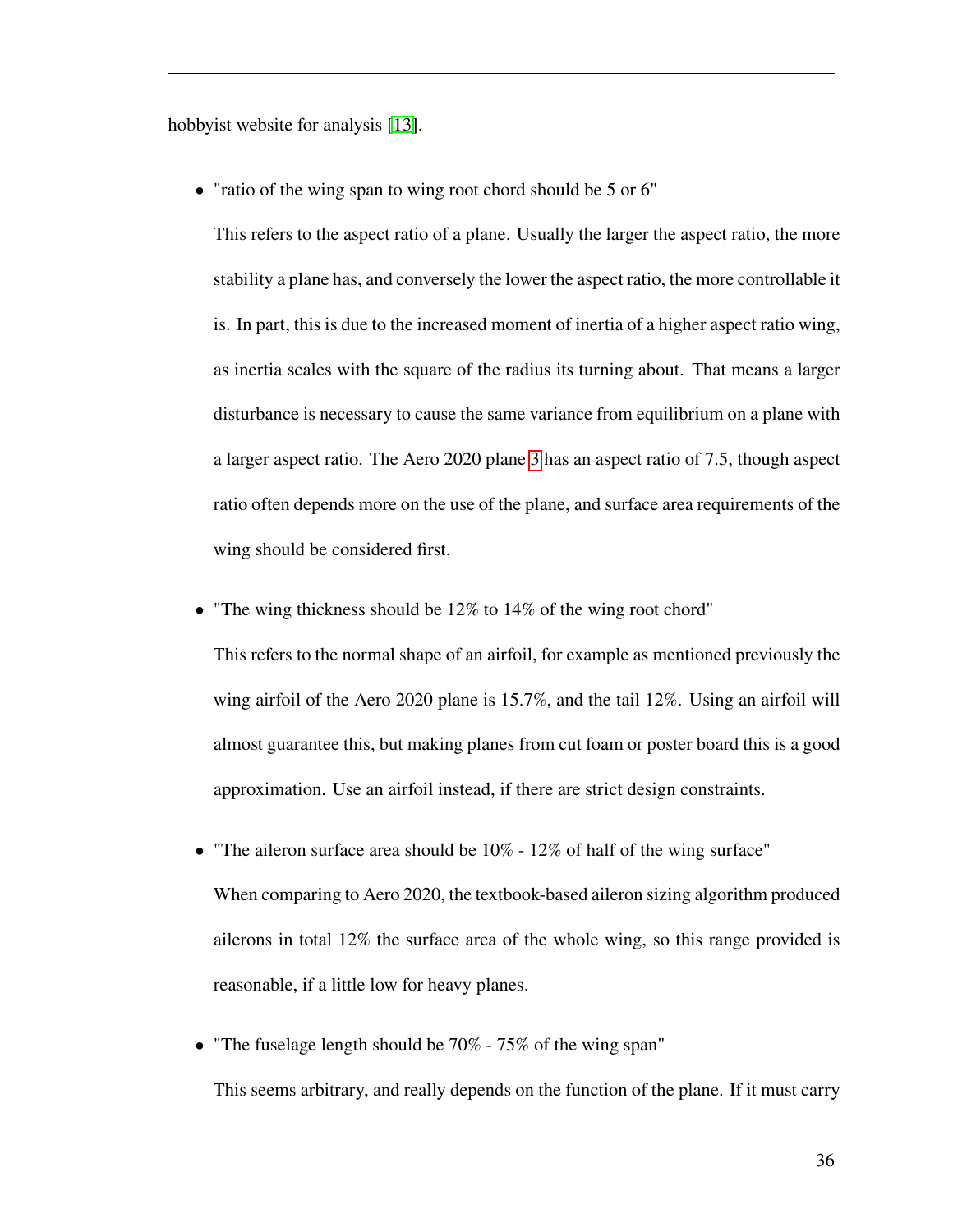things, the fuselage potentially must be larger than this. If it doesn't have to carry anything, there's no need for a fuselage on a plane. This can potentially waste time, physical and capital resources, and effort if not strictly necessary. Fuselages change the dynamics of the plane greatly at higher angles, adding flat surfaces to the craft for lift and drag to act.

• "Distance from the wing's leading edge to back of the prop should be 15% of the wingspan"

This forces the motor to be farther in front of the wing, moving the CG farther forwards and closer to a viable position.

- "The leading edge of the wing to the stabilizer should be 3 times the wing root chord" This forces the tail moment arm to be a certain length relative the wing. If anything, it should be farther back, but the closer the tail is to the wing the larger surface areas the tail should contain. For example, if the Aero 2020 plane had this short a tail, 16.5\*3 inches back, the stability calculation now rates the plane the same as if the tail area were lowered.
- "The horizontal stabilizer should be 25% of the wing area"

The Aero 2020 plane's horizontal stabilizer is 25% exactly, and although other relations for tail design dictate it should be smaller, flight testing and static analysis with the code above show 25% or more is desirable.

• "The elevator (attached to the HS) should be 25% of horizontal stabilizer surface area" Fixing the initial size of the elevator guarantees a base level of control, although con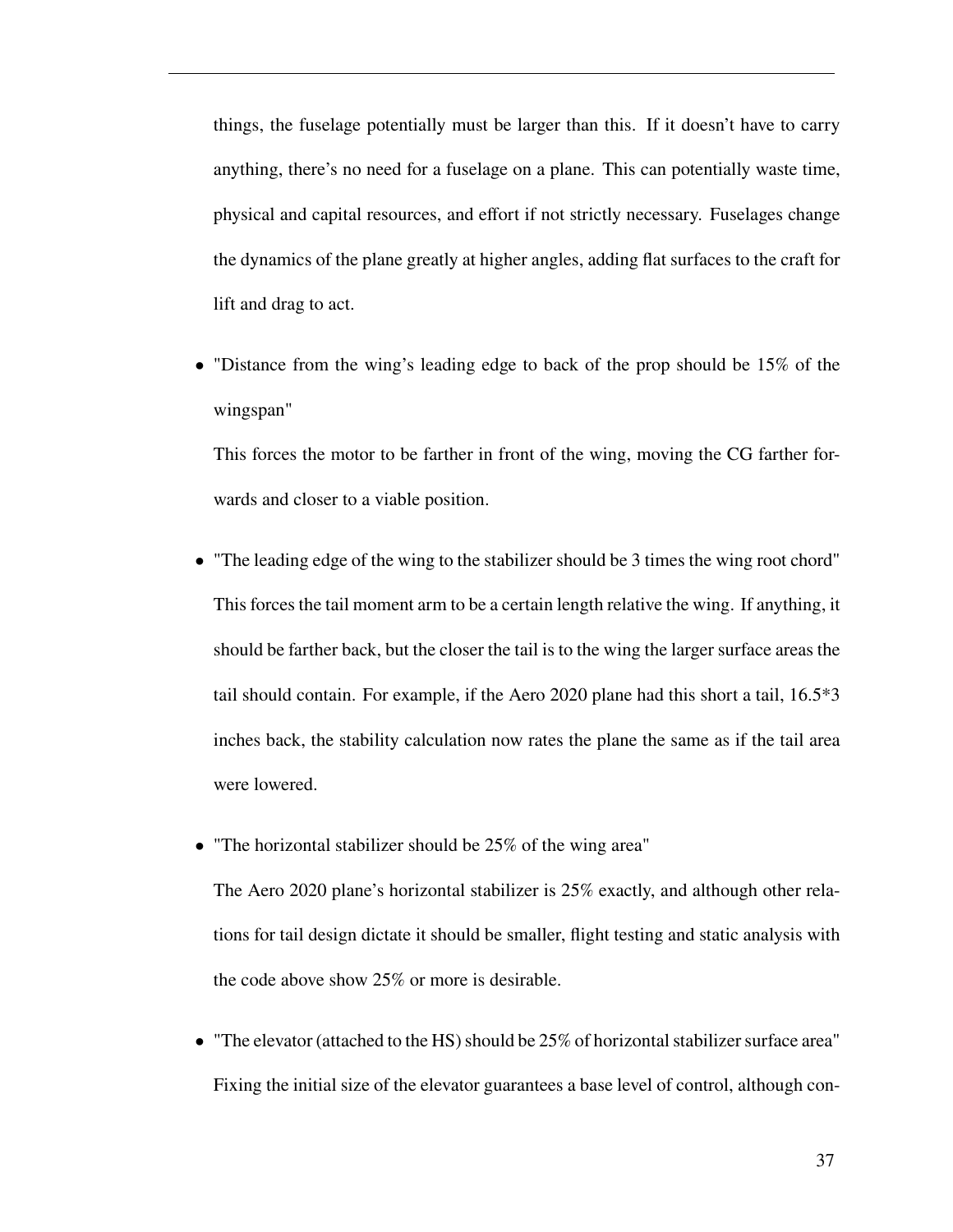trol depends on stability, and stability depends on the purpose of the plane, dimensions and contents. Very often more is needed, but this statistic should be supported with analysis. This requires more analysis, though is not a bad approximation.

• "The vertical stabilizer should be 10% of the wing area"

This provides a base level of roll/yaw stability, though again depending on the different uses of the plane this is not guaranteed to be enough. This requires more analysis, though is not a bad approximation for initial analysis.

• "The rudder (attached to the vertical stabilizer) should be 25% of the vertical stabilizer surface area"

(Same evaluation as the elevator relation above)

• "The plane should balance at 25% - 33% of the wing root chord"

This places the CG of the plane right at or just behind the AC, forcing the lift to have a positive moment to counteract the moment from the tail. Using the static analysis, placing the CG in front of the AC produces a higher correcting moment and increases the equilibrium angle slightly. All in all, this statistic really just makes a margin the works, though this is not the margin that works and there is no real reason to only keep the CH within those bounds. Anywhere from 0% to 50% can work fairly well depending on other plane dynamics and dimensions, though it may be easier to place the CG from 0-30% of the chord.

Rules of thumb can provide rough initial dimensions for a craft, as something to build on. its limitations comprise their accuracy and relevancy. If there is no knowledge about what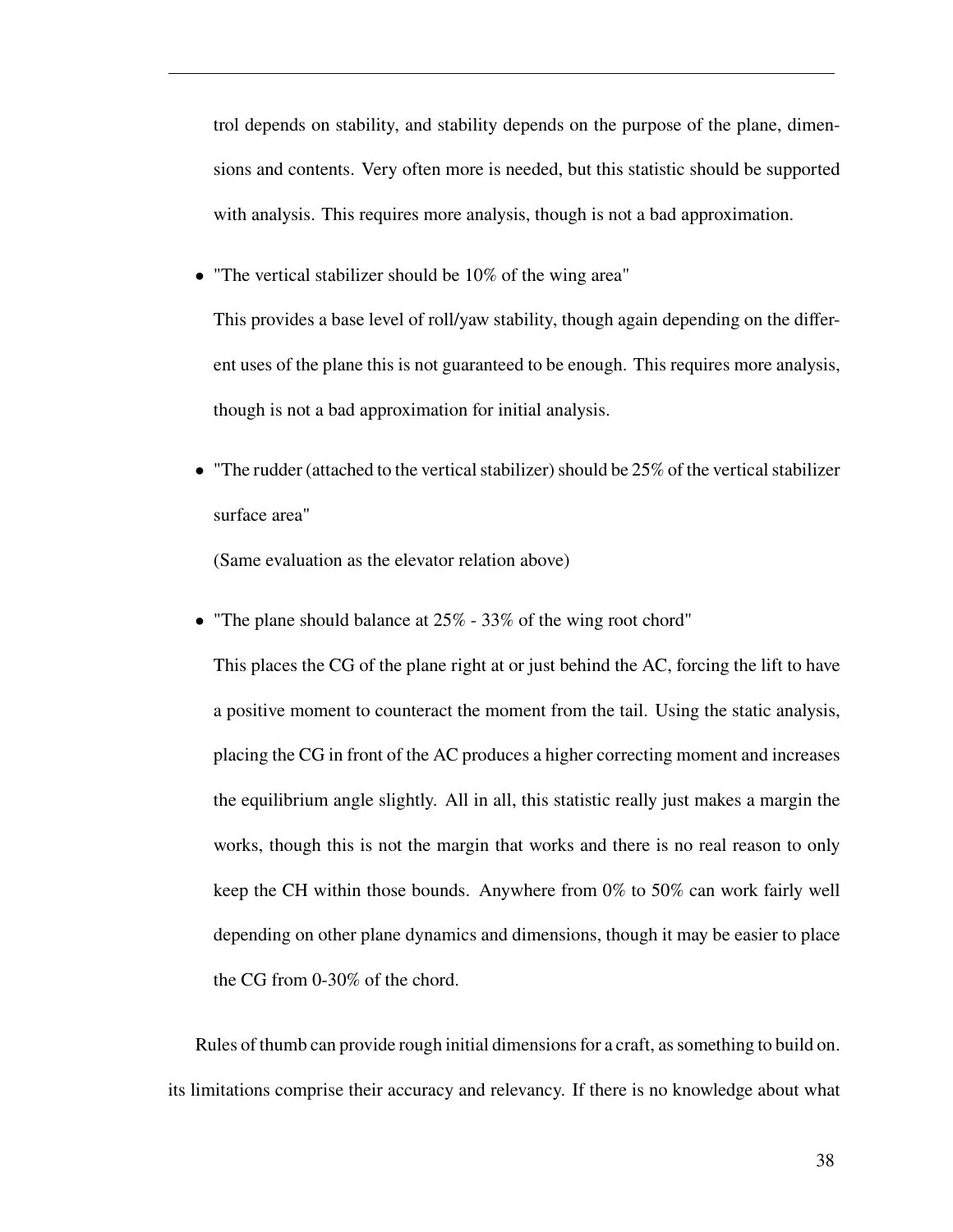a rule of thumb is based off of, then its possible that it is either completely arbitrary or the range of dimensions given are not a good place to start. All in all, most of these suggestions are helpful in that they set a value to something that didn't have one before and are not detrimental to the design, but also don't provide any reasoning or optimal circumstances for plane design. Static analysis along can provide important insight, but there is no one configuration that ultimately is best, and that is why crafts should be analysed individually and decisions made well informed.

## <span id="page-45-0"></span>**4.4 Undesirable Stability**

Stability sounds like something necessary to maximize, but stability is the antithesis of maneuverability. Light military crafts and other acrobatic planes need a precise and wide range of movement and so they have lower stability than, for example, commercial aircrafts and cargo planes. If a craft has heavy payload typically it has higher stability so that the payload, and the craft, is not lost. Lighter planes can correct faster because of lower mass moments of inertia among other things, so they can operate with a lower stability more safely.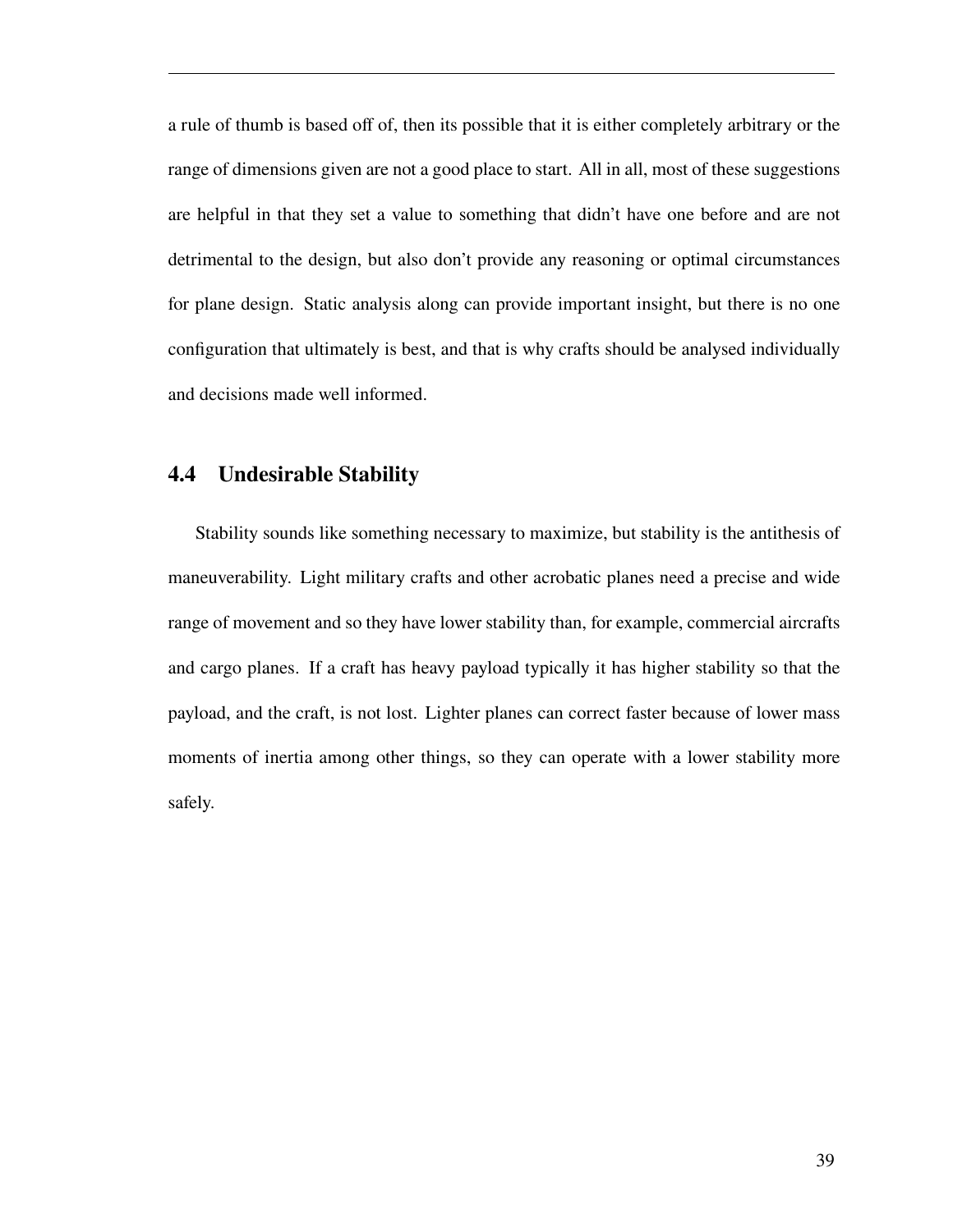# <span id="page-46-0"></span>**Chapter 5**

# **Conclusions and Recommendations**

#### <span id="page-46-1"></span>**5.1 Design Improvement Decisions**

Having a model for static analysis allows the ability to review crafts and calculate what could be changed to increase stability. The majority of Union College SAE Aero competition planes for the last several years have had similar configurations; planes have had conventional aft tails with top wings, and a motor in front that pulls it through the air, in-line with the center of gravity. The model generated by this composition pertains to this type of craft, and although this configuration of parts is common for a large selection of planes, there exist an uncountable number of combinations. Many different types of tails, wings, landing gear, and surfaces on a craft change or add forces and alter the moment response. The configuration of a plane and the geometry of its parts are first order variables in the stability of a craft. If a plane does not conform to the configuration/assumptions that section (2)'s analysis is based around, it can be modified to present the same data. Bottom line, if a plane deviates from the model assumptions, either alter or add terms to receive useful information.

Since this model pertains well to the Union College Aero planes, the planes can provide an example for analysis. Looking at the results in table 2, the Aero 2020 plane could be made more statically stable with a larger tail chord, and if there are large portions of the fuselage that contain flat surfaces, then an angle closer to zero may be a more stable equi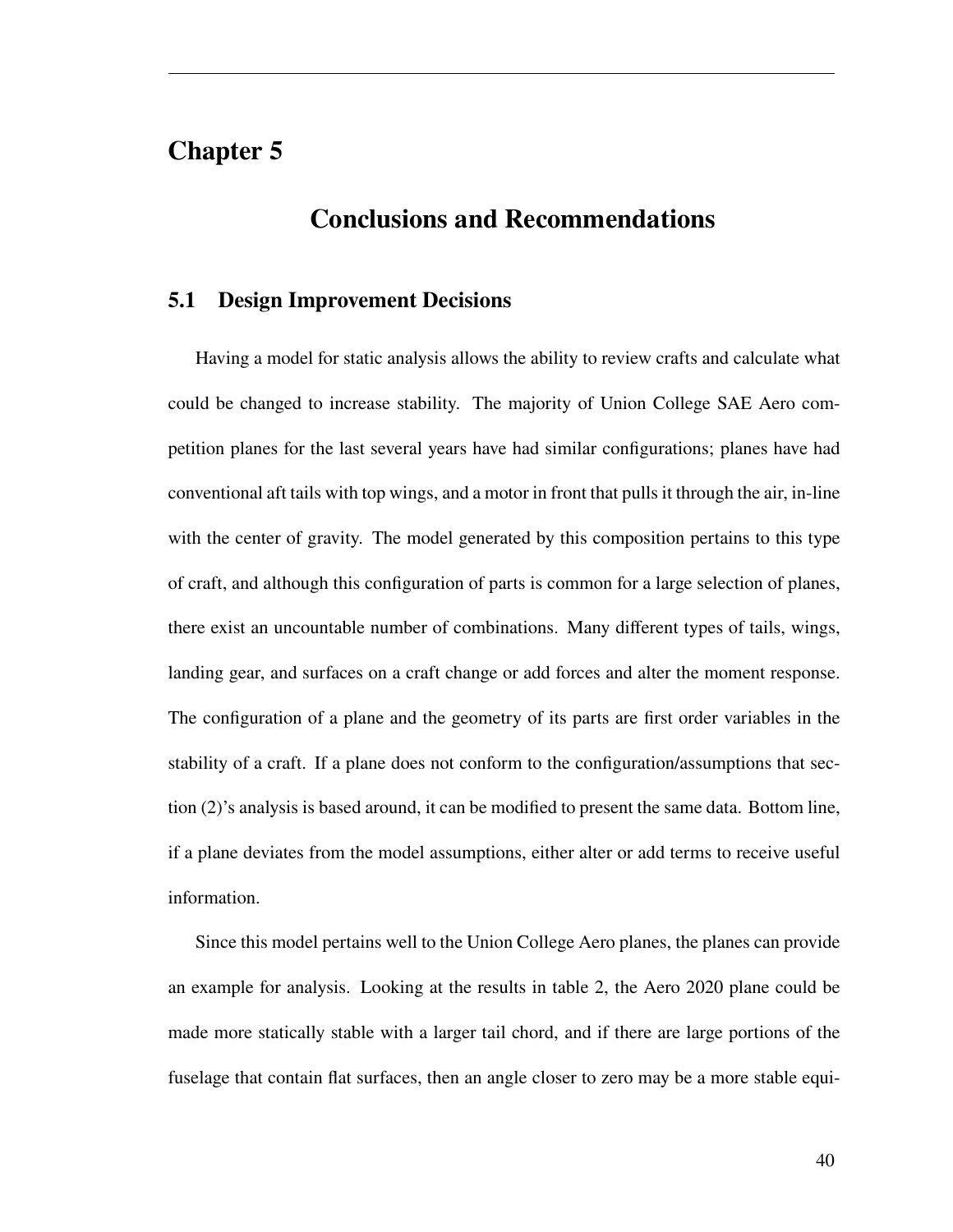librium. Otherwise, a large amount of lift and drag caused by these surfaces at an angle may make the moment plot (figure [9\)](#page-30-1) show a non-linear slope at lower angles of attack. The main takeaways from this analysis are that if more control is needed, alter dimensions to lower the magnitude of the moment derivative, and more stability requires a larger negative moment slope. The farther the angle from equilibrium, the less accurate this model will be at analysing the craft, and the more flat surfaces added onto the plane that are not lifting surfaces (the tail or wing), the more effects this model misses. In this case, do not throw away this model, but build on it.

#### <span id="page-47-0"></span>**5.2 Stability Regulations**

A number of these analyses produce quantitative values associated with the craft, and can be compared to other crafts. This means commercial and private crafts can be characterized and regulated. However they're calculated, with a program, physical, or dynamic model, plane characterization usually classify each as a certain class of craft [\[14\]](#page-52-14), and then values of control derivatives or turn timing or damping ratio can be constrained within a certain range.

As an example of this, some old military regulations concerning classes of planes and their respective ranges of control characterization values for plane design are presented in figure [11.](#page-48-0) This is also a very good resource if a stability characterizing value for a craft is not know, as this provides ranges usable for design. The original document is fairly verbose, though Sadraey's textbook summarises and separates planes in to classes of vehicle based on use [\[5\]](#page-52-5). Each has three phases of flight, and within that three levels of comfortability for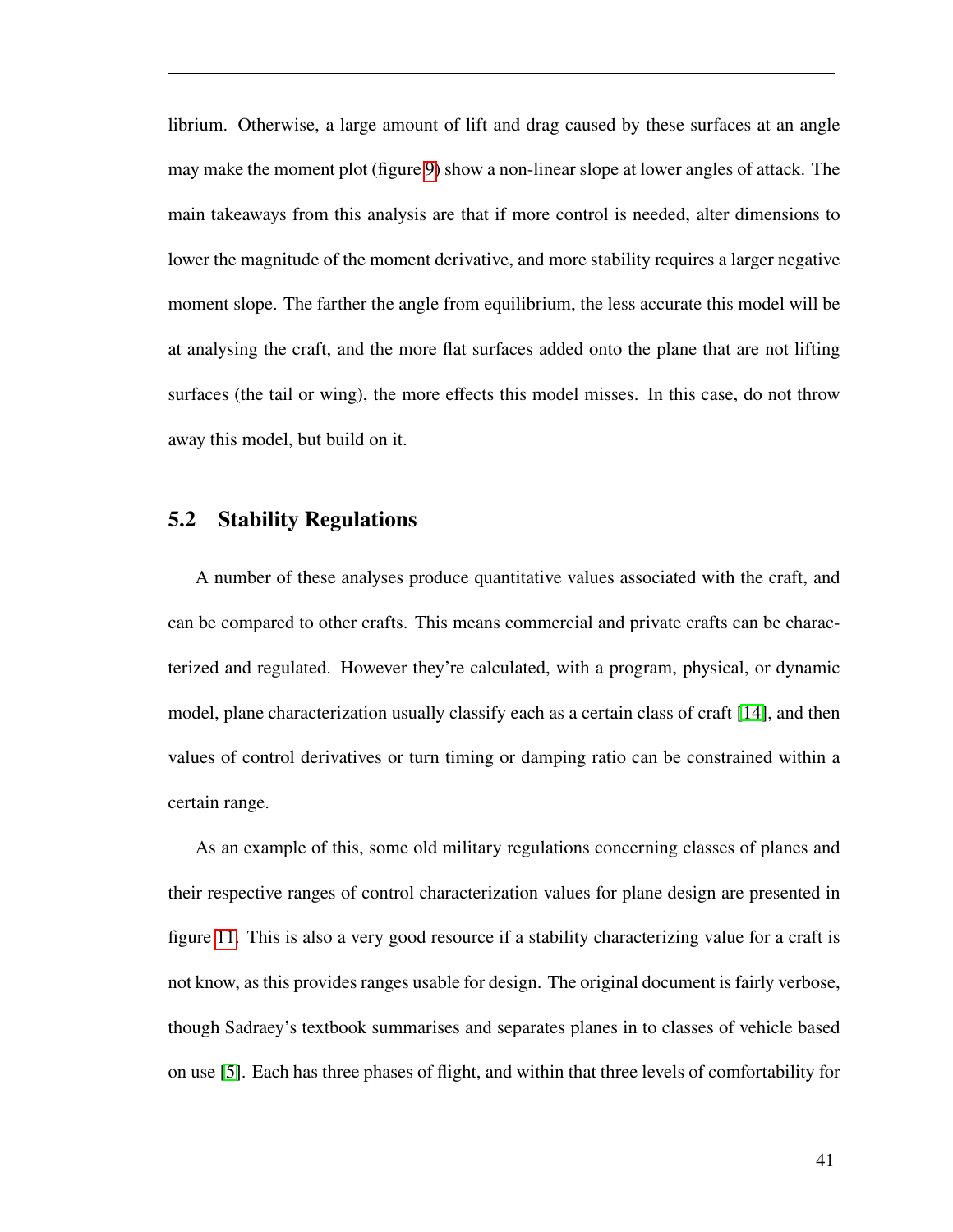the pilot. Then damping ratios, control derivatives, and (provided here) roll and pitch times are specified [\[14\]](#page-52-14). It is hard to intuitively predict values for turning times, and these are a useful way to design control surfaces in a way that reflects many crafts still flown today. Other regulations by the FAA and similar organizations can also be a source if there is no reference for what a stability characterizing value should be.

<span id="page-48-0"></span>

|          | <b>Aircraft characteristics</b><br><b>Class</b>                                                                                                                                                                                                                                                                                                                      |                                     |                                                             |                                                                 |                                                              |  |  |  |
|----------|----------------------------------------------------------------------------------------------------------------------------------------------------------------------------------------------------------------------------------------------------------------------------------------------------------------------------------------------------------------------|-------------------------------------|-------------------------------------------------------------|-----------------------------------------------------------------|--------------------------------------------------------------|--|--|--|
|          | L                                                                                                                                                                                                                                                                                                                                                                    |                                     |                                                             |                                                                 |                                                              |  |  |  |
|          | Aircraft of medium weight and low-to-medium maneuverability<br>Ш<br>(maximum take-off mass between 6000 and 30 000 kg)                                                                                                                                                                                                                                               |                                     |                                                             |                                                                 |                                                              |  |  |  |
|          | Ш<br>Large, heavy, and low-to-medium maneuverability aircraft<br>(maximum take-off mass more than 30 000 kg)                                                                                                                                                                                                                                                         |                                     |                                                             |                                                                 |                                                              |  |  |  |
|          | IV                                                                                                                                                                                                                                                                                                                                                                   |                                     | missile, and fighter)                                       | Highly maneuverable aircraft, no weight limit (e.g., acrobatic, |                                                              |  |  |  |
| Category |                                                                                                                                                                                                                                                                                                                                                                      | <b>Examples of flight operation</b> |                                                             |                                                                 |                                                              |  |  |  |
| A        | (i) Air-to-air combat (CO); (ii) ground attack (GA); (iii) weapon delivery/launch (WD); (iv)<br>aerial recovery (AR); (v) reconnaissance (RC); (vi) in-flight refueling (receiver) (RR); (vii)<br>terrain following (TR); (viii) anti-submarine search (AS); (xi) close formation flying (FF);<br>and (x) low-altitude parachute extraction system (LAPES) delivery. |                                     |                                                             |                                                                 |                                                              |  |  |  |
| B        | (i) Climb (CL); (ii) cruise (CR); (iii) loiter (LO); (iv) in-flight refueling in which the aircraft<br>acts as a tanker (RT); (v) descent (D); (vi) emergency descent (ED); (vii) emergency<br>deceleration (DE); and (viii) aerial delivery (AD).                                                                                                                   |                                     |                                                             |                                                                 |                                                              |  |  |  |
| C        | (i) Take-off (TO); (ii) catapult take-off (CT); (iii) powered approach (PA);<br>(iv) wave-off/go-around (WO); and (v) landing $(L)$ .                                                                                                                                                                                                                                |                                     |                                                             |                                                                 |                                                              |  |  |  |
|          |                                                                                                                                                                                                                                                                                                                                                                      |                                     | No. Aircraft type                                           | <b>Rotation time</b><br>during take-off (s)                     | Take-off pitch angular<br>acceleration (deg/s <sup>2</sup> ) |  |  |  |
|          | 1                                                                                                                                                                                                                                                                                                                                                                    |                                     | Highly maneuverable (e.g.,<br>acrobatic GA and fighter)     | $0.2 - 0.7$                                                     | $12 - 20$                                                    |  |  |  |
|          | $\overline{2}$                                                                                                                                                                                                                                                                                                                                                       |                                     | Utility, semi-acrobatic GA                                  | $1 - 2$                                                         | $10 - 15$                                                    |  |  |  |
|          | 3                                                                                                                                                                                                                                                                                                                                                                    |                                     | Normal general aviation                                     | $1 - 3$                                                         | $8 - 10$                                                     |  |  |  |
|          | 4                                                                                                                                                                                                                                                                                                                                                                    |                                     | Small transport                                             | $2 - 4$                                                         | $6 - 8$                                                      |  |  |  |
|          | 5                                                                                                                                                                                                                                                                                                                                                                    |                                     | Large transport                                             | $3 - 5$                                                         | $4 - 6$                                                      |  |  |  |
| 6        |                                                                                                                                                                                                                                                                                                                                                                      |                                     | Remote control, model                                       | $1 - 2$                                                         | $10 - 15$                                                    |  |  |  |
|          | (a) Time to achieve a specified bank angle change for Class I                                                                                                                                                                                                                                                                                                        |                                     |                                                             |                                                                 |                                                              |  |  |  |
|          | Level                                                                                                                                                                                                                                                                                                                                                                |                                     |                                                             |                                                                 |                                                              |  |  |  |
|          |                                                                                                                                                                                                                                                                                                                                                                      |                                     | A                                                           | B                                                               | C                                                            |  |  |  |
|          |                                                                                                                                                                                                                                                                                                                                                                      |                                     | <b>Time to achieve</b><br>a bank angle<br>of $60^\circ$ (s) | <b>Time to achieve</b><br>a bank angle<br>of $45^\circ$ (s)     | <b>Time to achieve</b><br>a bank angle<br>of $30^\circ$ (s)  |  |  |  |
|          | 1                                                                                                                                                                                                                                                                                                                                                                    |                                     | 1.3                                                         | 1.7                                                             | 1.3                                                          |  |  |  |
|          | 2                                                                                                                                                                                                                                                                                                                                                                    |                                     | 1.7                                                         | 2.5                                                             | 1.8                                                          |  |  |  |
|          | $\overline{\mathbf{3}}$                                                                                                                                                                                                                                                                                                                                              |                                     | 26                                                          | 34                                                              | 26                                                           |  |  |  |

**Figure 11:** Original military guidelines are no longer used by the military though are still very comprehensive for design [\[14\]](#page-52-14), as summarised for use in Sadraey's text [\[5\]](#page-52-5) for that reason. (Sadraey, M., 2013, *Aircraft Design; a Systems Engineering Approach,* Wiley, United Kingdom.)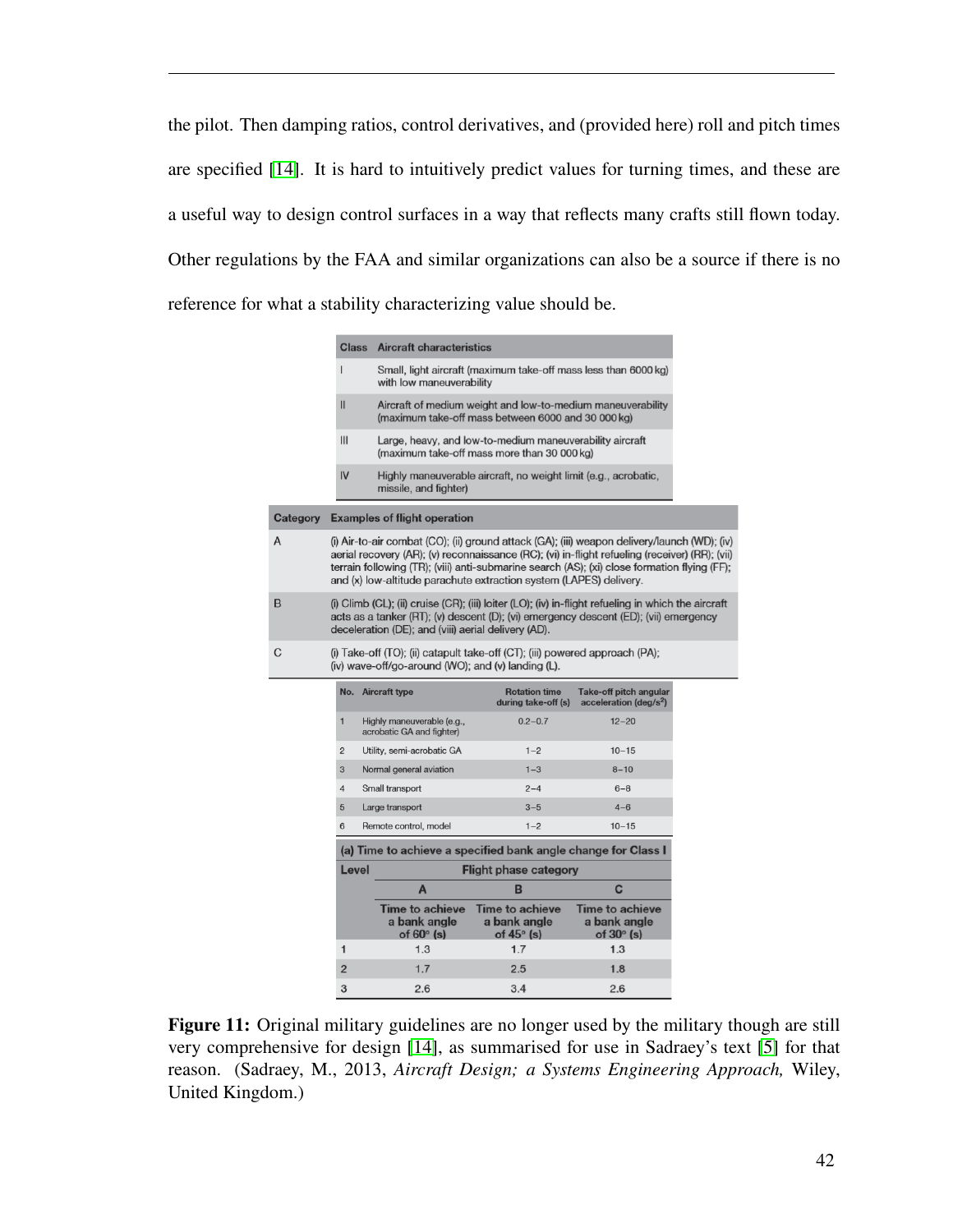#### <span id="page-49-0"></span>**5.3 Personalized Analysis Recommendations**

The best way to get an analysis to describe any craft is to design it based around that craft. This composition focuses on presenting much of the surrounding information on plane stability to ease the construction of static models, provide the ability to make informed dimensional decisions, and recommended sources to go further. Dynamic stability requires more background for it to be done well, but with available online courses, documented computational programs, and good physical testing, a student or small business has the ability to complete a comprehensive analysis. After understanding the baseline principles and the uses of different analyses within this text, a list of possible sources is presented below to provide direction for further research.

- "Aircraft Stability and Control," Massachusetts Institute of Technology, [\[2\]](#page-52-2)
- Introduction to Aircraft Stability and Control, Cornell University, [\[7\]](#page-52-7)

Both of these are courses in aeronautic by respected institutions. They give an explanation of both the static stability content covered here and dynamic stability beyond, though in more complex terms. The one problem is that this is a full upper level class, so it builds off itself and it is difficult to refer to one part without much of what comes before.

• Sadraey's *Aircraft Design; a Systems Engineering Approach,* [\[5\]](#page-52-5)

This textbook gives a very useful explanation of the design order of an aircraft from scratch. For small craft design there may be disregardable sections, for example in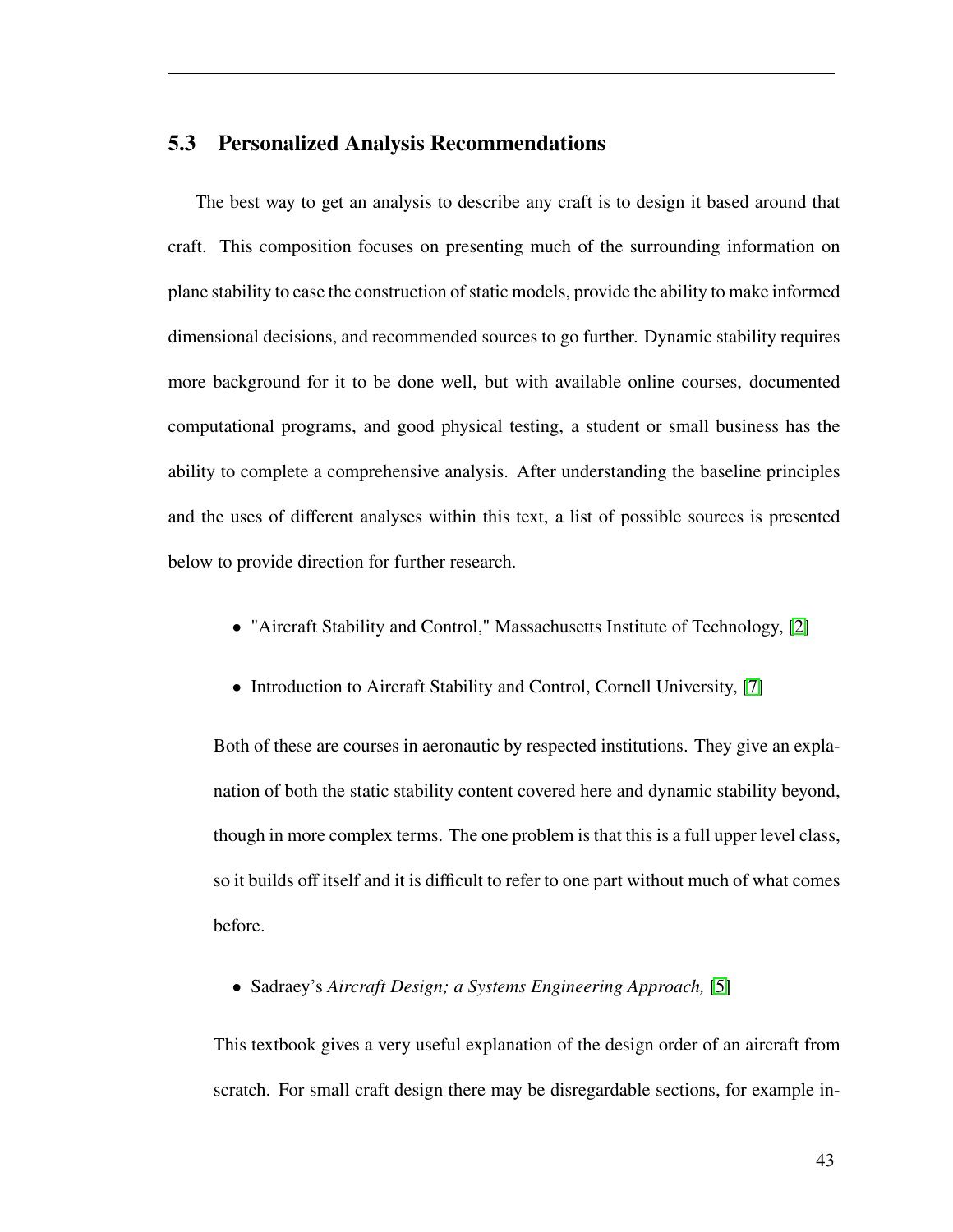cluding seats in the plane for passengers, but overall it is very useful and old enough that it is available for free online.

• <http://airfoiltools.com/> [\[11\]](#page-52-11)

If an airfoil is ever needed, chances are the Airfoiltools database has a suitable design that has been thoroughly tested already. This is an easy to use database of thousands of airfoils.

• "A Comparison of CFD Modeling to Other Numerical Methods for the Union College Aero Team," Mechanical Engineering Thesis, Union College. [\[10\]](#page-52-10)

This is the senior thesis of Keving Caro, [I do have his permission], hitting on a lot more of CFD and involved computational methods used to estimate lift and drag over a wing.

• "A Procedure for Estimating Stability and Control Parameters from Flight Test Data by Using Maximum Likelihood Methods Employing a Real-Time Digital System," National Aeronautics and Space Administration, [\[15\]](#page-52-15)

If flights are possible, this details how to use the flight test information to its maximum potential. Wasting a flight test is a large waste of resources, so this can help mitigate the waste.

• "Refined Phugoid Approximations for Conventional Aircraft," American Institute of Aeronautics and Astronautics, [\[16\]](#page-53-0)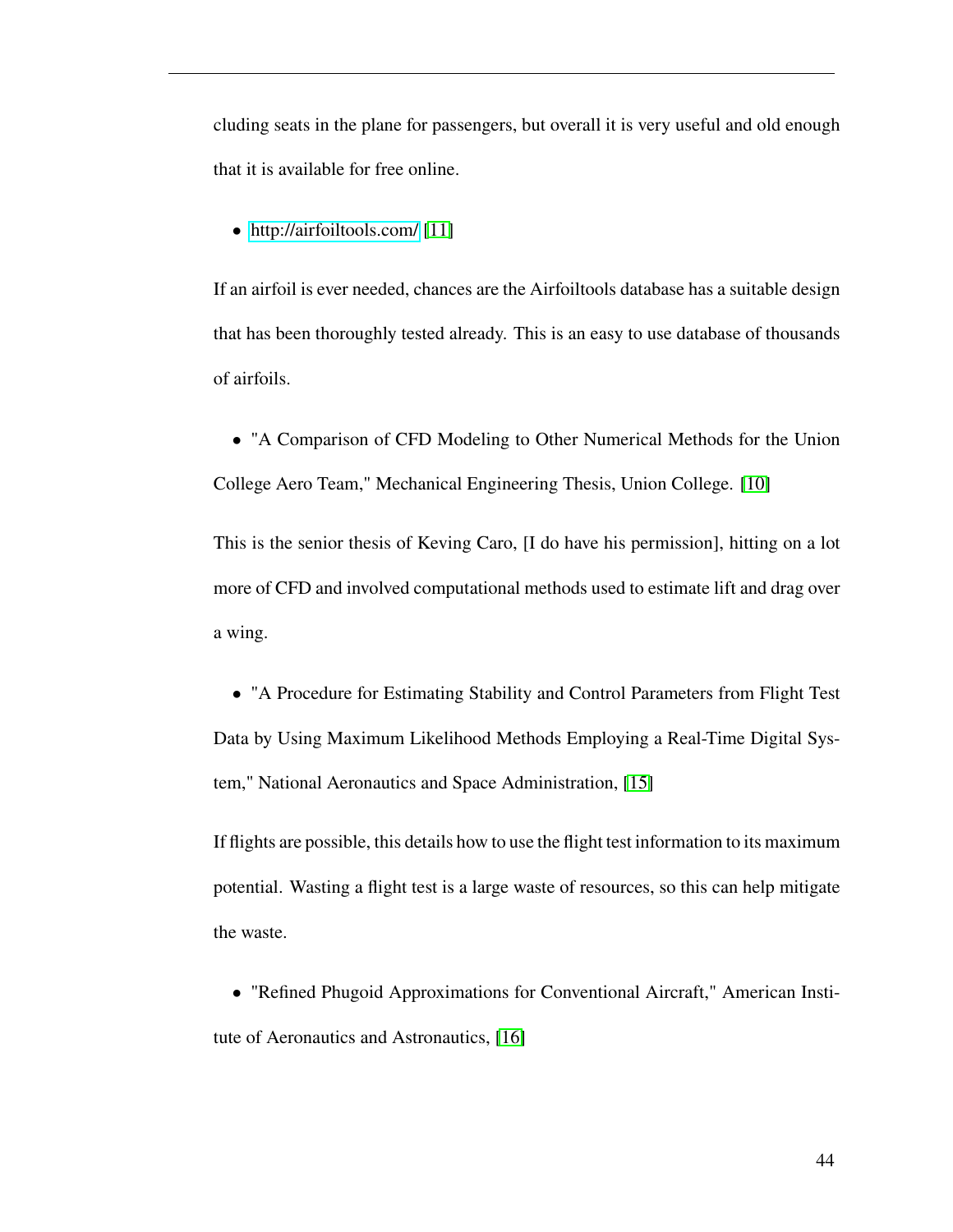This details a more accurate method of producing the phugoid, showing high accuracy in natural frequency and damping ratio. This method is then paired to a large database of flight conditions to test its accuracy. If phugoids can be developed, it would be useful to explore either the accuracy modification or the database of values to compare to.

Stability and its characterizing values are fairly important to the design of a functional plane. This composition only scratches the surface and provides a good idea of the parameters involved in stability and different methods of quantifying it, in the hope to ease the learning of this information. The 'barrier of entry' that this information creates is one that must be overcome for detailed analysis, being the method that involves the least amount of physical and capital resources.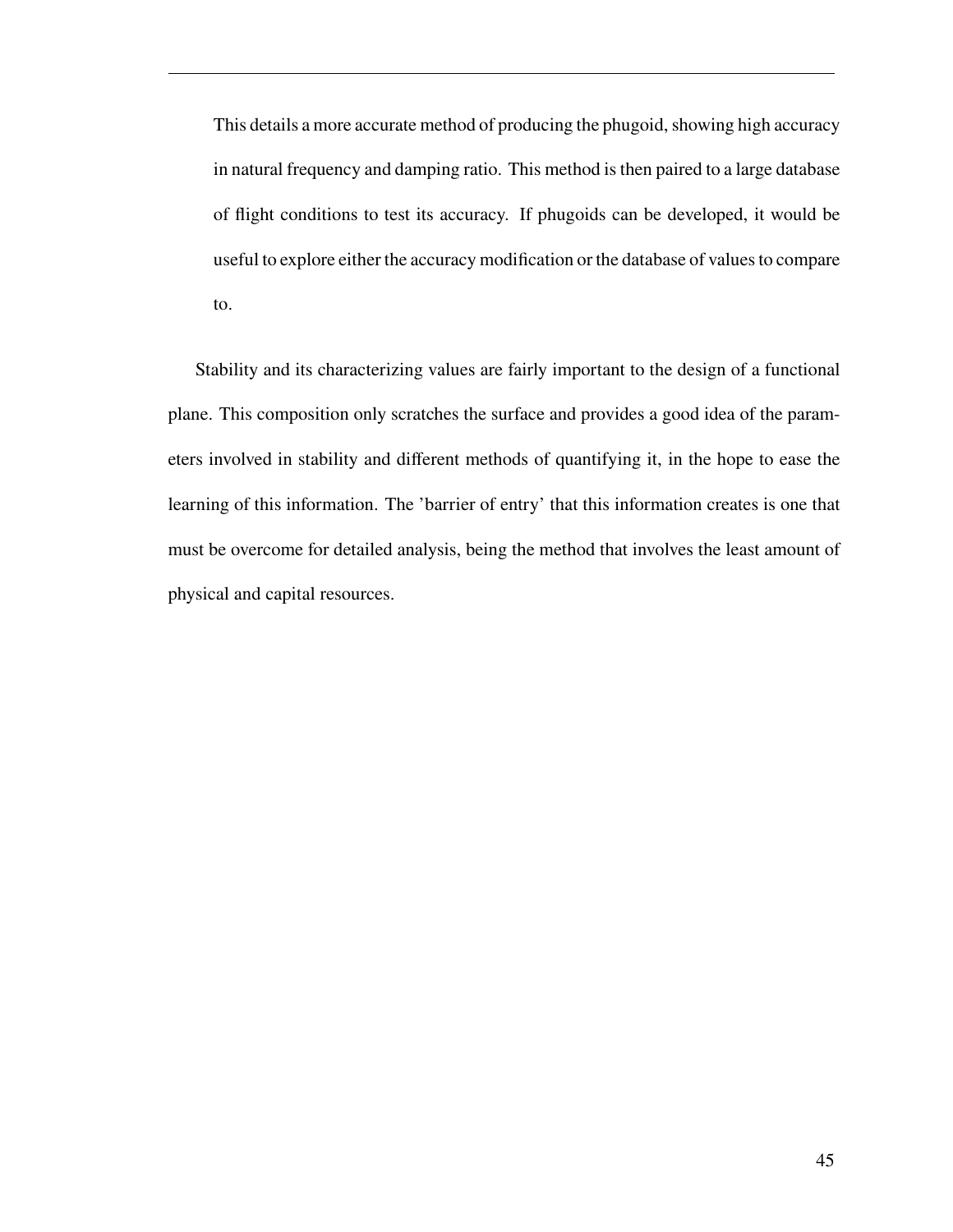# <span id="page-52-0"></span>**References**

- <span id="page-52-1"></span>[1] Cengel, Y. and Cimbala, J., 2014, *Fluid Mechanics Fundamentals and Applications,* 3rd ed., McGraw Hill, New York, NY.
- <span id="page-52-2"></span>[2] How, J., 2004, "Aircraft Stability and Control," Massachusetts Institute of Technology, from [https://ocw.mit.edu/courses/aeronautics-and-astronautics/16-333-aircraft](https://ocw.mit.edu/courses/aeronautics-and-astronautics/16-333-aircraft-stability-and-control-fall-2004/index.htm)[stability-and-control-fall-2004/index.htm.](https://ocw.mit.edu/courses/aeronautics-and-astronautics/16-333-aircraft-stability-and-control-fall-2004/index.htm)
- <span id="page-52-3"></span>[3] Mascolo, I., 2019, "Recent Developments in the Dynamic Stability of Elastic Structures," Frontiers in Applied Mathematics and Statistics, 5(1), pp. 1-10.
- <span id="page-52-5"></span><span id="page-52-4"></span>[4] Ogata, K., 2010, *Modern Control Engineering,* 5th ed., Prentice-Hall, India.
- [5] Sadraey, M., 2013, *Aircraft Design; a Systems Engineering Approach,* Wiley, United Kingdom.
- <span id="page-52-6"></span>[6] Bruno, A. and Caro, K. and Khan, M. and Landreth, R. and Santos, Joana, A., 2020, "Union College Flying Dutchmen Advances Design Report," Union College, Schenectady NY, p. 27.
- <span id="page-52-7"></span>[7] Caughey, D, 2011, Introduction to Aircraft Stability and Control, Cornell University, p 94 from [https://courses.cit.cornell.edu/mae5070/Caughey\\_2011\\_04.pdf.](https://courses.cit.cornell.edu/mae5070/Caughey_2011_04.pdf)
- <span id="page-52-8"></span>[8] Irving, F., 1966, *An Introduction to the Longitudinal Static Stability of Low-Speed Aircraft,* Pergamon Press, Oxford.
- <span id="page-52-9"></span>[9] Rosario-Gabriel, I., and H. Rodriguez Cortes, 2018, "Aircraft Longitudinal Control Based on the Lanchester's Phugoid Dynamics Model," 2018 International Conference on Unmanned Aircraft Systems (ICUAS), IEEE, pp. 924–29.
- <span id="page-52-10"></span>[10] Kevin Caro, 2020, "A Comparison of CFD Modeling to Other Numerical Methods for the Union College Aero Team," Mechanical Engineering Thesis, Union College.
- <span id="page-52-11"></span>[11] "Douglas LA-203a Airfoil," [http://airfoiltools.com/airfoil/details?airfoil=la203a-il.](http://airfoiltools.com/airfoil/details?airfoil=la203a-il)
- <span id="page-52-12"></span>[12] "E168 (12.45%) (e168-il)," [http://airfoiltools.com/airfoil/details?airfoil=la203a-il.](http://airfoiltools.com/airfoil/details?airfoil=la203a-il)
- <span id="page-52-13"></span>[13] Homebuilt Airplanes, 2013, "'Rule of the Thumb' to designing a plane...," from [https://www.homebuiltairplanes.com/forums/threads/rule-of-the-thumb-to](https://www.homebuiltairplanes.com/forums/threads/rule-of-the-thumb-to-designing-a-plane.15668/)[designing-a-plane.15668/.](https://www.homebuiltairplanes.com/forums/threads/rule-of-the-thumb-to-designing-a-plane.15668/)
- <span id="page-52-14"></span>[14] 1980, "MIL-F-8785C, Military Specification: Flying Qualities of Piloted Airplanes," US Military, from [http://everyspec.com/MIL-SPECS/MIL-SPECS-MIL-F/MIL-F-](http://everyspec.com/MIL-SPECS/MIL-SPECS-MIL-F/MIL-F-8785C_5295/)[8785C\\_5295/.](http://everyspec.com/MIL-SPECS/MIL-SPECS-MIL-F/MIL-F-8785C_5295/)
- <span id="page-52-15"></span>[15] Grove, R., Bowles, R. and Maybew, S., 1972, "A Procedure for Estimating Stability and Control Parameters from Flight Test Data by Using Maximum Likelihood Methods Employing a Real-Time Digital System," National Aeronautics and Space Administration, Hampton, Va.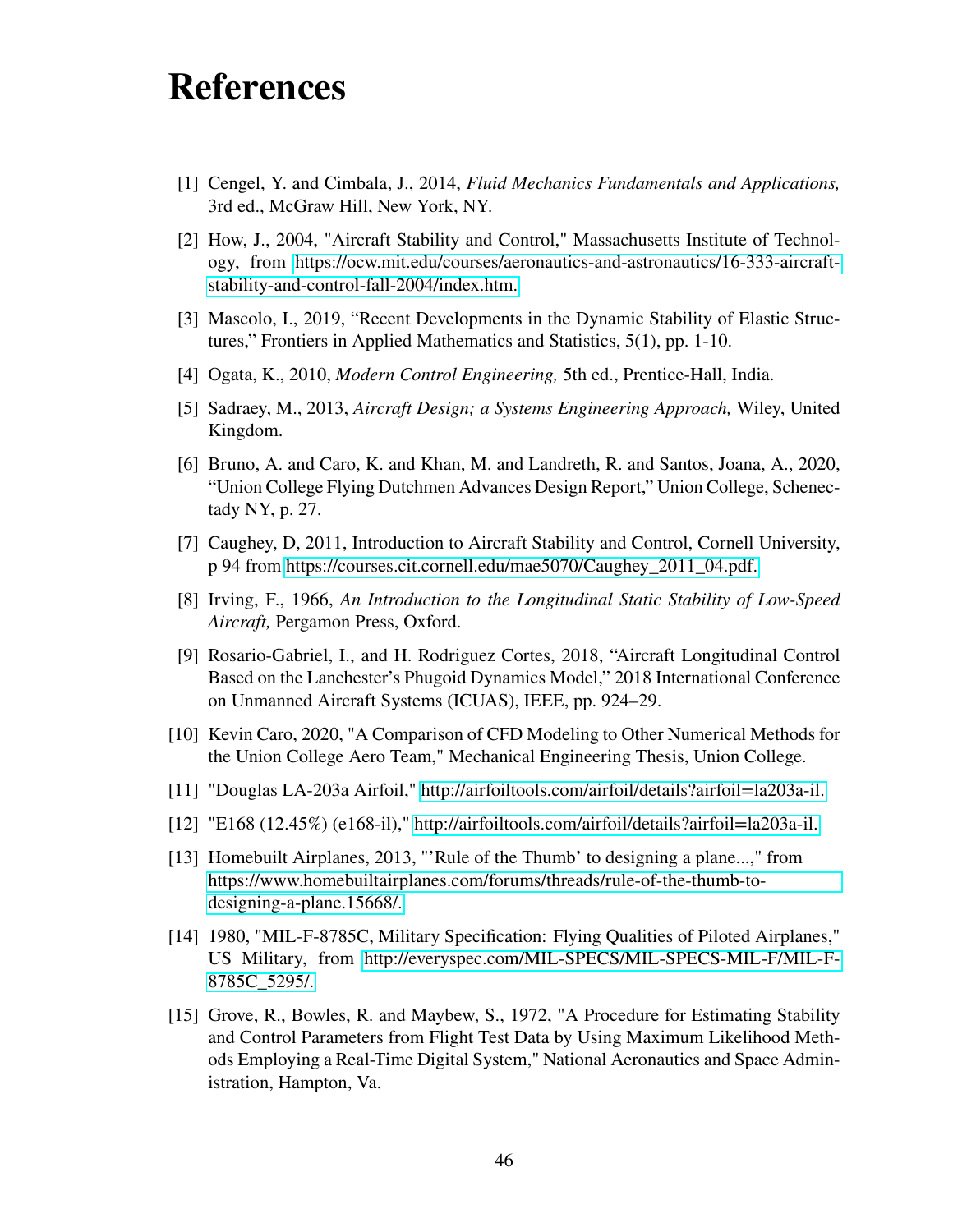<span id="page-53-0"></span>[16] Kamesh, S and Pradeep, S., 1998, "Refined Phugoid Approximations for Conventional Aircraft," American Institute of Aeronautics and Astronautics, Inc, Boston, MA.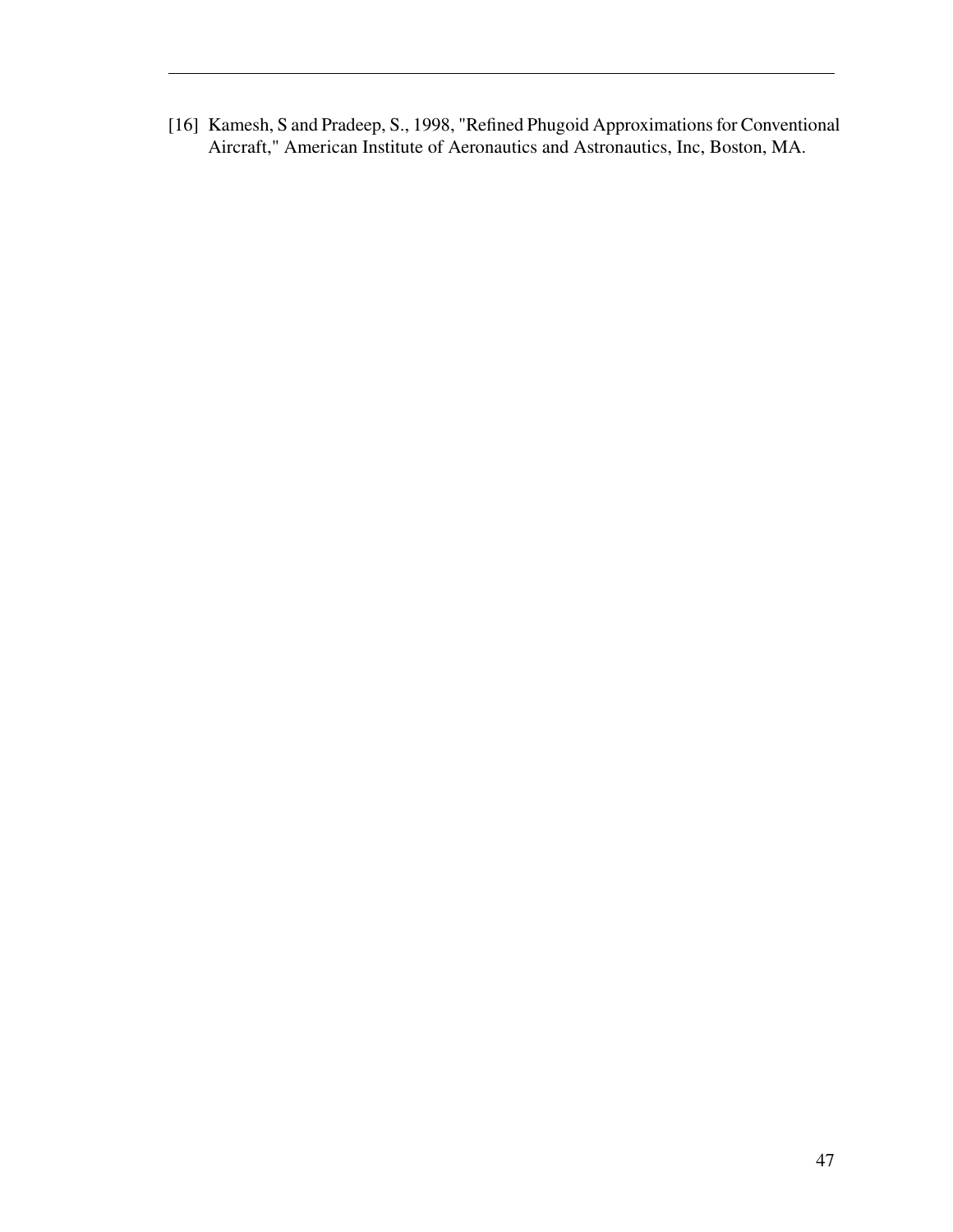# **Appendix A**

# <span id="page-54-0"></span>**Longitudinal Static Stability Script**

```
% Roderick Landreth
% Aero Advanced 2020 Senior Thesis
% Longitudinal Static Stability Calculation and Visualization
clear
wing_span = 123.25; % inches
wing\_chord = 16.5; % inches
wing_{th}ickness = wing_chord * 0.157; % inches
distance_cg_to_ac = 5.5-4.125; % inches
tail_span = 55; % inches
tail_{\text{chord}} = 9.22; \% inches
tail_thickness = tail_chord * 0.1245; % inches
wing_a c_to_tail_a c = 70.1; % inches
wing_angle_of_incidence = 3; % degrees
tail_angle_of_incidence = 0; % degrees
motor_angle_of_incidence = 0; % degrees
static_thrust = 20*30; % lbs *in (this doesn't
                                       %matter if angle is zero)
z = Longitudinal_Stability(wing_span,wing_chord,wing_thickness,...
   distance_cg_to_ac,tail_span,tail_chord,tail_thickness,...
   wing_ac_to_tail_ac,wing_angle_of_incidence,...
   tail_angle_of_incidence,motor_angle_of_incidence,static_thrust);
function c1 = Wing_Lift_Coeff(ang))cl = 0.7;if ang \le -10.0
       cl = 0.0;
   elseif -8.0 \leq \text{ang} && ang \leq 10.0cl = 0.000669839*ang^2 + 0.104523*ang + 0.699226;
   elseif 10.0 < ang && ang \leq 11.75cl = 1.7;elseif 11.75 < ang && ang <= 17.0
       cl = 2.17515 - 0.0396471*ang;end
end
function cl = Tail_Lift_Coeff(ang)
```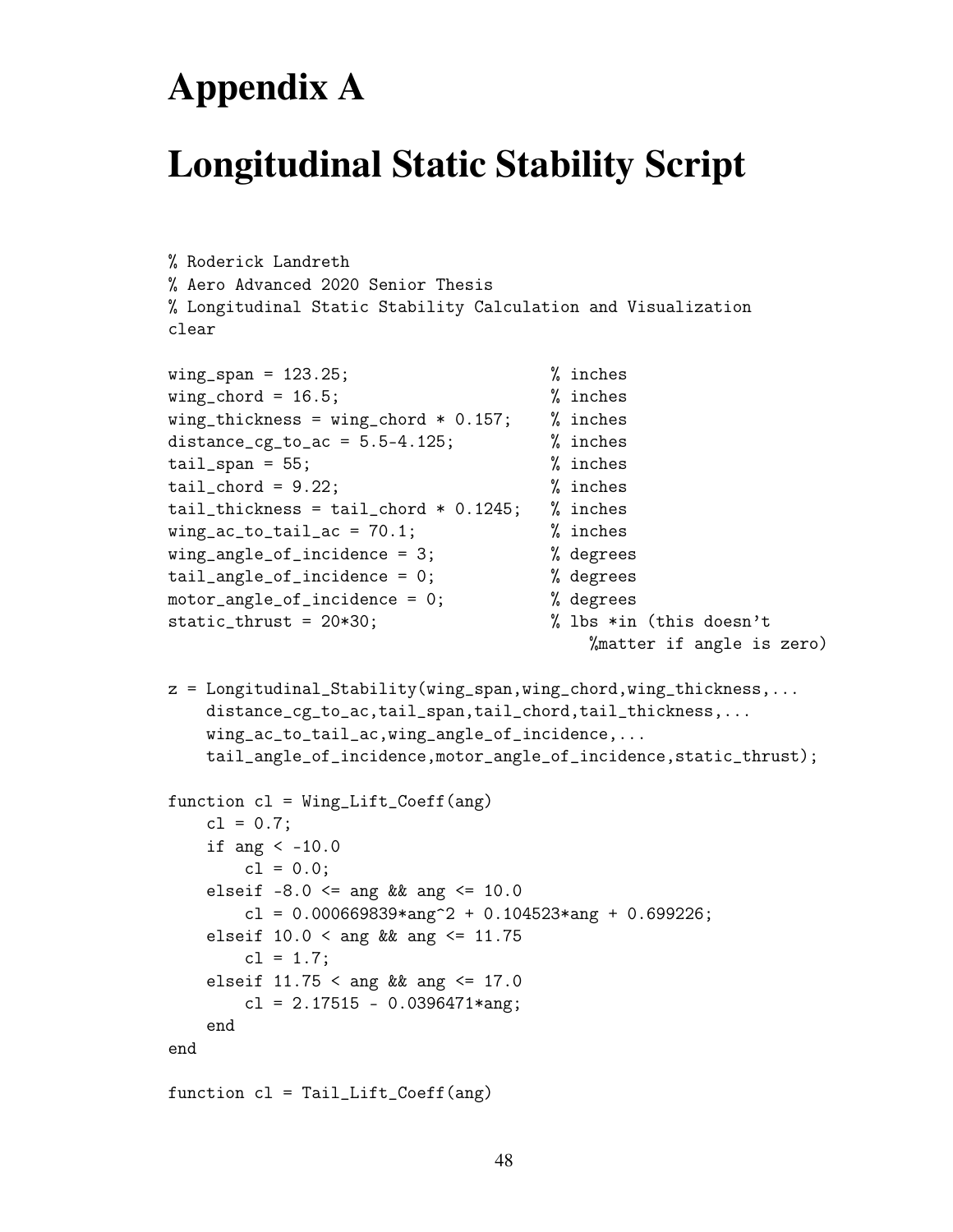```
if ang > -12.5 && ang < 12.5
        cl = ang*0.1;elseif ang \le -12.5cl = -1.1;elseif ang > = 12.5cl = 1.1;end
end
function cd = Wing_Drag\_Coeff(ang))cd = 0.01282*ang - 0.1098;if ang \langle -2.0cd = 0.000140654 - 0.0103897*ang;elseif -2.0 \leq ang && ang < 10.0cd = 0.0193;end
end
function cd = Tail_Drag_Coeff(ang)
    if ang \le -7.5cd = -0.014*ang -0.095;
    elseif ang >= +7.5cd = 0.014*ang - 0.095;elseif ang < 7.5 && ang > -7.5cd = 0.01;
    end
end
function cm = Wing_Moment_Coeff(ang)
    cm = 0;
    if ang \leq 0 && ang > -10cm = ang*-0.009 - 0.18;elseif ang < 7.5 && ang >= 0cm = -0.18;elseif ang >= 7.5cm = ang*0.007 - 0.232;end
end
function momnt = moment(rho,v,th,xac,lt,bw,cw,tw,bt,ct,tt,a1,a2,a3)
momnt = 0.5 * rho * v<sup>2</sup> *( xac * bw * ( cw*...)
        Wing_Lift_Coeff( a1 ) * cosd( a1 ) - tw*....
        Wing_Drag_Coeff( a1 )*sind( a1 ) ) - lt*bt*...(ct*Tail_Lift_Coeff( a2 )*cosd( a2 )...
```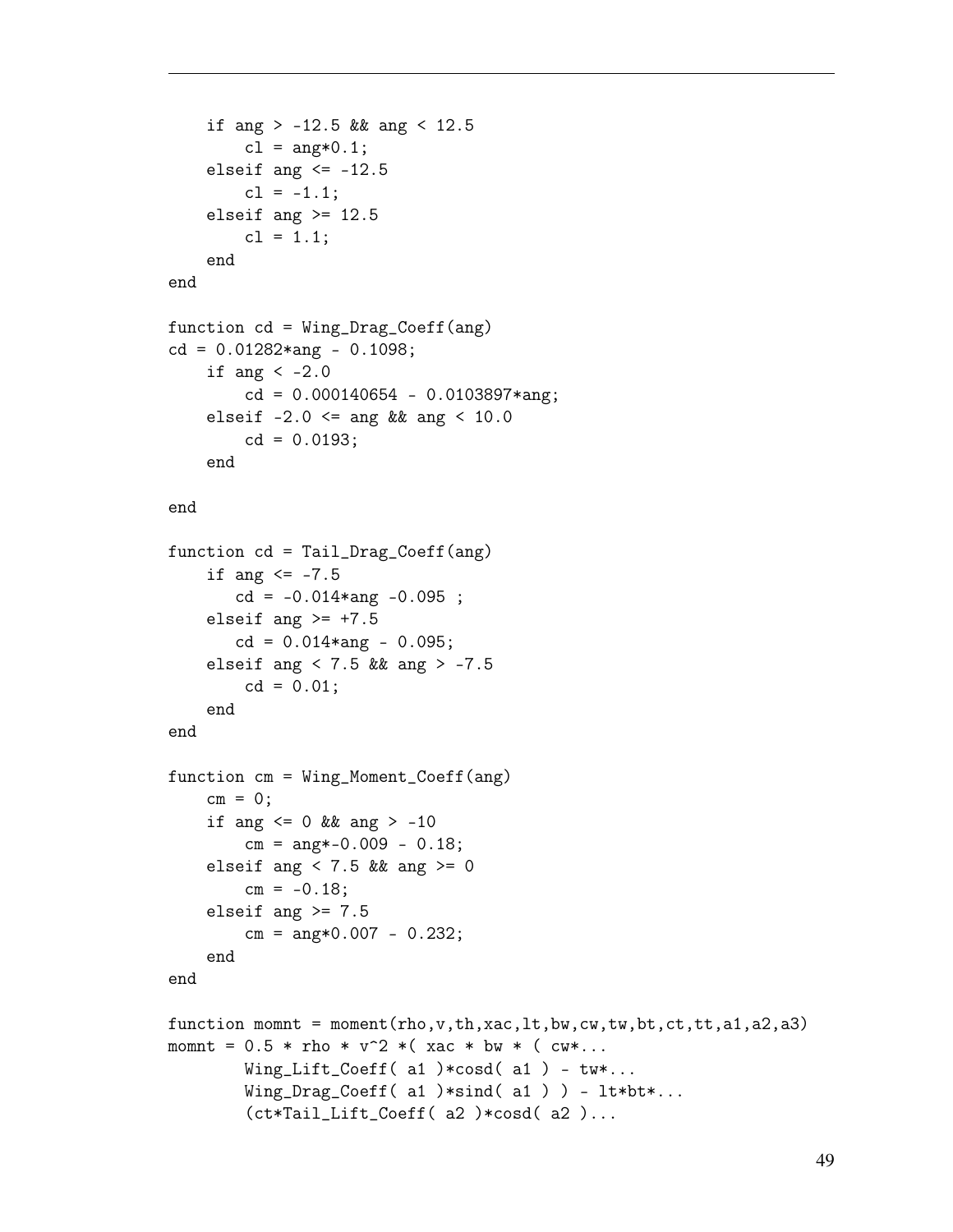```
- tt*Tail_Drag_Coeff( a2 )*sind( a2 )) - Wing_Moment_Coeff(...
         a1 )*bw*cw^2 ) + th*sind( a3 );
end
function [Cm0,CmPlus,CmMinus,dMdAlpha,angle_of_stability] = ...
    Longitudinal_Stability(bw,cw,tw,xac,bt,ct,tt,lt,aw,at,ath,th)
    v_defult = 25*17.6; %25mph to inches per second
    rho_{defult} = 0.000043256; %lbf/in^3
    da = 8:
    Cm0 = moment(rho_defult, v_defult, th, xac, lt, bw, cw, tw, bt, ct, tt, aw, at, ath)
    CmPlus = moment(rho\_default, v\_default, th, xac, lt, bw, cw, tt, bt, ct, tt, aw+da,...at+da,ath)
    CmMinus = moment(rho_defull, v_defull, th, xac, lt, bw, cw, tw, bt, ct, tt, aw-da, ...at-da,ath)
    dMdAlpha = (CmPlus - CmMinus)/(2*da)angle_of_stability = -Cm0/dMdAlpha
    if abs(angle_of_stability) < 8 && dMdAlpha < 0
        describe = strcat('This plane is statically stable at %f degrees',...
            '. Positive static stability.');
        fprintf(describe,angle_of_stability)
    elseif abs(angle_of_stability) > 8 && dMdAlpha < 0
        describe2 = strcat('Fix some stuff. This plane would be statically',...
            'stable at %f degrees, though it would probably stall',...
            ' and crash before then. Neutral static stability.');
        fprintf(describe2,angle_of_stability)
    elseif dMdAlpha > 0
        describe2 = strcat('You gotta change a lot. This is negative',...
            ' static stability, with these assumptions it will not fly.');
        disp(describe2)
    end
    angleRange = (-10:0.25:10);N = length(angleRange);
    momentRange = zeros(N);%disp(length(angleRange))
    %disp(length(momentRange))
    for n = 1 : N
        totalWingAngle = aw + angleRange(n);totalTailAngle = at + angleRange(n);momentRange(n) = moment(rho_defull, v_defull, th, xac, lt, bw, cw, ...tw,bt,ct,tt,totalWingAngle,totalTailAngle,ath);
```